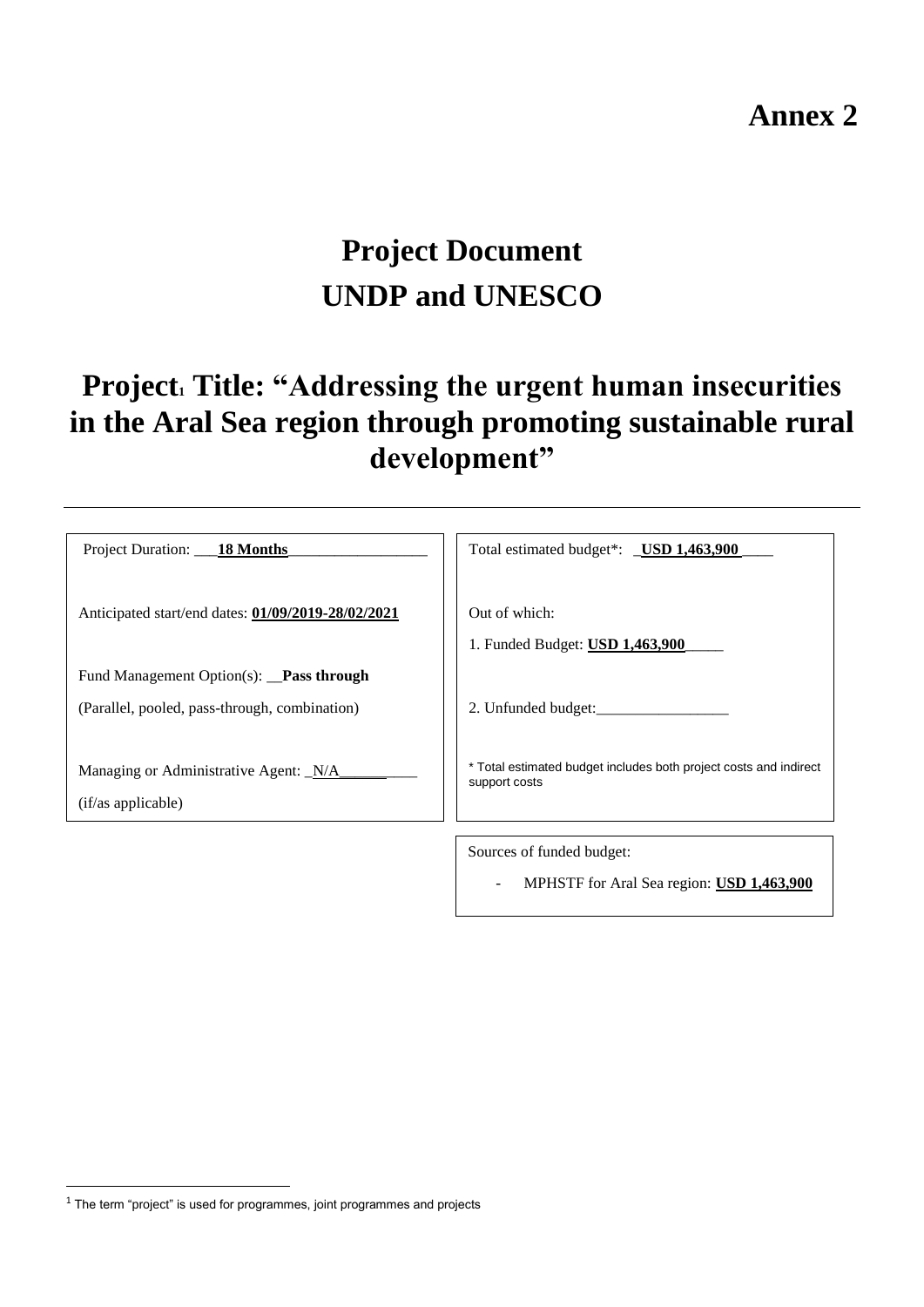# **1. Executive Summary**

 $\overline{a}$ 

The 1<sup>st</sup> call for proposals under the UN Multi-Partner Human Security Trust Fund for the Aral Sea region in Uzbekistan (MPHSTF) focused on interventions on environmental/ health security (including afforestation and its longer-term benefits to health), and social security (including access to basic utilities, social protection, water, sanitation, and education). In addition, as per the TOR of the MPHSTF, the human security approach should be applied in formulating the proposals. Based on those, the proposed project intends to address the multi-dimensional problems in the area of environmental and social securities. This is in line with the fact that the human security concept advances comprehensive responses that address the multidimensional causes and consequences of complex challenges. As such, it calls for integrated actions among a network of stakeholders to ensure lasting responses to the most critical development issues.

Based on the above, the **project goal** is to address the environmental, social and economic insecurities in the most vulnerable communities of the Aral Sea region through comprehensive solutions in addressing the environmental issues, promoting access to basic services, improving the living standards and sustainable tourism development.

The project goal and objectives are fully aligned with the policies and strategies of the Government of Uzbekistan on addressing the Aral Sea crisis, including with the State Programme on Development of the Aral Sea Region for 2017-2021 (PP-2731, January 18, 2017); Special Programme for complex Social-Economic development of Muynak district for the period of 2019-2021; and the Resolution of the Cabinet of Ministers of Uzbekistan from 15 February 2019 (#132) on "Organizational aspects of establishing of Green areas and creation of protecting forests on the dried-up areas of the Aral Sea".

With reference to the MPHSTF Theory of Change, the project will address the five inter-related human insecurities in the Aral Sea region (Environmental, Economic, Food, Health and Social). Theory of Change of the project is built on the findings of the comprehensive needs assessment in the Aral Sea region<sup>2</sup> and consultations with key stakeholders. Therefore, the project is a fruit of collaboration of various partners at all levels including national, regional, local and community levels. This approach will enable the consolidation of efforts of multiple actors, thereby, increasing the level of impact of proposed assistance to the region. In order to achieve this, the human security concept will be used as the guiding principle, which was successfully applied in the Aral Sea region through two UN Joint Programmes since 2012.

In order to increase the effectiveness of the proposed interventions, **the project will geographically focus in the Takhtakupir district of Karakalpakstan**, which is considered as one of the least developed districts of the region. At the same time, given the specificity of the activities related to the promotion of sustainable tourism, activities of this sub-component will cover not only Takhtakupir, but also Muynak and Chimbay districts of Karakalpakstan.

Adopting traditional sector-specific approaches in the circumstances of target district is not sufficient given the complexity of human security challenges faced by individuals and communities affected by the Aral Sea disaster. A more comprehensive and holistic approach is required that will address the root causes of the risks and challenges affecting the individuals and communities. The approach should be enable to create positive linkages between multiple sectors (i.e. economic, social, political, health, environmental, etc.) and address these complex and interlinked challenges. Therefore, the proposed project is formulated on the basis **of human security concept**, and not the sectoral approach. Specifically, community resilience building initiatives will bring positive change in resolving the issues of limited access to clean drinking water, thereby improving the health of rural population. Income generation related activities, including the

<sup>2</sup> [http://www.uz.undp.org/content/uzbekistan/en/home/library/poverty/summary-project-report-on-a-socio-economic](http://www.uz.undp.org/content/uzbekistan/en/home/library/poverty/summary-project-report-on-a-socio-economic-survey-of-the-needs-o.html)[survey-of-the-needs-o.html](http://www.uz.undp.org/content/uzbekistan/en/home/library/poverty/summary-project-report-on-a-socio-economic-survey-of-the-needs-o.html)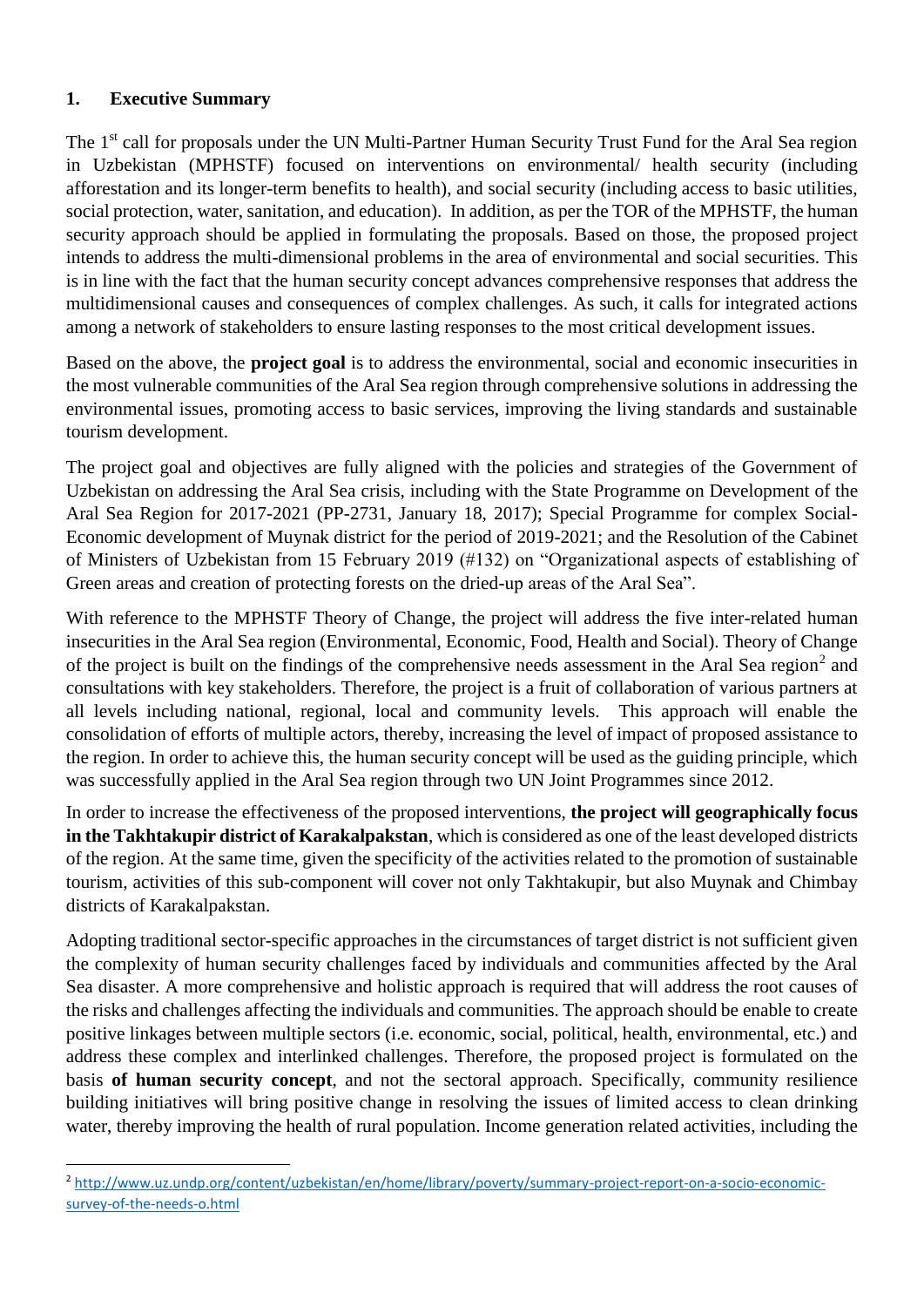development of tourism will provide local solutions in addressing the economic insecurities of vulnerable communities primarily targeting rural women and youth. The project activities on afforestation will have changing impact on reducing the level of air pollution and sand storms from the dried bed of the Aral Sea, thus addressing the environmental and food insecurities of the Takhtakupir district's population.

The project will be implemented by UNDP and UNESCO in cooperation with a number of local and national stakeholders (including the Ministry of Economy and Industry of the Republic of Uzbekistan, the Council of Ministers of the Republic of Karakalpakstan). The project will provide access to drinking water for more than 2,230 rural people, expand income generation opportunities for vulnerable communities with the primary focus on women and youth through support to SMEs and community level eco-tourism development to benefit over 1,000 men and women, as well as promote climate change adaptation actions through evidence based afforestation initiatives in the dried bed of the Aral Sea to have direct beneficiaries estimated at 1,891 people, and indirectly benefiting more than 39,700 people.

# **2. Situation Analysis**

The drying up of the Aral Sea, which was the fourth largest lake in the world until the 1960s, is among the greatest human-made global environmental disasters whose negative effects go beyond national and regional boundaries. It has affected the livelihoods of millions of people living in the region, with the epicenter in the Republic of Karakalpakstan, in Uzbekistan.

An evolving crisis, the Aral Sea disaster has a number of negative consequences, including land degradation and desertification, shortage of drinking water, malnutrition, deterioration of health conditions and the livelihoods of local population. The socio-economic and environmental consequences are further complicated by the rapid speed of its negative effects.

The comprehensive needs assessment in the Aral Sea region conducted by UNDP in 2017 revealed that the local population in rural areas of Karakalpakstan suffer from lack of jobs and income generation opportunities, from sever environmental degradation, poor road conditions, shortage of clean drinking water, limited medical supplies and etc. The outcome of the needs assessment has clearly identified the inter-connected human insecurities in the region brought forward by the Aral Sea disaster.

As a result, 26.3% of the population in Karakalpakstan is poor as compared to  $11.9\%$ <sup>3</sup> in the rest of the country. According to official statistics the unemployment rate among youth aged 16-25 year old in the country is 17.0%, whereas female participation in the labor force is much lower compared to male (33.0% versus  $67.00\%$ <sup>4</sup>. Therefore, the lack of access to basic services and high level of unemployment rate in the Aral Sea region exacerbates human insecurities making livelihoods challenging especially for women and youth.

The socio-economic development is worse in rural areas, due to lack of enterprises, processing plants, and poor development of social infrastructure facilities, especially access to drinking water and environmental degradation.

Karakalpakstan is supplied with water from local surface and underground water intakes, where the level of purification does not always meet sanitary standards, the water is highly mineralized and has high level of turbidity. Thus, according to the Ministry of Health<sup>5</sup>, out of the total number of samples (both in chemical and micro-bacteriological parameters) taken in urban and rural water pipelines, the largest number of samples that do not meet state standards is recorded in Karakalpakstan (3.4%). At the same time, the

 $\overline{a}$ 

<sup>3</sup> <http://nsdg.stat.uz/goal/4>

<sup>4</sup> [https://mehnat.uz/uploads/filemanager/source/reports/3\\_Employment\\_Overview\\_Full\\_2018.pdf](https://mehnat.uz/uploads/filemanager/source/reports/3_Employment_Overview_Full_2018.pdf)

<sup>5</sup> Regional Development Strategy for Karakalpakstan 2018.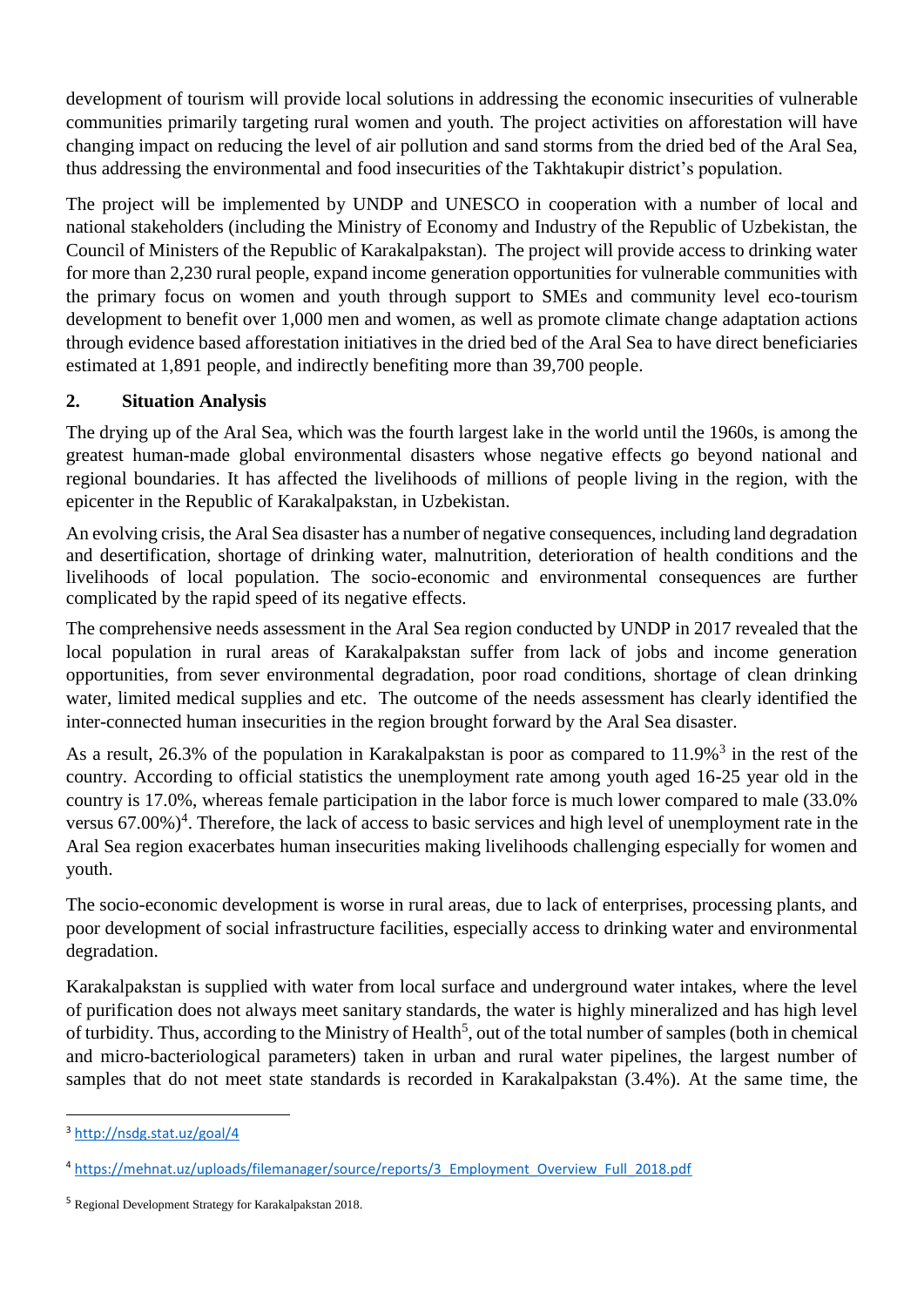capacity of water purification facilities is used on average by 30%, which indicates the emerging trend of growth in the supply of raw water to subscribers, which creates a threat to public health.

In general, in nine districts of Karakalpakstan, the level of **drinking water supply** is decreasing. This is due to excessive wear of water mains and wastewater treatment plants, 29.2% of the existing water supply networks in urban and regional centers became unsuitable. Water use practices show that in rural areas water is mainly produced directly from rivers or canals for communal and drinking needs. In the project target district Takhtakupir only 52.3% is covered with piped water, and many of the existing water pipes in the remote communities are outdated and not functioning. In addition, out of 10 existing ECOS systems, 3 are not functioning.

According to the needs assessment in the Aral Sea region, the dissatisfaction level with access to quality drinking water is 33.9%. The main reasons are irregular water supply (26.9%), poor water quality (37.8%), and long distance to water sources (19.0%). In the surveyed areas, 60.0% of respondents noted the lack of a water supply system, the highest level of dissatisfaction was in **Takhtakupir district - 81.9%**, followed by Karauzyak district - 71.7% and Chimbay district - 60.7%. Therefore, the project will conduct activities aimed at providing access to clean drinking water and improving relevant physical conditions of facilities that contribute to the overall improvement of health and well-being of the local population in the Takhtakupir district of Karakalpakstan.

According to survey, 34.8% of rural population acknowledges the agriculture sector as the potential source of income, while their income (more than 50%) comes from production and agriculture. However, agriculture sector has been negatively affected by water shortages, salt and dust storms, land degradation and salinization. The Survey also documented that only 48.1% of women and girls in the labour force in the region are employed. It also revealed that 60% of households have low nutrition level. The level of consumption of the following food products are way below the established norms of the Ministry of Health of Uzbekistan: milk and dairy (80%), meat products (71%), poultry (54%), eggs (87%) and fruits (57). **Relatively high level of low-income population is observed in such depressed districts as Takhtakupir (26.2%)**, Muynak (22.9%), Kanlykul (23.0%) and Chimbay (22.1%), which requires a tailored (contextspecific) approaches in using tools for the provision of social protection to the most vulnerable layers of the population.

More specifically in **target Takhtakupir district, the index of small business development and index of industry development is considerably lower** 0.563 and 0.270 respectively comparing to Karakalpakstan benchmark index 1.000. Apart from that official unemployment rate in Takhtakupir is 6.3%, however more than 32.7% economically active people are earning in informal sector jobs, which are volatile and risk prone in nature due to seasonality of the work. Therefore, Takhtakupir district is experiencing socio-economic and environmental challenges that should be addressed in order to revitalize the district. Based on the above, by expanding rural infrastructure and business opportunities, the project intends to strengthen economic security and expand food availability for vulnerable communities by establishing food processing enterprises based on comparative advantages of each community. It will also generate new income sources through community-based and eco-tourism development.

The Survey results also revealed that 46.9% of respondents were not satisfied with the **environmental situation**, whereas the main reasons are soil salinity (70.6%), air pollution (12.7%), water pollution (9.5%) and drought (6.7%). Dissatisfaction with the ecology reaches 53.2% in Muynak, **64.3% in Takhtakupir**, and 48.6% in Nukus districts. According to the results of the survey, the main causes of environmental pollution are salt dust storms from the dried bottom of the Aral Sea, solid waste, pesticides and emissions from large enterprises. In turn, these processes lead to soil salinization and crop loss, deterioration of the quality of drinking water. In connection with this, the project will initiate the expeditions to the dried bed of the Aral Sea in order to analyze the current situation, and based on this come up with practical recommendations and technical support to local forestry institutions in their efforts to mitigate the negative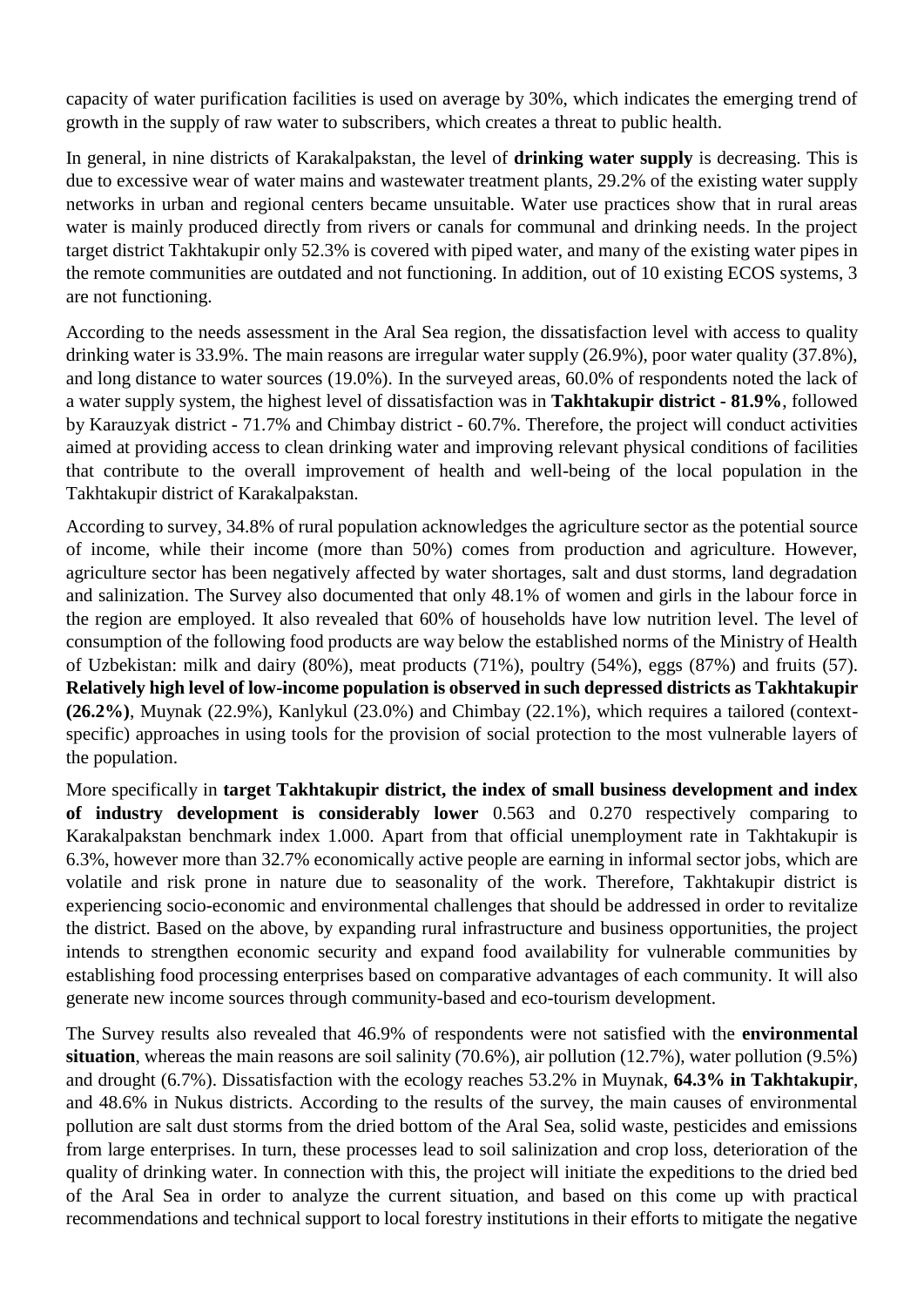environmental consequences of the crisis. Building on the generated evidence base, the project will also provide targeted support to the afforestation works on the dried sea bed.

**Karakalpakstan has a great potential for the development of tourism.** There are about 500 historical, architectural and archaeological monuments in the territory of Karakalpakstan. The most popular is the Nukus Museum of Art named after I. Savitsky. In addition to museums, ecotourism and architectural monuments, the region can offer its rich national heritage to tourists - ancient rituals, music, and applied art.

The analysis shows the insufficient use of the tourist potential of Karakalpakstan<sup>6</sup>. The fact that tourism in the regional economy still occupies an insignificant position is evidenced by the share of this sector in the gross regional product (0.085%) and in the export of tourism services of the country (0.082%). Thus, in inbound tourism, out of 2.7 million visitors throughout the country, only 0.3 percent accounted for Karakalpakstan. For comparison, the Khorezm region (19.4%), the city of Tashkent (18.8%) and Bukhara (4%) are far ahead of the region in the number of visitors.

The results of a survey of international tourists show that the distribution of average rates of nights spent by tourists by region, the city of Nukus, compared with the cities of Tashkent, Samarkand, Khiva and Bukhara is far behind.

In Karakalpakstan, there are just a few tour companies that carry out tourism activities and provide services. For comparison, there are 321 in Tashkent, Samarkand 57, Bukhara 18 and 8 travel companies in Khorezm. This is due to the lack of qualified professionals who can offer quality travel services. As a result, funds that can be taken from trips to Karakalpakstan are transferred to tourism organizations from other regions.

In general, the trend observed in Karakalpakstan in the use of existing tourism potential indicates poorly managed marketing and advertising campaign, insufficient integration with international and interregional traffic and insufficient elaboration of other organizational issue including the preparation of local guides and development of new tourist routes especially targeting the north-east part of the region. Therefore, the proposed project will be working to address those issues.

# **4. Strategies, including lessons learned and the proposed project**

# **Background/context:**

# *Alignment to the UNDAF principles.*

The project proposal is aligned with the following two outcomes of the **UNDAF 2016-2020**:

- ₋ **UNDAF Outcome 1:** equitable and sustainable economic growth through productive employment, improvement of environment for business, entrepreneurship and innovations expanded for all;
- ₋ **UNDAF Outcome 6:** rural population benefit from sustainable management of natural resources and resilience to disasters and climate change.

# *Alignment of the proposal with the Government Policies and Strategies in addressing the Aral Sea crisis related problems*

The project goal and objectives are fully aligned with the policies and strategies of the Government of Uzbekistan on addressing the Aral Sea crises.

Specifically, the proposed project activities fully align with the following State Strategies and Programmes:

# ₋ Government **Strategy on Five Priority Directions of Development of the Republic of Uzbekistan in 2017-2021**;

 $\overline{a}$ 

<sup>6</sup> Regional Development Strategy for Karakalpakstan 2018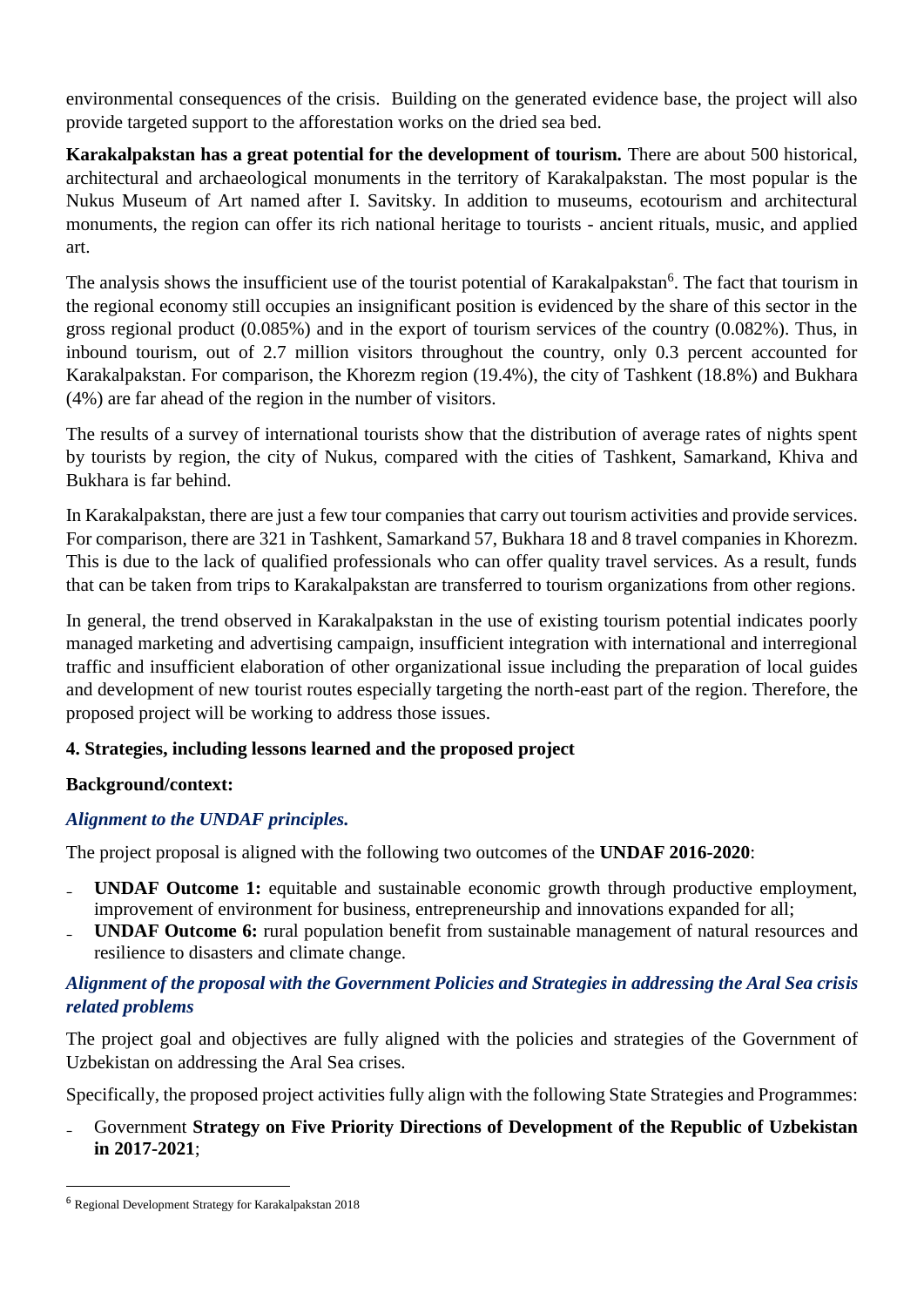- ₋ **The State Programme on Development of the Aral Sea Region for 2017-2021** (PP-2731, January 18, 2017), which focuses on improving the environmental and socio-economic situation, living conditions of the population, and effective implementation of investment projects to mitigate the environmental disaster in the Aral Sea region;
- ₋ **Special Programme for complex Social-Economic development of Muynak district for the period of 2019-2021**, that envisions the implementation of 195 projects (Social infrastructure development - 120 projects, and Entrepreneurship development -75 projects), with overall funding of approximately USD 3.4 billion;
- **Resolution of the Cabinet of Ministers of Uzbekistan from 15 February 2019 (#132)** on "Organizational aspects of establishing of Green areas and creation of protecting forests on the driedup areas of the Aral Sea" with planned afforestation works on 500 thousand hectare of land in 2019.

**The proposed project activities are fully aligned and built on the findings of the needs assessment conducted in the 8 northern districts of Karakalpakstan in 2017**, which identified the following urgent priority needs of the population affected by the Aral Sea disaster (Diagram #1): in employment, environment, transportation, health, education and provision of drinking water.



Diagram#1:

# *Contribution to achieving the SDG(s), other international commitments on the issue at national level;*

The project will enable the achievement of eight SDGs in the most vulnerable geographic region of the country. Specifically, the project will contribute to the achievement of the following SDGs:

- 1. SDG 1. No Poverty;
- 2. SDG 3. Good Health and Well-being;
- 3. SDG 5. Gender Equality;
- 4. SDG 6. Clean Water and Sanitation;
- 5. SDG 8. Decent Work and Economic Growth;
- 6. SDG 11. Sustainable cities and communities;
- 7. SDG 13. Climate Action;
- 8. SDG 15 Life on land.

This will be done through the provision of practical and context specific measures in the areas of access to clean water and sanitation. Interventions on improving access to clean drinking water has multi-disciplinary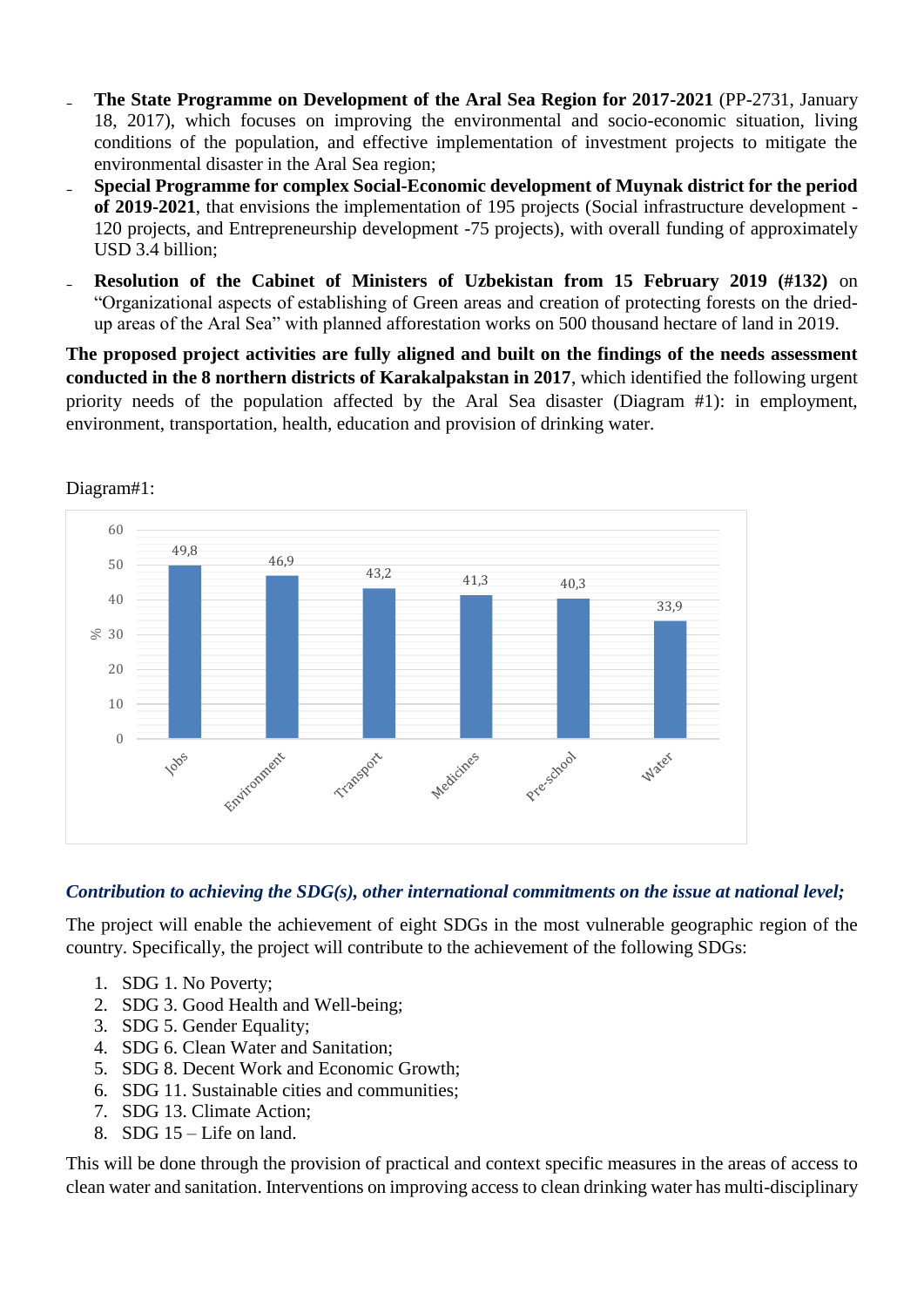effect on health security SDG 3 - Good health and wellbeing, SDG 5 - Gender equality, SDG 6 -Clean water and sanitation, SDG 11 - Sustainable cities and communities.

Project activities focused on enhancing social wellbeing of communities through economic empowerment of local communities and community based and eco-tourism development contributes to the achievement of SDG 1 - No poverty, SDG 5 - Gender Equality and SDG 8 - Decent work and economic growth and SDG 9 - Industries, Innovation and Infrastructure.

SDG 13 - Climate action, SDG 3 - Good Health and Wellbeing and SDG 15 – Life on land will be fostered through project interventions aimed at improving the environmental balance on the dried sea bed, including through expanding afforestation efforts.

# *Expected project/programme results aligned with the MPHSTF Results framework*

The project overall goal and objectives are fully aligned with the MPHSTF Programmatic Framework and Results Matrix as they contribute to addressing multiple human insecurities of people living in one of the most vulnerable districts of Karakalpakstan.

The project Objective 1. "Improving community resilience through ensuring access to drinking water supply" will have direct contribution to all 3 outputs of the *MPHSTF Results Matrix Outcome 3.* Local community access to affordable and healthy food and clean drinking water secured.

The project Objective 2. "Enhancing the social wellbeing of rural population (including women/youth) through expanding income generation opportnities and promoting inclusive sustainable growth of the tourism economy in Karakalpakstan" will contribute to first 2 outputs of the *MPHSTF Results Matrix Outcome 2.* The employment and income generation opportunities for local communities increased.

Furthermore, the project Objective 3. "Promoting climate change adaptation actions through evidence based afforestation initiatives" inverventions will address all *three outputs* of the *MPHSTF Results Matrix Outcome 1.* The stress on local communities due to the deteriorating environmental situation reduced.

Despite the project will contribute to achievement of 3 Outcomes within MPHSTF Results Matrix, the bulk amount of funds will be directed to achievement of the Outcome 3 "Local community access to affordable and healthy food and clean drinking water secured". Thus, the Outcome 3 is the leading outcome within the project.

UNDP and UNESCO have a long-standing partnership with the Government of Uzbekistan in joint implementation of projects, which aim to address the negative consequences of the Aral Sea crisis. Moreover, UNDP has a well-set project office and a project team based in Nukus (Karakalpakstan) that is operational since 1998. Therefore, UNDP has built solid working relationship with the Government institutions at all levels (national, regional, local and community) and contributed valuable inputs to socioeconomic and environmental development of the region. Thus, the Government and beneficiary institutions remain interested in, and available for the proposed project activities.

For the last 15 years, UNESCO has also built successful and close partnership with Governmental organizations and institutions in Karakalpakstan, such as the Ministry of Culture, Academy of Science, Karakalpak branches of the State Committee for Tourism Development, Academy of Arts, Khunarmand Crafts association, Business Women Association and many others stakeholders, including NGOs, private sector, local communities and individual culture and tourism specialists, with special focus on women and youth.

Thus, the project implementation will be carried out by the UNDP project team in Nukus and UNESCO, which possess relevant knowledge and expertise in delivering results at community level on the ground. Based on the accumulated best-practices from the two phases of the UN Joint Programme in Karakalpakstan, the UNDP and UNESCO have generated proven experience in joint implementation of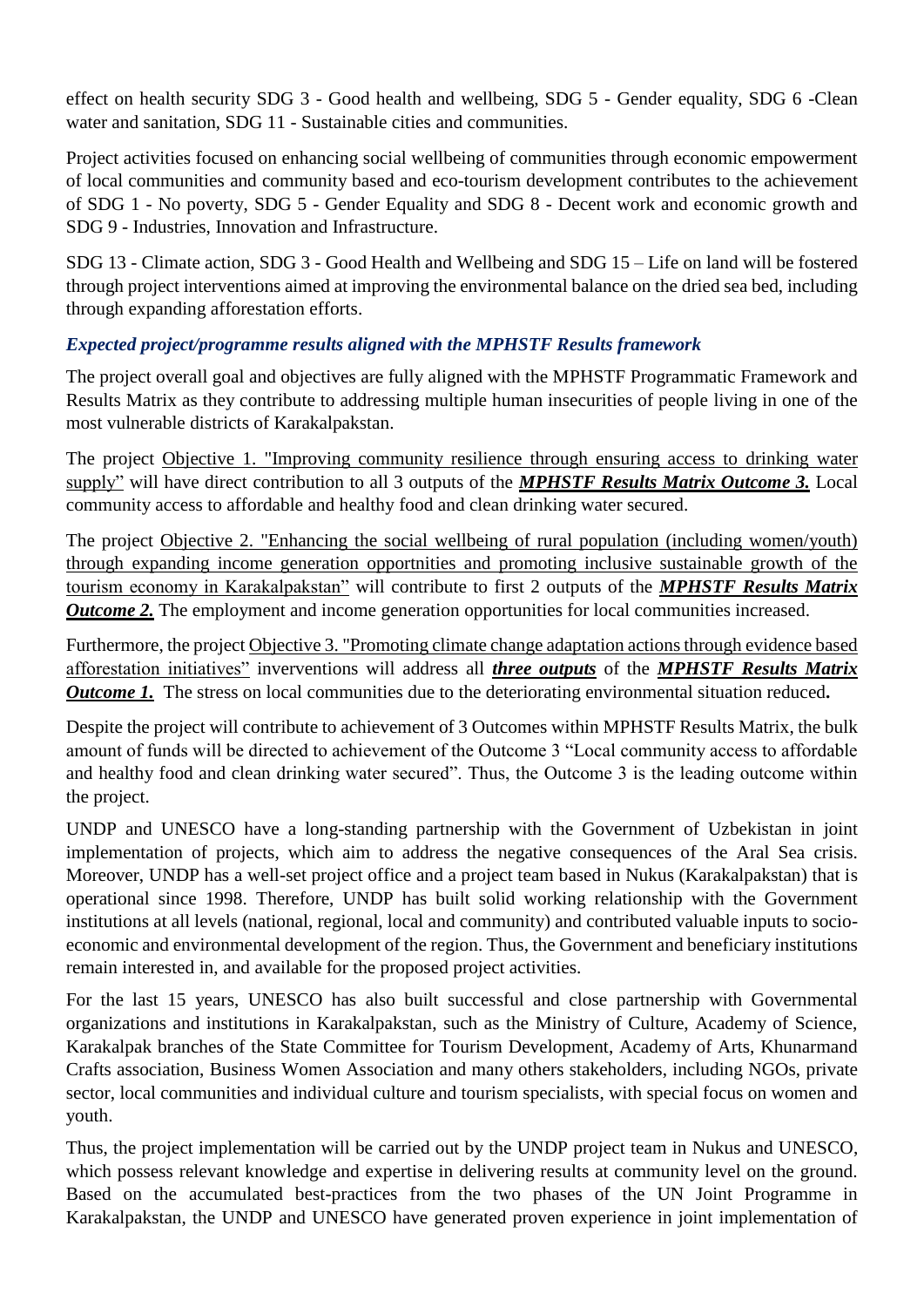income generation and social infrastructure projects in the region jointly with government institutions and communities based on cost-sharing modality via Community Development Planning integration mechanism that could be expanded within the proposed project. This would help enormously to efficiently implement the proposed interventions, ensure their sustainability and mitigate relevant risks. Water supply projects in Tazakonis, Beltau and Mulik communities will be implemented jointly with the "Tuyemoyin" State Unitary Enterprise within the Ministry of Housing and Communal Services on cost-sharing modality, where the "Tuyemoyin" State Unitary Enterprise will allocate funds from the State Programme for 2019- 2020.

Moreover, income generation projects will be implemented jointly with local communities through involving their existing financial and human resources. In the process of selecting income generation projects for co-funding, the project will closely collaborate and coordinate with the Local Government Partners and NGOs such as the Council of Ministers of Karakalpakstan, Ministry of Economy and Industry, Chamber of Commerce and Industry, Women's Committee, Business Women Association and other stakeholders.

# **Lessons Learned:**

Experience of the two UN Joint Programmes (2012-2019) funded by the UN Human Security Trust Fund, which brought together six UN agencies working under one umbrella, have demonstrated the benefits of an integrated response to a multi-faceted problem instead of traditional stand-alone interventions. The Programmes demonstrated the value of coordination, integrated planning, but also consolidating the implementation at the field level with one coordinating entity. The following key best-practices and lessons learned were documented:

- ₋ Through a careful **evidence-based analysis** (conducted in cooperation with the Council of Ministers and khokimiyats, through the implementation of surveys, monitoring and evaluation processes, grass root inputs/community development planning, and other tools) and drawing strongly on the **participatory approach**, the Programme has been highly successful in targeting those in need.
- ₋ Value-adding through the application of **an integrated approach** to local development, and the identification of linkages and synergies between livelihood, health and infrastructure development components, have both helped ensure the efficiency and effectiveness of project results.
- ₋ **Partnership building,** through engaging national, regional and local institutions in programme implementation, has enhanced programme relevance and increased long-term sustainability. Further cooperation with government institutions has resulted in further identification of best practices and approaches for integrating them into the State Programme on mitigating the Aral Sea disaster's consequences.
- ₋ More engagement in supporting the Government to develop **long-term regional strategic planning** has resulted in strong institutions and mechanisms for responding to long-running and complex issues (including Regional Strategy Development, Investment Guide, Atlas of Socio-Economic and Environmental mapping, database development, and the Muynak district development prospective until 2030). Consequently, a comprehensive needs assessment and development framework for the region has been elaborated on, to enhance government capacity and ownership for long-term regional development.
- ₋ The Programme has convincingly demonstrated the benefits of coordinated efforts by **regional level donors** to improve livelihoods, through partnering with SDC, JICA, TIKA, the Coca Cola Foundation, the Global Water Challenge, MASHAV, GIZ, GEF SGP, MSF and the British Embassy in Tashkent.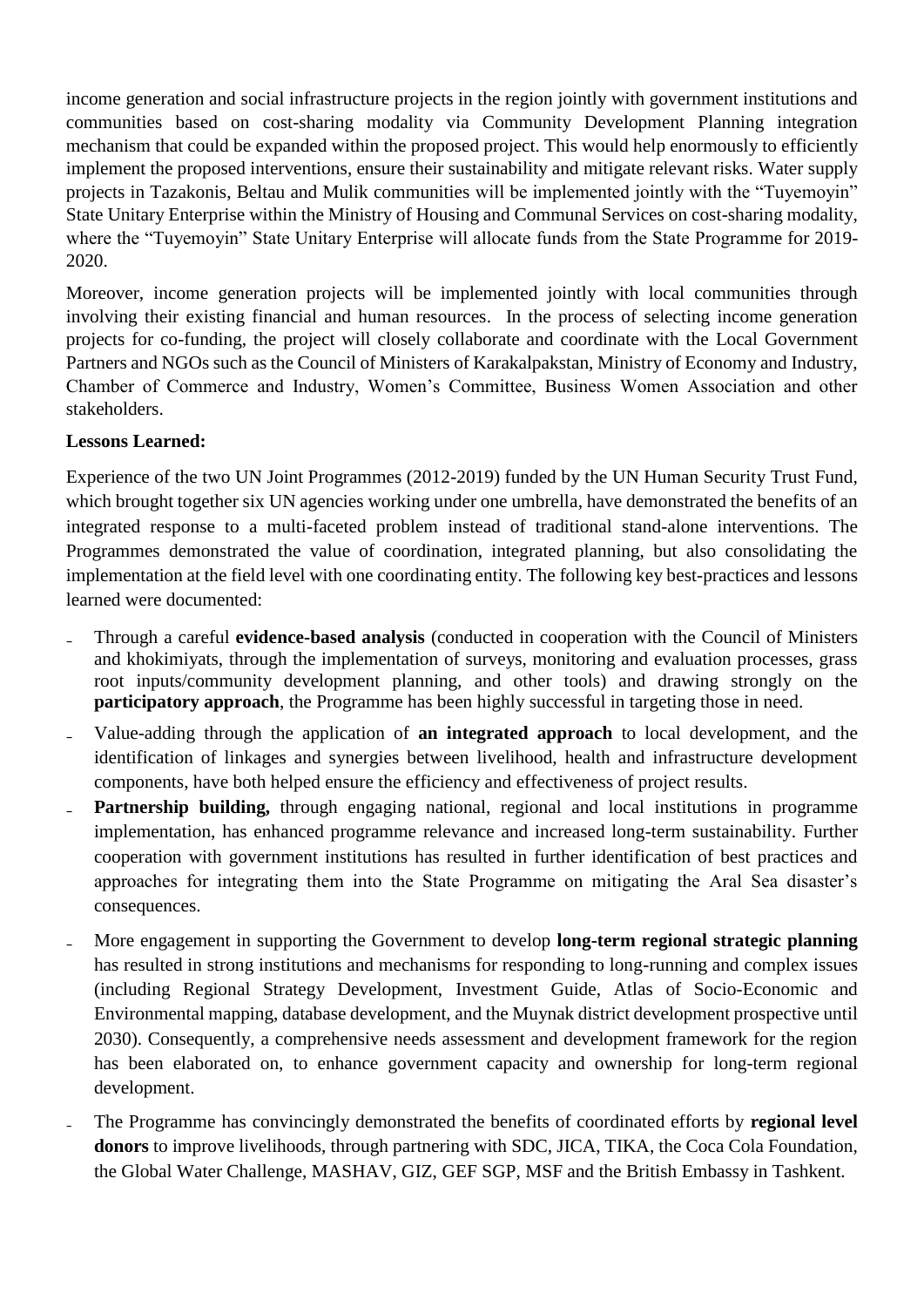- ₋ Based on the lessons learned from the Government led campaign on afforestation on the dried-up bed of the Aral Sea with planned afforestation of 500 thousand hectares of land in 2019, the proposed project has been consulted with the relevant government institutions (the Council of Ministers, the Regional branch of State Forestry Committee) to identify the real needs for enhancement of technical and institutional capacity of the relevant institutions in further improving afforestation measures in the Aral Sea area. Therefore, the project has formulated the list of most necessary machinery and technologies to create people-centered favorable conditions and enhance the productivity, efficiency and effectiveness of afforestation works on the dried sea bed.
- Within the frame of UNDP and Adaptation Fund joint project, currently 3 pasture cooperatives have been established in Takhtakupir district of Karakalpakstan. The proposed project is intended to enhance their institutional capacity through training sessions, supporting with establishment of demonstration plot – nursery to produce seedlings for afforestation, as well as to provide set of agriculture equipment, to enable them generate additional income sources and contribute to their further financial sustainability, which in turn will increase the effectiveness of project interventions on promoting climate change adaptation measures.

At the same time, while a few different interventions have taken place and considerable assistance rendered to the population of the Aral Sea Region in Uzbekistan by development partners, results have been less than anticipated because of some key challenges. Among them, the following challenges can be noted:

- Problems associated with the identification of relevant and effective projects based on proper assessment of needs of local populations;
- Lack of a unified development strategy and coordinated assistance to the Aral Sea Region;
- Lack of an inter-sectoral, integrated approach that can target multiple human insecurities at the same time;
- ₋ Problems of coordination between development partners and executing agencies that provide development assistance to the Aral Sea Region;
- Weak administration of development projects;
- Low level of monitoring and performance evaluation system.
- The presence of these and other problems has created obstacles for the effective use of limited assistance resources and joint initiatives among donors.

Based on above facts and findings of the Needs Assessment, the Programmatic Framework (Strategy) of the MPHSTF for Aral Sea region was developed. The MPHSTF and its projects complement and continue the efforts of the Government aimed at solving the problems of the Aral Sea region by applying a programmatic approach that supports development cooperation in a strategic, transparent and impartial fashion in line with global best practices.

In light of the above, this proposed project is fully in line with the priorities identified in the MPHSTF's Strategy and builds on the findings of the Needs Assessment results as well as on the best practices of the previous projects implemented in the Aral Sea region.

# **The proposed project:**

The proposed project is in line with the thematic directions specified in the 1<sup>st</sup> Call for Proposals within the MPHSTF, which defines that proposals that address environmental, health and social insecurities are the highest priority. Based on the above, the **project goal** is to address the environmental, social and economic insecurities in the most vulnerable communities of the Aral Sea region through bringing comprehensive solutions in addressing the environmental issues, promoting access to basic services, improving the livelihoods through development of sustainable tourism and provision of access to clean drinking water.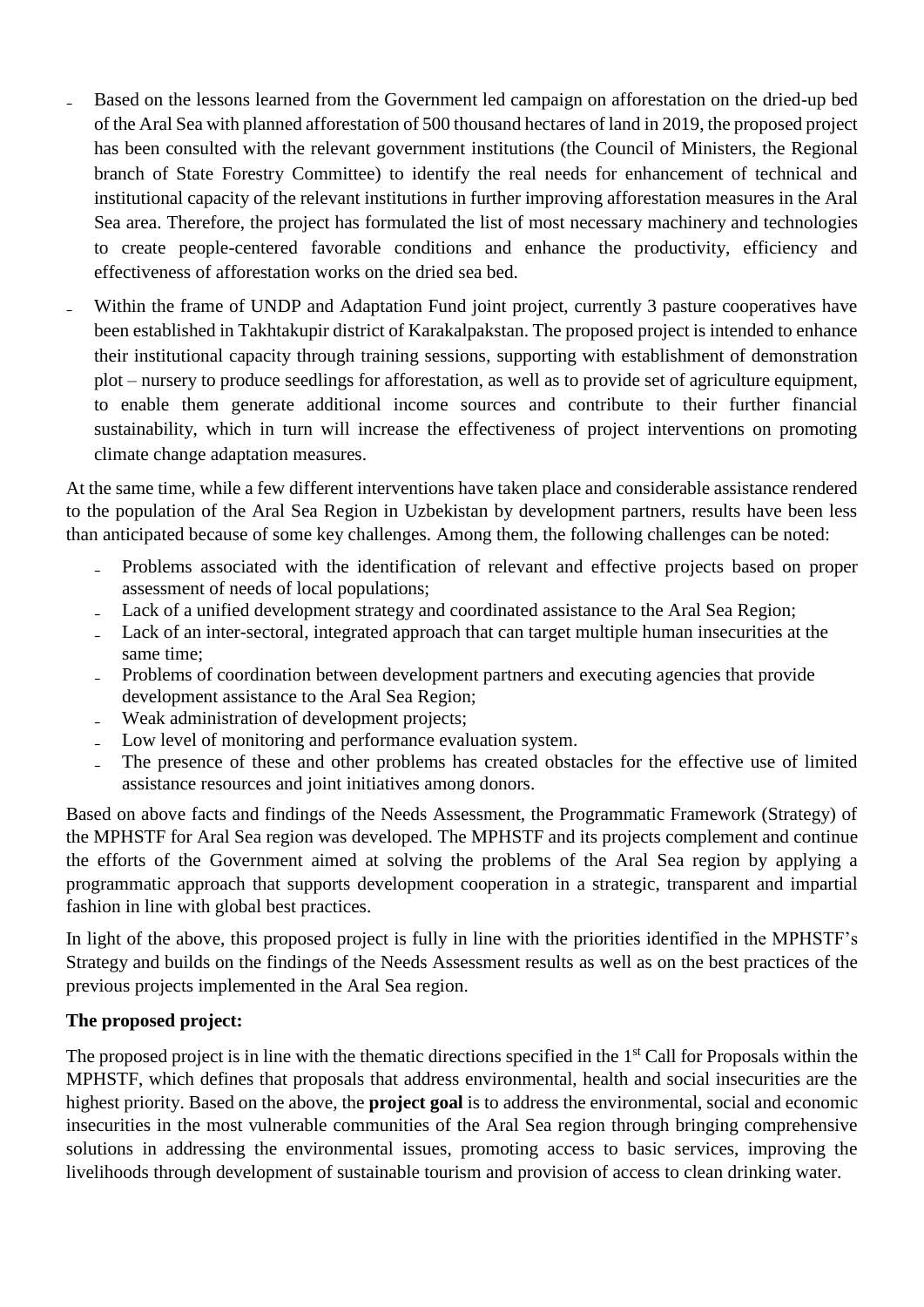The project will improve the wellbeing of communities affected by the negative consequences of the Aral Sea crisis in line with the government's policy that highlights addressing the negative consequences of the Aral Sea environmental disaster as a priority issue.

The project will have three objectives as follows:

- ₋ **Objective 1. Improving community resilience through ensuring access to clean drinking water;**
- ₋ **Objective 2. Enhancing the social wellbeing of the rural population (including women/youth) through expanding income generation opportunities and promoting inclusive sustainable growth of tourism in Karakalpakstan;**
- ₋ **Objective 3. Promoting climate change adaptation actions through evidence based afforestation initiatives;**

In order to increase the effectiveness of the project and strengthen the interlinkage of the project objectives, the project activities will be focused in the Takhtakupir district of Karakalpakstan, thereby ensuring comprehensive and targeted assistance in one geographical area. Specifically, community resilience building initiatives will bring positive change in resolving the issues of limited access to clean drinking water, thereby improving the health of rural population. Income generation related activities in the same communities, including the development of community based and eco-tourism will provide local solutions in addressing the economic insecurities of vulnerable communities primarily targeting rural women and youth, which would also help households to ensure timely payments for the provided drinking water. At the same time, the project activities on afforestation will have changing impact in reducing the level of air pollution and sand storms from the dried bed of the Aral Sea, thus addressing the environmental and food insecurities of the Takhtakupir district's population.

# **The Objective 1 will have the following outputs:**

- ₋ Output 1.1. The water purification/distribution station and pipelines in Tazakonis (Takhtakupir district) is fully functional (facility renovated and water purification equipment installed);
- ₋ Output 1.2. The Beltau center, community in Takhtakupir district has access to safe drinking water through installation of water pipeline networks;
- ₋ Output 1.3. Mulik community in Takhtakupir district has access to safe drinking water through installation of water pipeline networks;
- ₋ Output 1.4. Community level capacities improved in management of water purification and distribution stations through the establishment of "Drinking Water Association (DWA)", dissemination of knowledge and best-practices for upscale and replication.

In achieving **the first objective**, a new approach - community based Water Management Association will be established in the form of Non-profit entity that will be responsible for timely collection of fees from water users in the community and maintenance of the water system along with the purchase of expendable materials as well as expenses for electricity, labor, etc. The DWA will define the cost of purified water based on required maintenance costs of the facility and salaries of the DWA staff. This approach has been implemented in Fergana Valley within the SDC water project and proven to be effective in ensuring its sustainability.

The WASH related activities will be also covered by the project in order to improve the health conditions of the target population. In achieving this, the Community Health Volunteers scheme deployed within the frame of the 2<sup>nd</sup> phase of the UN Joint Programme "Building the resilience of communities affected by the Aral Sea disaster through the Multi-Partner Human Security Fund for the Aral Sea" (2016-2019) will be also expanded in order to bring value-added to further increasing of awareness of the youth on WASH, health issues and promote healthy lifestyle for awareness raising among the population.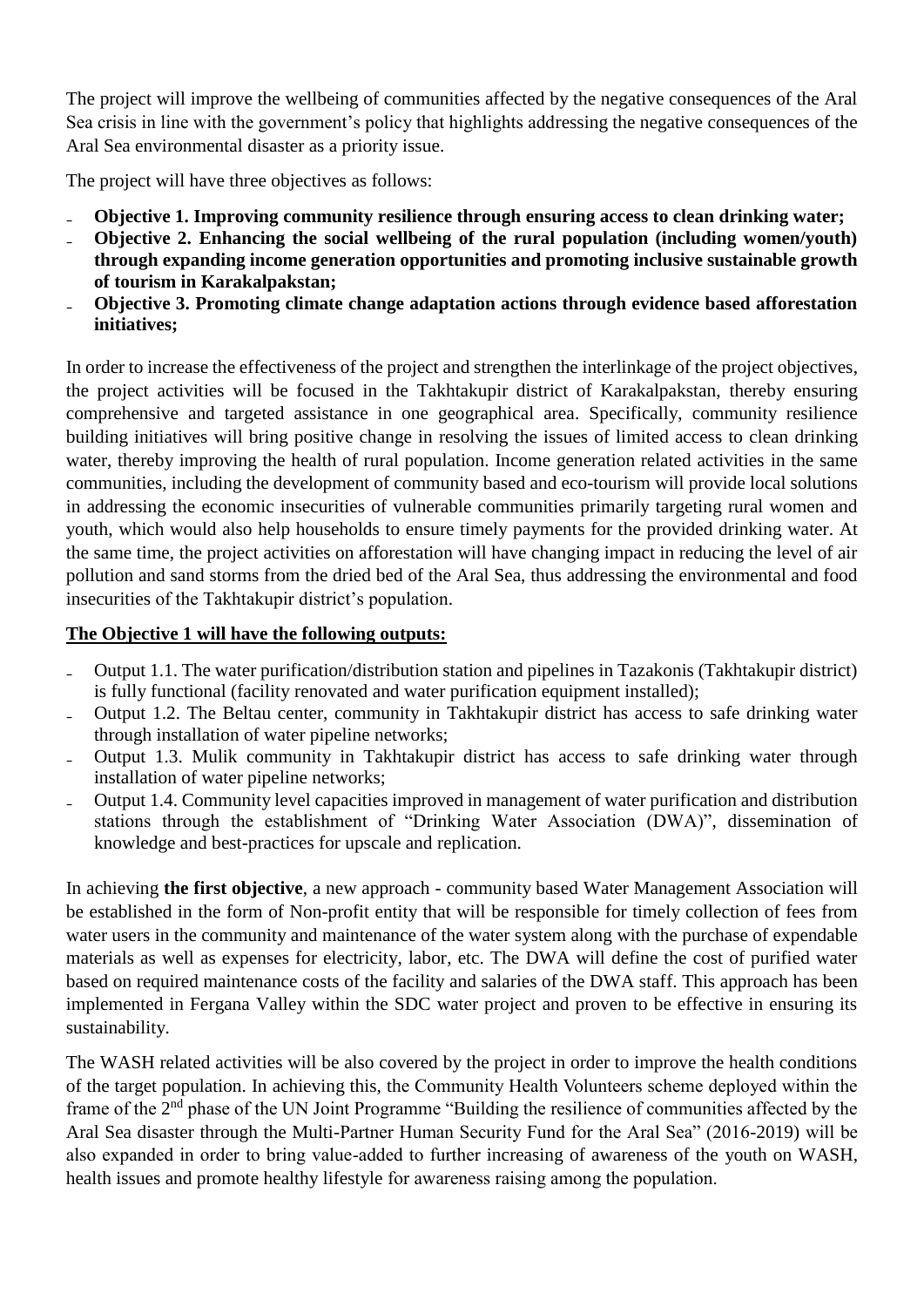The lack of quality drinking water causes serious difficulties that in turn increases the risk of water-born diseases related. Expenses for health treatments subjected to using unsafe water is additional burden on the limited budget of families living in the Aral Sea region. With the availability of running artesian water in communities, local population will be provided with the opportunity to have potable drinking water through installation of purifying and distribution system. Easy access to safe water will also result in saving the time of family members, to spend for other productive activities.

The project will implement the water supply projects in Mulik, and Beltau centers in synergy with the "Tuyamuyun" State Unitary Enterprise under the Ministry of Housing and Communal Services of Karakalpakstan, whereas the "Tuyamuyun" State Unitary Enterprise will implement the reconstruction of water distribution and purification systems (through State Programme funding), while the project will support the installation of water pipeline networks within the target communities.

# **The Objective 2 will have the following outputs:**

- ₋ Output 2.1. Six innovative small entrepreneurship initiatives are established (to be led by rural youth and women) that produce marketable products in local and regional markets, while enhancing food security and strengthening economic security for the population of target communities;
- Output 2.2. Community-based and eco-tourism in the Aral Sea region supported and piloted;

**As to the second objective,** the project will utilize the best practices of "One Village One Product" (OVOP) philosophy, which is bottom-up approach in nature, alike Human Security concept approach predominantly supports and promotes local entrepreneurship of specific place. The approach will be supported in combination with trainings on entrepreneurship skills and establishing small enterprises through brining new innovative technology.

The established entrepreneurship initiatives will create economic value chains among households, farmers and markets in sustainable manner based on comparative advantage of villages and communities. Envisioned interventions are human centered in nature and expected to eliminate interlinked economic and food security challenges of communities and are aimed at improving better livelihoods in rural areas of the district.

Within this objective, the sustainable tourism development initiative will improve livelihoods of local communities through the (i) development of community-based tourism, including eco-friendly tourist services and products and enhancing the quality of tourism infrastructure, and (ii) promotion of sustainable tourism and production through capacity building of local communities and tourism professionals to increase the number of international and domestic visitors to the selected area that adopt sustainable production and consumption practices. The activity includes three sub-directions: (i) Developing community-based tourism through development and promotion of new tourist routes/destinations in Karakalpakstan, including Muynaq, Takhtakupir, Chimbay and other areas as well as provision of consultations and development of recommendations for improving the tourism infrastructure of existing hotels/home stay (guest houses/ hostels, etc.) in the above districts of Karakalpakstan; (ii) Building and developing capacity of local communities and tourism professionals to adopt sustainable tourism production practices (globally recognized sustainable tourism criteria); and (iii) Raising awareness of cultural and natural heritage of Karakalpakstan at the international level.

# **The Objective 3 will have the following outputs:**

- ₋ Output 3.1. Evidence base strengthened and international best practices applied to enhance the effectiveness of works on afforestation of the dried Aral Sea bed;
- ₋ Output 3.2. Technical and material capacity of relevant institutions involved in afforestation works improved for enhancing the efficiency of the work.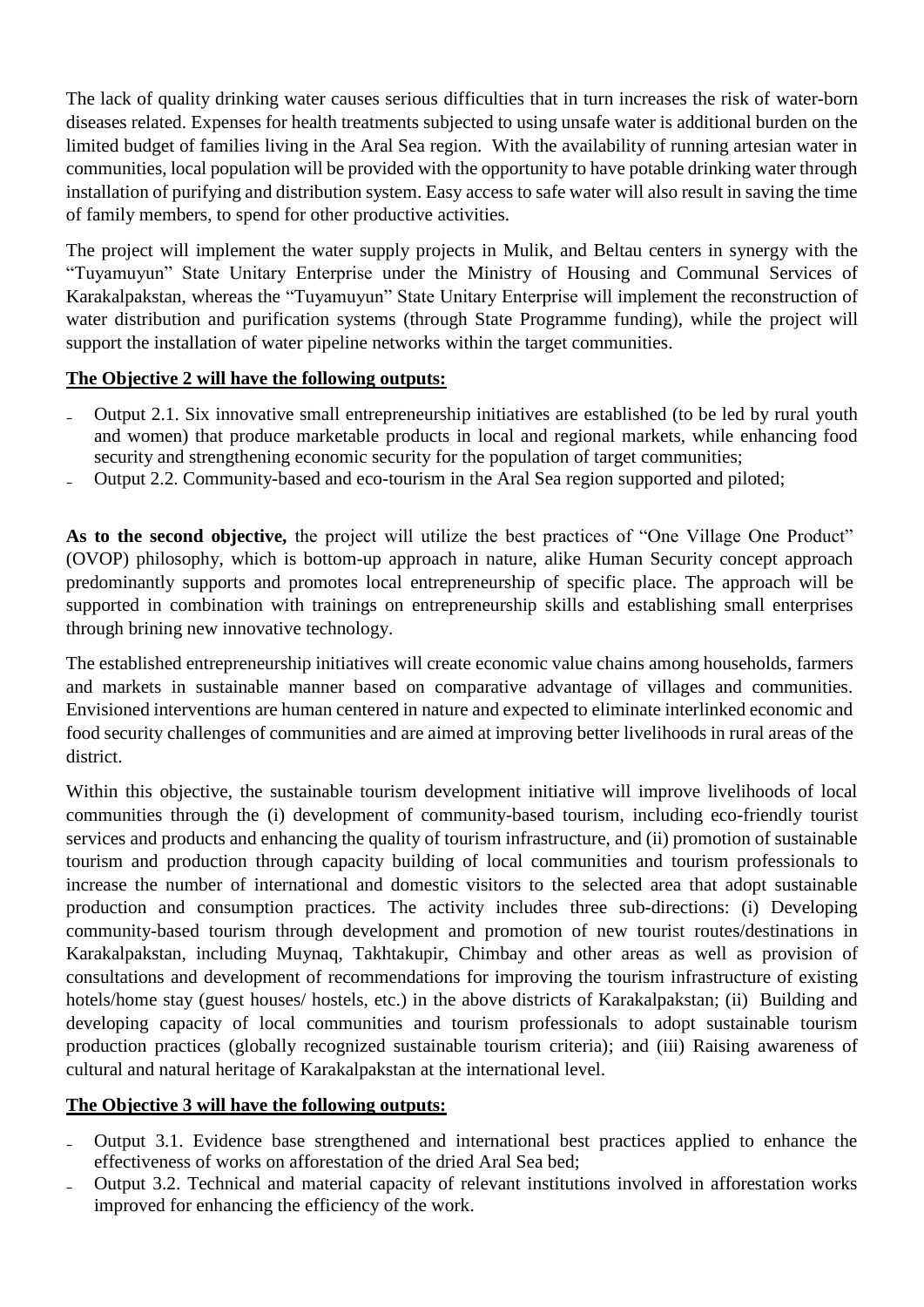**Within the Objective 3,** it is envisioned to contribute to improving the environmental situation through conducting field research inventory of the dried sea bed in terms forest cover, soil conditions, salinity and moisture level, etc. This will also include monitoring of the current condition of the dried seabed of the Aral Sea by applying satellite imaging and ground expeditions to assess the changes occurred on the dried sea bed and the Aral Sea area in comparison with expedition results from 2005-2011. These studies will be crucial to provide evidence base for further development of recommendations for sand stabilization and afforestation works on the dried sea bed.

The monitoring and analysis expedition on the dried sea bed is expected to result in the following: (a) Risk zones and unstable ecological zones identified on the dried bottom of the Aral Sea, and risk maps formulated. (b) Soil maps and soil classification on the dried seabed compiled and assessed. (c) research and field studies of the condition of forest plantations conducted and based on compiled data, GIS maps developed by using GPS. (d) Methods for retrospective satellite images analysis determined, thematic territorial GIS maps and GIS data prepared. (e) Changes in landscape classes and risk zones over the past 10 years compared. (f) The Aral Sea database updated and made available online.

Based on the findings of the above research, project will strengthen the institutional infrastructure and technical expertise of specialists in the field of afforestation, specifically the Forestry Department branch in Takhtakupir district and pasture cooperatives in Takhtakupir district of Karakalpakstan.

This is eventually aimed at improving sand stabilization, reducing salt and dust transfer to adjacent areas. In the longer term the afforestation works are expected to improve the environmental balance in the region and thus lead to positive effect on the health of local population, create favorable microclimate and atmospheric conditions, reduce evaporation of moisture from the soil and create conditions for increase and free movement of animal life.

# **Beneficiaries**

# **Project Beneficiaries:**

# *Main characteristics of primary beneficiaries (age, gender, socioeconomic level, geographic area, etc.);*

Overall number of beneficiaries: the population of Takhtakupir district comprising of 39,700 inhabitants.

# **Target Beneficiaries**

The beneficiaries of the Objective 1 are the residents of the Tazakonis community of the VCC Beltaw (175 people, out of which 91 women and girls) and Beltau center community (878 people, out of which 444 women and girls), VCC Mulik center, Mal semirtiw and Atshabar communities (1,178 people, out of which 800 women and girls) including public organizations (kindergarten kids - 85, secondary school children - 535, healthcare facility etc.). In total, 2,231 rural people (52% women) will have access to clean drinking water, while wider rural population will improve their knowledge on WASH.

The beneficiaries of the Objective 2. Through establishing new local income generation sources and promoting sustainable tourism, the project will create over 70 (50% females) new job places, and indirectly the population of Takhtakupir district will benefit from the services of those businesses and tourism infrastructure. The capacity building trainings will benefit over 250 rural people, with special focus on most vulnerable members of the society: youth (18-28 ages) and women, and help them shape better social welfare by means of training/retraining and technology delivery to neighbourhood. The beneficiaries will be also local associated tourism SMEs (camping facilities/family guest houses/hostels, etc.) and communities in the selected area with specific focus on women and youth.

The beneficiaries of the Objective 3. Capacity building activities will cover 850 (30% women) representatives of State Forestry Departments, pasture cooperative members and local farmer and dehkans. Practical interventions on establishment of nursery on forestry plants, supply with agriculture machinery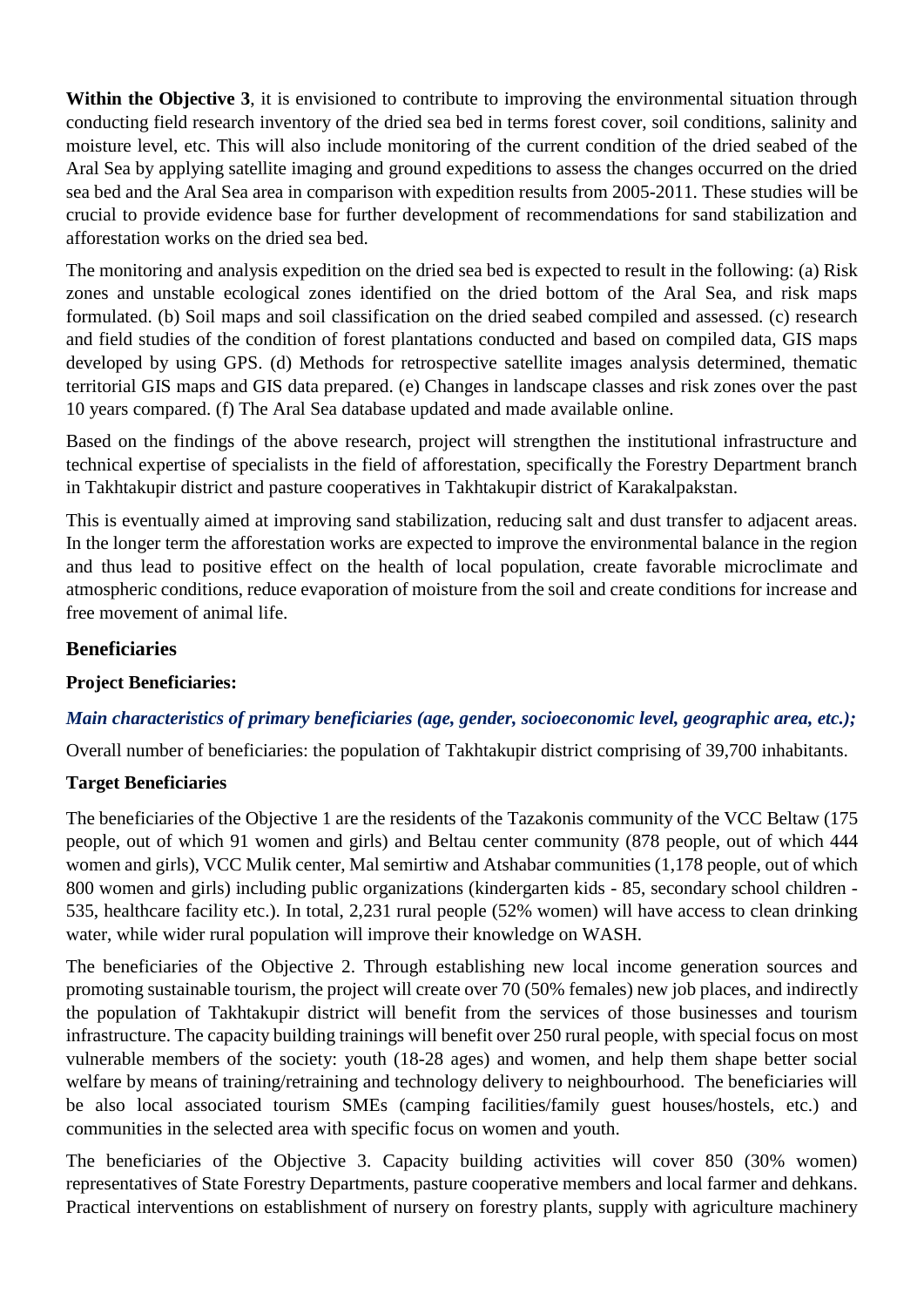and additional tools and actual plantation works will cover over 1,891 rural population creating job opportunities, including for women and youth. Project interventions will support 1 State Forestry Department (60 staff members, out of which 12 (20%) are women) in target district, as well as 3 pasture cooperatives in Takhtakupir district covering 10,340 rural populations (50% women) in communities, where pasture cooperatives established. The nursery on producing saxaul seedlings will provide 10 full time and 10 seasonal job opportunities. Overall impact of afforestation activities will benefit the whole population of target district - 39,700 people.

# **Mainstreaming of gender and women's empowerment**

The project will have strong gender focus, with two-pronged focus on women's empowerment: (i) on enhancing women's role in decision making at local level, and (ii) on innovative pilot initiatives specifically targeting women. This will be done as follows:

- Enhancing women's role in decision making through capacity building and by improving women's access to public and municipal services (including access to water).
- Enhancing the capacities of communities to collect, analyze and use a range of data relevant to genderresponsive decision-making through promoting Community Development Planning, and promoting targeted gender empowerment programs at district levels.
- Supporting the Women's Committee (WC) and Business Women Association (BWA) to render consultation services to rural women on different issues (e.g. business development, property and land management).
- Jointly with the WC and BWA co-funding business proposals among unemployed women and showcase the successes for upscale.

Job creation and tourism development activities are gender-sensitive, which means active involvement and participation of women throughout its implementation. In terms of the overall implementation of the activity and its monitoring, gender equality will figure at all stages of the project implementation (to ensure gender sensitive policies and action plans), monitoring and evaluation. One of the criteria for the selection of the trainees and trainers for the capacity-building activities will be the gender balance. Moreover, the activity will also promote the role of women in the sustainable tourism development in Karakalpakstan through capacity-building activities. Therefore, the activity will contribute to improving women's livelihoods. In addition, women experts and specialists will be involved in the implementation of the activities conducted within the activity.

# **Sustainability of results:**

# **The following activities will ensure the project sustainability:**

# **Objective 1:**

- Dedicated efforts will be made to promote human security approach to ensure that all partners at national, regional and local levels, including community leaders adopt the same lens and approaches to identify individual and community level human security challenges and develop commonly agreed strategies and actions to address them.
- The project strengthens the capacity of rural inhabitants to identify community priorities. Capacity building measures to develop and implement evidence based policies and actions will be implemented. Existing institutions at every level will be strengthened through targeted training on effective policy making from human security perspective to fulfill their mandates, develop and implement policies and programs addressing real human security challenges faced by communities affected by the Aral Sea disaster. Community leaders will be trained and supported to sustain and expand community-based projects and communicate local needs to local and regional authorities.
- The regional authorities' capacities will be strengthened so that they will be able to identify and replicate successful project practices across the region as well as increase responsiveness, expand access, increase economic efficiency of the support and services provided and ensure that human security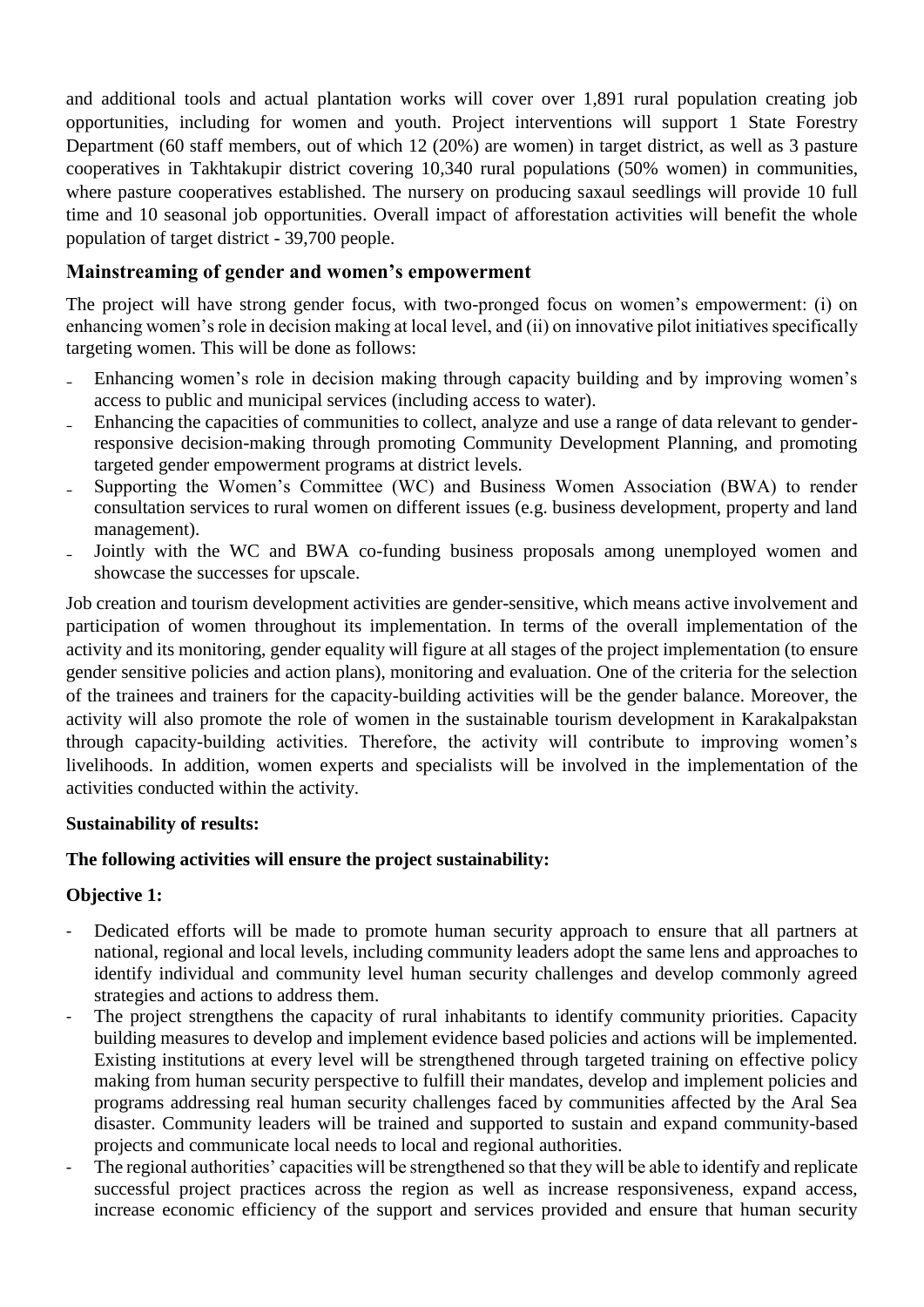challenges of individuals and communities affected by the Aral Sea disaster are addressed in an integrated and comprehensive manner.

- Once completed, the drinking water supply facilities shall be transferred to the Drinking Water Association, which will be directly responsible for the operation and management of the facilities. Water fees shall be imposed at the rate that ensures recovery of monthly operational expenses and future repair and replacement of pipes and other materials and facilities.
- The District Water Supply Department will test the experience of establishing Drinking Water Association and take the best practices and lessons learned through this project. In case if the Association becomes successful and reach the financial sustainability, it will be replicated in other communities and districts through the Ministry of Housing and Communal Services.
- The Government of Uzbekistan has adopted a program on development of the Aral Sea region for 2017-2021 with allocation of UZS 8 trillion (USD 987,654,320). Under this program by now, over 70 billion UZS (around USD 8 million) has been allocated for drinking water supply projects in Karakalpakstan. The state program will replicate the best practices of proposed project in order to increase the efficient and effective use of the allocated funds, not only to the primary infrastructure development, but also emphasizing the aspects of the sustainability through involving local communities as well as creating local capacities in the area of technical service provision to ensure the periodic technical maintenance of the created systems that will enable their long lasting functionality.
- The project will develop Post Implementation System Operation and Monitoring Plan. As per the developed plan, the State Unitary Enterprise "Tuyamuyun Nukus" will sign contracts with the Public school, kindergarten and healthcare facility on water supply terms and payments. Besides, the target population will make timely payment for provided water as per the set tariffs by the enterprise. The State Unitary Enterprise "Tuyamuyun Nukus" will ensure adequate operation and timely maintenance of water purification equipment and pump stations jointly with the local initiative group.

# **Objective 2:**

- In the process of implementing the income generation projects aimed at creating job places for vulnerable groups , beneficiaries will be requested to provide partial co-financing of income generation projects, in order to have full ownership of the initiatives after the completion of the programme.
- Project relevance and sustainability will be facilitated by Review Committee the group of independent local experts of Khakimyats, Ministry of Economy and Industry, Chamber of Commerce and Industry, Council of Ministers, Women's Committee, Business Women Association and Ministry of Agriculture, and other partners. Those partners will be engaged in the process of selecting the potential income generation projects, that would also help to transfer the project's best-practices to those partner institutions for further upscale and replication. The steps for selecting entrepreneurship and start-up projects is described in attached Annex 1;
- Project capacity building activities on business development will enhance the knowledge and skills of women and youth on business management and contribute to the establishment of new small and medium business enterprises and job opportunities in the region.
- Established cooperation and networking among and with national partners, which create favorable conditions for the development of sustainable community-based and eco-tourism in Karakalpakstan;
- Recording and promoting the project results at all levels, including through UNESCO websites (HQ and FO), etc.;
- Institutional capacity and ownership of the Karakalpakstan Regional Board of the State Committee on Tourism Development enhanced on tourism management and promotion of community-based and ecotourism interventions;
- Local communities have strengthened their capacity in eco-tourism through trainings for tourism professionals and developing of new tourist routes;
- Ensuring efficient implementation through involving institutions and organizations responsible for the development of community-based and eco-tourism in Karakalpakstan;
- Elaborated recommendations will be applied by the local partners and stakeholder in Karakalpakstan.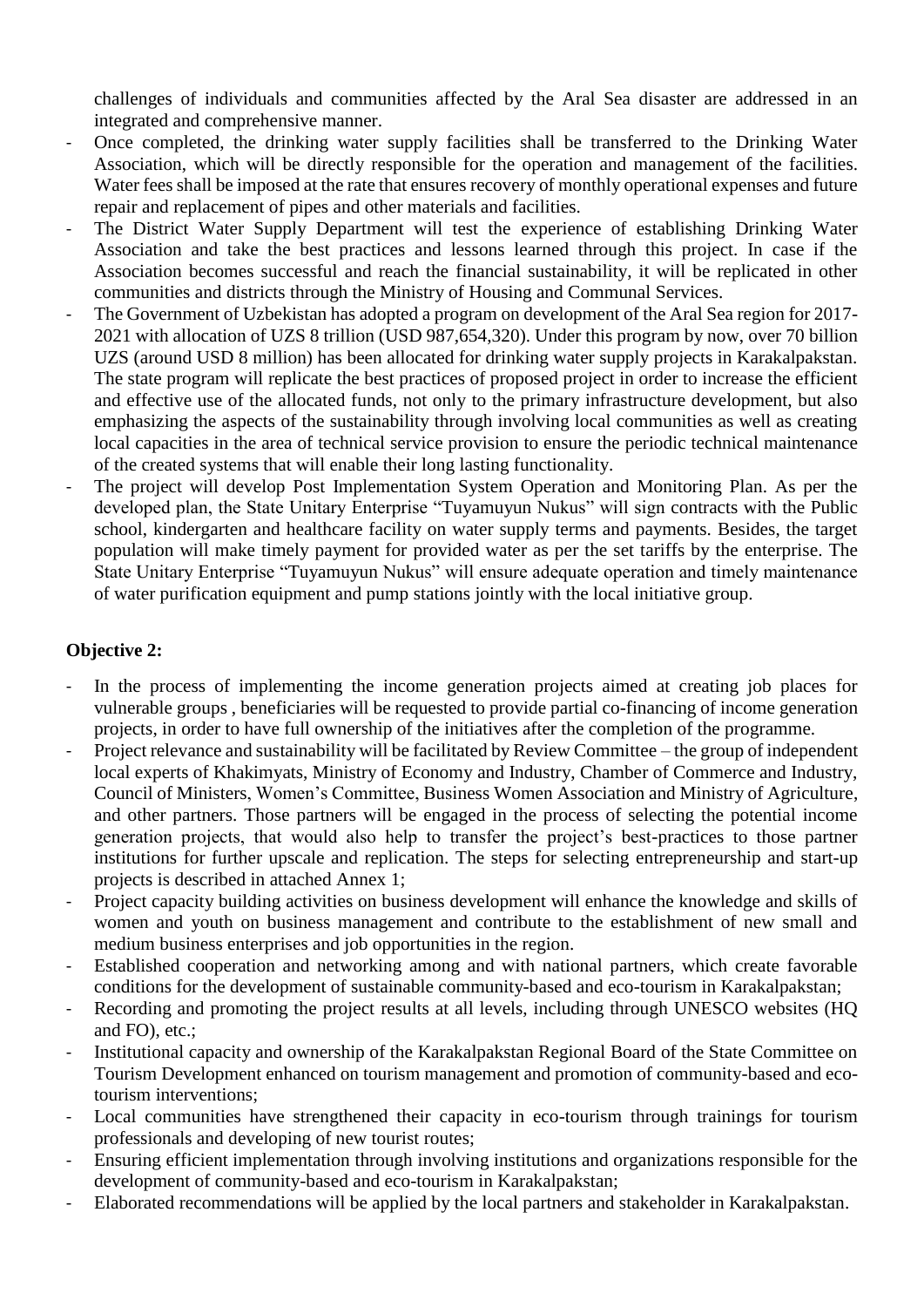# **Objective 3:**

- The project will enhance the technical and institutional capacity of State Forestry Departments and pasture cooperatives. Thus, the delivered machinery, equipment and various tools will further be exploited for afforestation works on the dried sea bed in target districts.
- The demonstration plot (nursery to produce saxaul seedlings) will be managed by pasture in 3 cooperatives namely: "Mulik Jaylaw" at VCC Mulik, Janadarya Jaylaw at Janadarya VCC and Takhtakupir jaylawlari at Karaoy VCC of Takhtakupir district.
- Sustainable use of land and water to improve agricultural productivity as well as food security will be promoted through the introduction of new practices, while also ensuring that target groups build capacity and understanding to be able to maintain these practices. Climate resilient farming practices on arid lands will be identified and widely disseminated in target communities.
- The State Forestry Departments, pasture cooperatives and local farmers will gain necessary knowledge and skills on new innovative methods of afforestation through the project capacity building trainings. The project will strengthen the material and technical capacity of State Forestry Departments and pasture cooperatives, which is aimed at creating favorable conditions for expanding the afforestation works on the dried seabed.
- Besides, the results of monitoring mission of the SIC ICWC and International Aral Sea Region Innovation Centre will be shared with State Forestry Departments, pasture cooperatives. It enables recipient institutions to efficiently plan afforestation works based on agro-chemical conditions of the soil on the dried bed of the Aral Sea and other plantation territories of target districts.
- The effectiveness and synergy of the project will be strengthened through: (i) more focus on evidencebased analysis and participatory approach to target the most vulnerable; (ii) promotion of integrated approach to regional development, and (iii) joint work on long-term regional strategic planning based on comprehensive analysis of the situation in the region.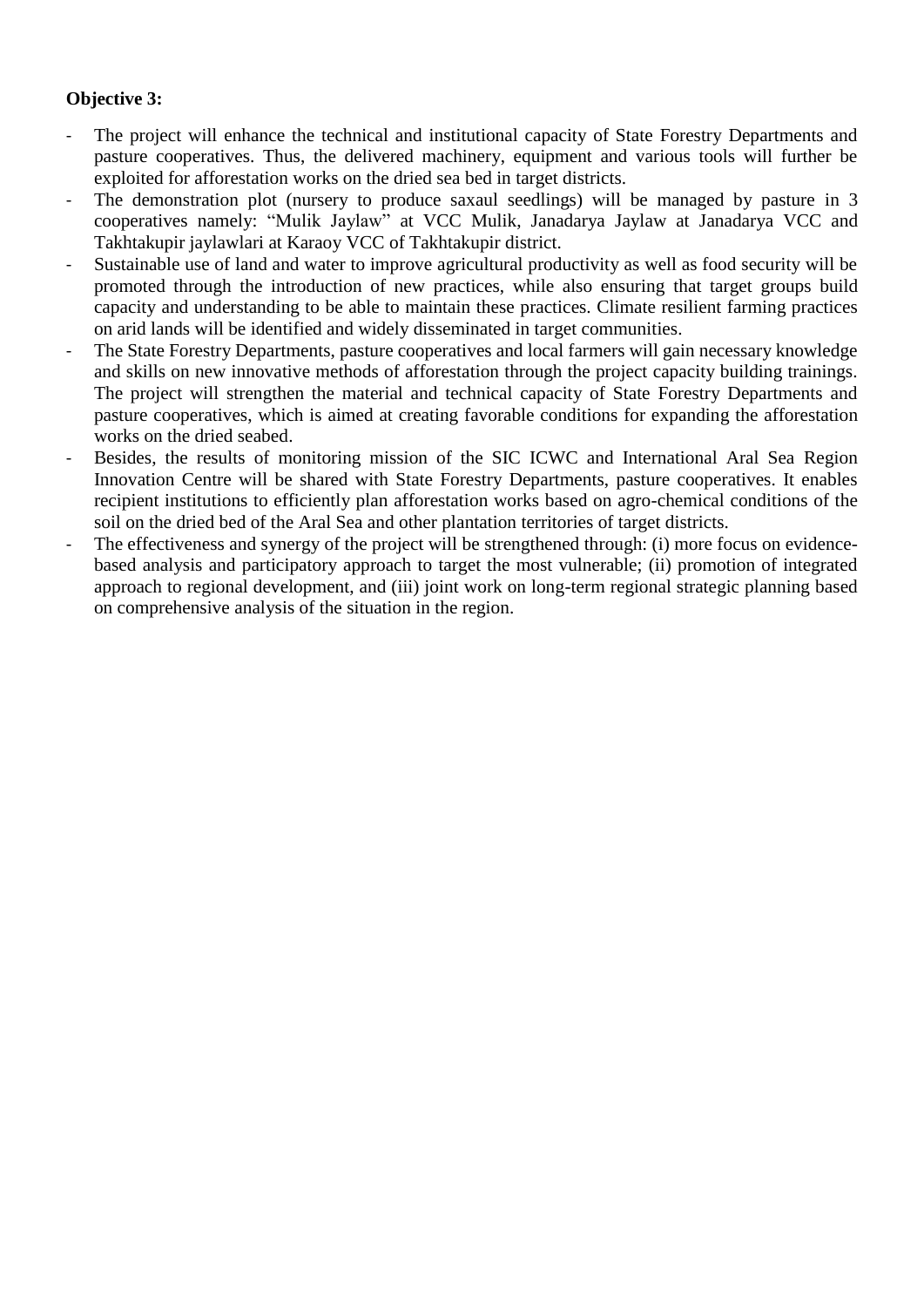# **5. Results Framework**

As stated above in Section -4, the project proposal is contributing to achieve the Output 1&6 of the UNDAF 2016-2020. In addition, the project overall goal and objectives are fully aligned with the MPHSTF Programmatic Framework and Results Matrix, specfically to the Outcomes 1, 2 and 3, the details of which are provided in Section -4.

#### **Table 1. Results Matrix**

| Title of the programme:                                                                                 |                                                                                                                                                                                                                                                                                                                                                                          | "Addressing the urgent human insecurities in the Aral Sea region through promoting sustainable rural development"                                                                                                                                                                                                              |                |                     |                |                                                               |  |  |  |  |  |
|---------------------------------------------------------------------------------------------------------|--------------------------------------------------------------------------------------------------------------------------------------------------------------------------------------------------------------------------------------------------------------------------------------------------------------------------------------------------------------------------|--------------------------------------------------------------------------------------------------------------------------------------------------------------------------------------------------------------------------------------------------------------------------------------------------------------------------------|----------------|---------------------|----------------|---------------------------------------------------------------|--|--|--|--|--|
| <b>UNDAF Priority Area</b>                                                                              | change.                                                                                                                                                                                                                                                                                                                                                                  | UNDAF Outcome 1: equitable and sustainable economic growth through productive employment, improvement of environment for<br>business, entrepreneurship and innovations expanded for all.<br>UNDAF Outcome 6: rural population benefit from sustainable management of natural resources and resilience to disasters and climate |                |                     |                |                                                               |  |  |  |  |  |
| <b>Relevant National SDG(s)</b>                                                                         | <b>SDG 1.</b> No Poverty;<br>SDG 3. Good Health and Well-being;<br>2.<br>SDG 5. Gender Equality;<br>3.<br>SDG 6. Clean Water and Sanitation;<br>SDG 8. Decent Work and Economic Growth;<br>5.<br>SDG 11. Sustainable cities and communities;<br>6.<br><b>SDG 13.</b> Climate Action;<br><b>SDG</b> $15$ – Life on land.<br>8.                                            |                                                                                                                                                                                                                                                                                                                                |                |                     |                |                                                               |  |  |  |  |  |
| <b>Expected Results (Outcomes &amp;</b><br>outputs)                                                     |                                                                                                                                                                                                                                                                                                                                                                          | <b>Means of verification/</b><br><b>Indicators</b><br><b>Responsibilities</b><br>(PUNOs and<br>Frequency<br>national partners)                                                                                                                                                                                                 |                |                     |                |                                                               |  |  |  |  |  |
|                                                                                                         | <b>Indicator description</b>                                                                                                                                                                                                                                                                                                                                             | <b>Baseline</b>                                                                                                                                                                                                                                                                                                                |                | Target (cumulative) |                |                                                               |  |  |  |  |  |
|                                                                                                         |                                                                                                                                                                                                                                                                                                                                                                          | 2018                                                                                                                                                                                                                                                                                                                           | 2019           | 2020                |                |                                                               |  |  |  |  |  |
|                                                                                                         |                                                                                                                                                                                                                                                                                                                                                                          |                                                                                                                                                                                                                                                                                                                                | S <sub>2</sub> | S <sub>1</sub>      | S <sub>2</sub> |                                                               |  |  |  |  |  |
| <b>Programme outcomes</b>                                                                               | <b>Contribution to the MPHSTF outcomes</b><br>Outcome 1. Local community access to affordable and healthy food and clean drinking water secured;<br><b>Outcome 2.</b> The employment and income generation opportunities for local communities increased;<br><b>Outcome 3.</b> The stress on local communities due to the deteriorating environmental situation reduced; |                                                                                                                                                                                                                                                                                                                                |                |                     |                |                                                               |  |  |  |  |  |
| <b>Outcome 1.</b> Improving community<br>resilience through ensuring access<br>to clean drinking water. | Number of functional water<br>distribution facilities (WDF) in<br>Takhtakopir district                                                                                                                                                                                                                                                                                   | 7                                                                                                                                                                                                                                                                                                                              | 8              | 9                   | 9              | Project estimation<br>documents/prior to<br>bids announcement |  |  |  |  |  |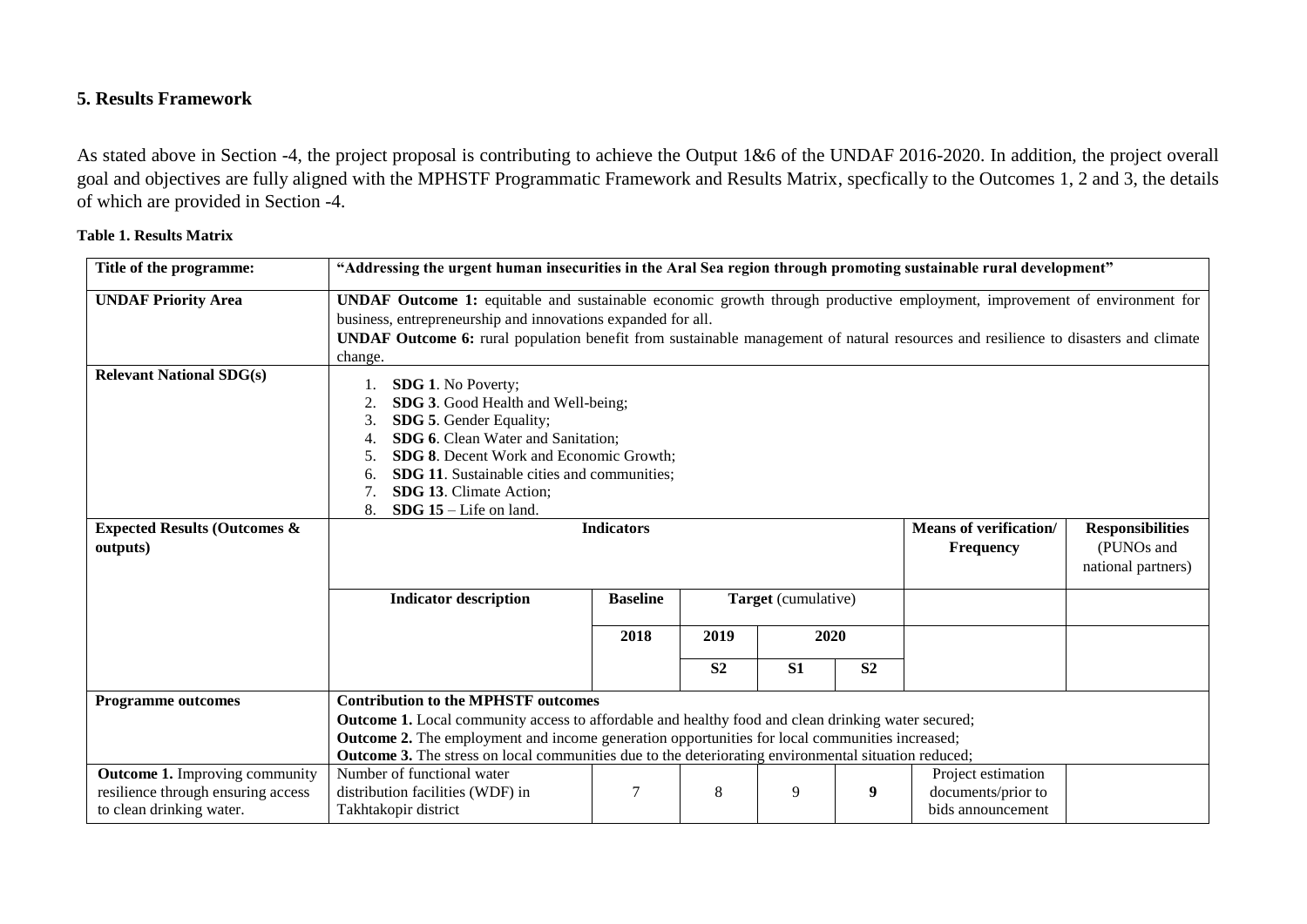|                                                                                                          | Number of population with access to<br>safe drinking water and improved<br>sanitation service levels.                                                          | 20 644                                               | 20819                                 | 21 697                                         | 22 875                           | Semi-annual Project<br>progress reports<br>Procurement<br>documents and issued<br>contracts/once per<br>case<br>Annual reporting to<br>the project Board |                                                 |  |  |  |  |
|----------------------------------------------------------------------------------------------------------|----------------------------------------------------------------------------------------------------------------------------------------------------------------|------------------------------------------------------|---------------------------------------|------------------------------------------------|----------------------------------|----------------------------------------------------------------------------------------------------------------------------------------------------------|-------------------------------------------------|--|--|--|--|
| <b>Programme outputs</b>                                                                                 |                                                                                                                                                                |                                                      |                                       |                                                |                                  |                                                                                                                                                          |                                                 |  |  |  |  |
| Output 1.1. The water purification<br>and distribution station in<br>Tazakonis (Takhtakupir district) is | Number of people with access to safe<br>drinking water in Tazakonis community                                                                                  | $\mathbf{0}$                                         | 300                                   | 578                                            | 878                              |                                                                                                                                                          |                                                 |  |  |  |  |
| fully functional (facility renovated<br>and water purification equipment<br>installed);                  | Number<br>of<br>project<br>estimation<br>documents prepared for intended target<br>projects                                                                    | $\boldsymbol{0}$                                     | 3                                     | $\mathfrak{Z}$                                 | $\mathbf{3}$                     | Community<br>Development                                                                                                                                 |                                                 |  |  |  |  |
|                                                                                                          | Number of Water Distribution Stations<br>fully renovated                                                                                                       | $\overline{7}$                                       | $\overline{7}$                        | 9                                              | $\boldsymbol{9}$                 | Plans/once per<br>community project                                                                                                                      |                                                 |  |  |  |  |
|                                                                                                          | Number of installed boreholes and<br>repaired water cisterns for the water<br>station in Tazakonis<br>distribution<br>community:<br>borehole<br>water cisterns | $\boldsymbol{0}$<br>$\mathbf{0}$                     | $\boldsymbol{0}$<br>$\theta$          | 1<br>$\overline{2}$                            | $\mathbf{1}$<br>$\boldsymbol{2}$ | Semi-annual Project<br>progress reports<br><b>Field Monitoring</b><br>Reports/once a month                                                               | UNDP, Council of<br>Ministers of<br>Republic of |  |  |  |  |
| Output 1.2. The Beltau center,<br>community in Takhtakupir district<br>has access to safe drinking water | Number of people with access to safe<br>drinking water in Beltau community<br>center                                                                           | $\boldsymbol{0}$                                     | 75                                    | 100                                            | 175                              | <b>Impact Assessment</b><br>Reports/4 months<br>prior to completion of                                                                                   | Karakalpakstan,<br>Ministry of<br>Economy and   |  |  |  |  |
| through installation of water<br>pipeline networks                                                       | Volume of $(m)$ pipe to be laid in the<br>community for water delivery                                                                                         | $\boldsymbol{0}$                                     | 3000                                  | 3000                                           | 6000                             | project<br>Annual reporting to                                                                                                                           | Industry,<br>Takhtakupir local<br>government,   |  |  |  |  |
| Output 1.3. Mulik community in<br>Takhtakupir district has access to                                     | Number of people with access to safe<br>drinking water in Mulik community                                                                                      | $\boldsymbol{0}$                                     | 512                                   | 666                                            | 1178                             | the project Board                                                                                                                                        | Tuyamuyin State<br>Unitary Enterprise,          |  |  |  |  |
| safe drinking water through<br>installation of water pipeline<br>networks                                | Number of household connections<br>from the community through the main<br>water pipe                                                                           | $\boldsymbol{0}$                                     | 175                                   | 234                                            | 409                              |                                                                                                                                                          | <b>Water Distribution</b><br>Organization       |  |  |  |  |
|                                                                                                          | Number of public organizations<br>accessed to safe drinking water:<br>schools<br>kindergarten<br>Rural Health Point                                            | $\boldsymbol{0}$<br>$\boldsymbol{0}$<br>$\mathbf{0}$ | 1<br>$\boldsymbol{0}$<br>$\mathbf{1}$ | $\overline{c}$<br>$\mathbf{1}$<br>$\mathbf{1}$ | 3<br>1<br>$\boldsymbol{2}$       |                                                                                                                                                          |                                                 |  |  |  |  |
|                                                                                                          | Number of Drinking Water Association<br>established                                                                                                            | $\boldsymbol{0}$                                     | 1                                     | $\mathbf{1}$                                   | $\mathbf{1}$                     |                                                                                                                                                          |                                                 |  |  |  |  |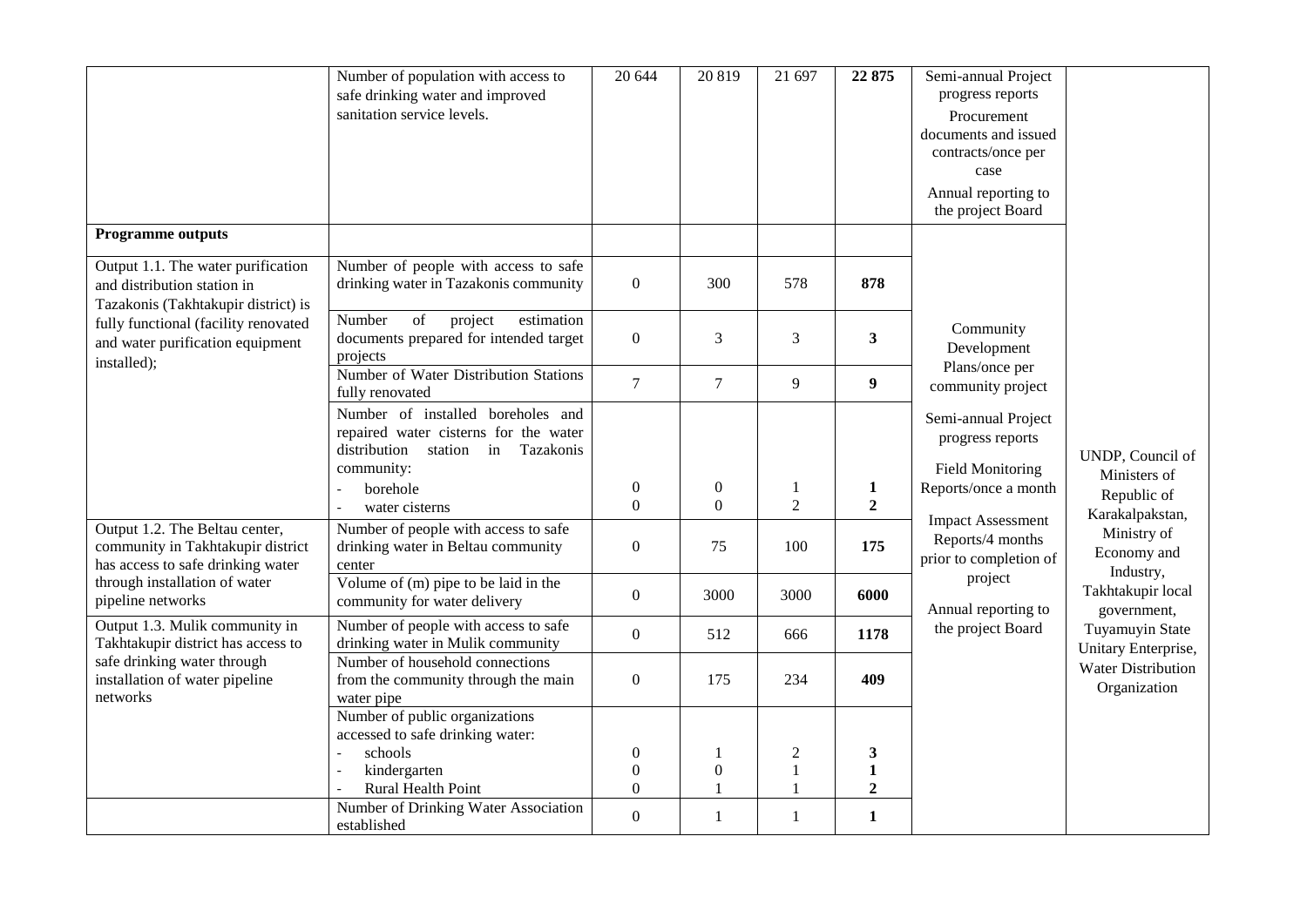| Output 1.4. Community level<br>capacities improved in management<br>of water purification and<br>distribution stations through the<br>establishment of "Drinking Water<br>Association (DWA)" dissemination | Number of people trained on proper<br>use of water system (proper<br>maintenance of the installed water<br>system, its efficient use, and recording<br>of water consumption in target<br>community | $\mathbf{0}$                                    | $\boldsymbol{0}$ | 20                                            | 20                             | Charter of DWA;<br>Financial Reports of<br>DWAs/quarterly;<br>Training |                                                                        |
|------------------------------------------------------------------------------------------------------------------------------------------------------------------------------------------------------------|----------------------------------------------------------------------------------------------------------------------------------------------------------------------------------------------------|-------------------------------------------------|------------------|-----------------------------------------------|--------------------------------|------------------------------------------------------------------------|------------------------------------------------------------------------|
| of knowledge and best-practices for<br>upscale and replication                                                                                                                                             | Number of people trained on proper<br>sanitation and hygiene norms in target<br>communities                                                                                                        | $\mathbf{0}$                                    | 100              | 150                                           | 150                            | Reports/upon<br>completion of each<br>training                         |                                                                        |
|                                                                                                                                                                                                            | Number of sanitation and hygiene<br>booklets and information materials<br>developed and distributed in the<br>community                                                                            | $\overline{0}$                                  | 100              | 100                                           | 100                            | Communication<br>materials/quarterly<br>Contract with                  |                                                                        |
|                                                                                                                                                                                                            | Number of articles and broadcasts<br>produced with project knowledge and<br>best practices sharing:                                                                                                |                                                 |                  |                                               |                                | printing company<br>Articles and                                       |                                                                        |
|                                                                                                                                                                                                            | articles<br>broadcasts                                                                                                                                                                             | $\boldsymbol{0}$<br>$\boldsymbol{0}$            | 1<br>1           | $\ensuremath{\mathfrak{Z}}$<br>$\overline{2}$ | $\mathbf{3}$<br>$\overline{2}$ | broadcast materials                                                    |                                                                        |
|                                                                                                                                                                                                            | Number of external stories on<br>recognition achieved                                                                                                                                              | $\boldsymbol{0}$                                | $\overline{2}$   | $\overline{4}$                                | $\overline{\mathbf{4}}$        | Annual reporting to<br>the project Board                               |                                                                        |
| Outcome 2. Enhancing the social<br>wellbeing of the rural population                                                                                                                                       | Number of innovative small<br>entrepreneurship initiatives supported<br>in Takhtakupir district                                                                                                    | $6(2$ demo<br>plots and 4<br>SME <sub>s</sub> ) | $\tau$           | 9                                             | 12                             | Semi-annual Project<br>progress reports<br><b>Project Monitoring</b>   |                                                                        |
| (including women/youth) through<br>expanding<br>income<br>generation                                                                                                                                       | Number of job places created                                                                                                                                                                       | $\overline{30}$                                 | 40               | 60                                            | 100                            | Reports/Monthly                                                        |                                                                        |
| opportunities<br>and<br>promoting<br>inclusive sustainable growth of the<br>tourism in Karakalpakstan.                                                                                                     | Percentage of jobs created for women                                                                                                                                                               | 50                                              | 60               | 65                                            | 70                             | Annual reporting to<br>the project Board                               | Council of<br>Ministers of<br>Republic of<br>Karakalpakstan,           |
| <b>Programme outputs</b>                                                                                                                                                                                   |                                                                                                                                                                                                    |                                                 |                  |                                               |                                |                                                                        | Ministry of                                                            |
| Output 2.1. Six innovative small<br>and medium enterprises established<br>(to be led by rural youth and                                                                                                    | Number of unemployed population<br>including women and youth selected for<br>trainings                                                                                                             | $\overline{0}$                                  | 30               | 60                                            | 60                             | Semi-annual Project                                                    | Economy and<br>Industry, Chamber<br>of Commerce and                    |
| women) that produce marketable<br>products in local and regional                                                                                                                                           | Number of thematic trainings<br>conducted                                                                                                                                                          | $\boldsymbol{0}$                                | $\overline{2}$   | 3                                             | $\mathbf{3}$                   | progress reports;<br>Training reports/upon                             | Industry, Ministry<br>of Agriculture,                                  |
| markets, while enhancing food<br>security and strengthening<br>economic security for the<br>population of target communities                                                                               | Percentage of training participants,<br>who have initiated income generation<br>opportunities based on acquired<br>knowledge and skills within 6 months<br>after the training                      | $\boldsymbol{0}$                                | 20               | 30                                            | 30                             | completion of each<br>training;                                        | <b>Business Women</b><br>Association,<br>Women's<br>Committee, Council |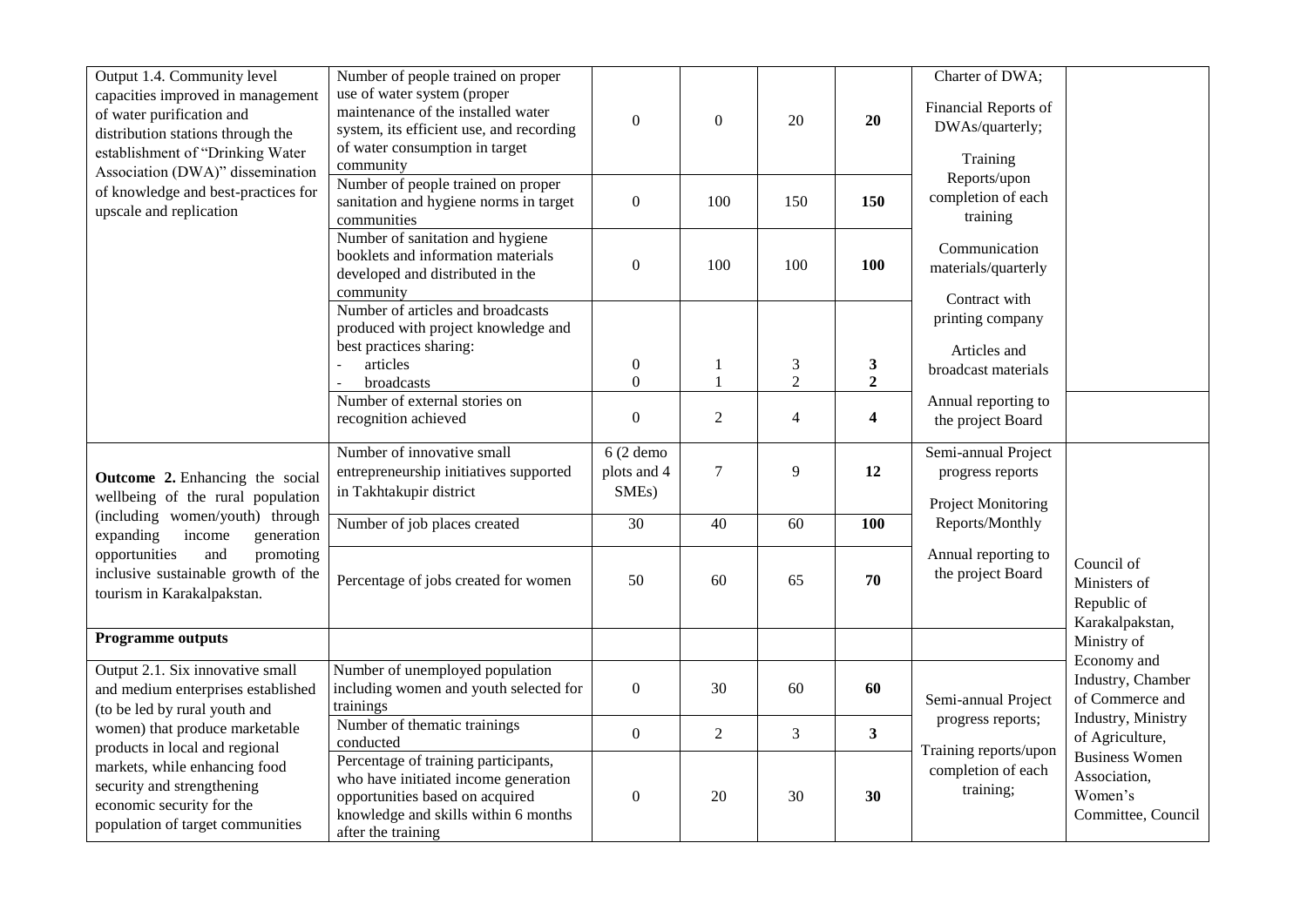| while creating 70 job places(50%<br>are women and girls).                                      | Number of co-financed income<br>generation projects                                                                                                                                                                | 6                            | $\overline{7}$    | 9                                | 12                                        | <b>Impact Assessment</b><br>Reports/twice in                                           | of Farmers and<br>Households,                                                              |  |
|------------------------------------------------------------------------------------------------|--------------------------------------------------------------------------------------------------------------------------------------------------------------------------------------------------------------------|------------------------------|-------------------|----------------------------------|-------------------------------------------|----------------------------------------------------------------------------------------|--------------------------------------------------------------------------------------------|--|
|                                                                                                | Number of new direct and indirect<br>beneficiaries:                                                                                                                                                                |                              |                   |                                  |                                           | project lifetime;                                                                      | <b>State Committee for</b>                                                                 |  |
|                                                                                                | direct                                                                                                                                                                                                             | $\boldsymbol{0}$             | 10                | 30                               | 70                                        | Newly registered                                                                       | Tourism                                                                                    |  |
|                                                                                                | indirect                                                                                                                                                                                                           | $\boldsymbol{0}$             | 200               | 500                              | 1000                                      | business entities'                                                                     | Development,                                                                               |  |
|                                                                                                | Number of new job places created for<br>women and girls                                                                                                                                                            | $\boldsymbol{0}$             | 15                | 35                               | 35                                        | documents                                                                              | Ministry of Culture.                                                                       |  |
| Output 2.2. Community-based and<br>eco-tourism in the Aral Sea region<br>supported and piloted | Number of trainings conducted on<br>tourism management                                                                                                                                                             | $\boldsymbol{0}$             | $\mathbf{1}$      | $\overline{2}$                   | $\overline{2}$                            | Annual reporting to<br>the project Board                                               |                                                                                            |  |
|                                                                                                | Number of Regional Tourism<br>Development Committee staff and key<br>stakeholders in tourism sector with<br>enhanced capacity in tourism<br>management                                                             | $\boldsymbol{0}$             | 30                | 60                               | 60                                        | Training reports/upon<br>completion of each<br>training;<br>Communication              | UNESCO,<br><b>State Committee for</b><br>Tourism<br>Development,                           |  |
|                                                                                                | Number of new tour routes in<br>Karakalpakstan developed                                                                                                                                                           | $\boldsymbol{0}$             | $\mathbf{1}$      | $\overline{2}$                   | $\overline{2}$                            | materials/quarterly                                                                    | Ministry of Culture,                                                                       |  |
|                                                                                                | Number of hotel and guest house<br>managers and specialists trained in<br>hospitality management                                                                                                                   | $\boldsymbol{0}$             | 30                | 60                               | 60                                        | Contract with<br>printing company                                                      | Hokymtats of target<br>districts,                                                          |  |
|                                                                                                | Number of new TV programmes and<br>articles developed on cultural and                                                                                                                                              |                              |                   |                                  |                                           | Articles and<br>broadcast materials                                                    | Tour companies,                                                                            |  |
|                                                                                                | natural heritage of Karakalpakstan:<br>TV program<br>article                                                                                                                                                       | $\boldsymbol{0}$<br>$\theta$ | 1<br>$\mathbf{1}$ | $\overline{c}$<br>$\overline{2}$ | $\overline{\mathbf{c}}$<br>$\overline{2}$ | Annual reporting to<br>the project Board                                               | Hotel/guess houses,<br>Mass media                                                          |  |
| Outcome 3.<br>Promoting climate<br>change adaptation actions through                           | Volume of forested lands (ha) by<br>Takhtakupir Forestry Department in<br>desert areas                                                                                                                             | 21200                        | 27200             | 33450                            | 33450                                     | Semi-annual Progress<br>Reports;                                                       | UNDP;                                                                                      |  |
| evidence-based<br>afforestation<br>initiatives.                                                | Volume of forested lands (ha) by 3<br>cooperatives in Takhtakupir district in<br>desert areas                                                                                                                      | $\boldsymbol{0}$             | 2000              | 3750                             | 3750                                      | Project Monitoring<br>Reports;<br>Training                                             | Interstate<br><b>Coordination Water</b><br>Commission of the                               |  |
|                                                                                                | Number of representatives of State<br>Departments,<br>pasture<br>Forestry<br>cooperative members and local farmer<br>and dehkans enhanced their knowledge<br>and skills on innovative methods of<br>afforestation. | $\mathbf{0}$                 | 300               | 600                              | 850<br>(30%<br>women)                     | Reports/upon<br>completion of<br>trainings<br>Annual reporting to<br>the project Board | Central Asia (SIC<br>ICWC);<br>International<br>Aral basin Innovati<br>on Center under the |  |
| <b>Programme outputs</b>                                                                       |                                                                                                                                                                                                                    |                              |                   |                                  |                                           |                                                                                        | President of                                                                               |  |
|                                                                                                | Number of demonstration plots (forest<br>plantation nursery) by Takhtakupir                                                                                                                                        | $\boldsymbol{0}$             | $\overline{2}$    | $\overline{4}$                   | $\overline{\mathbf{4}}$                   |                                                                                        | Uzbekistan;                                                                                |  |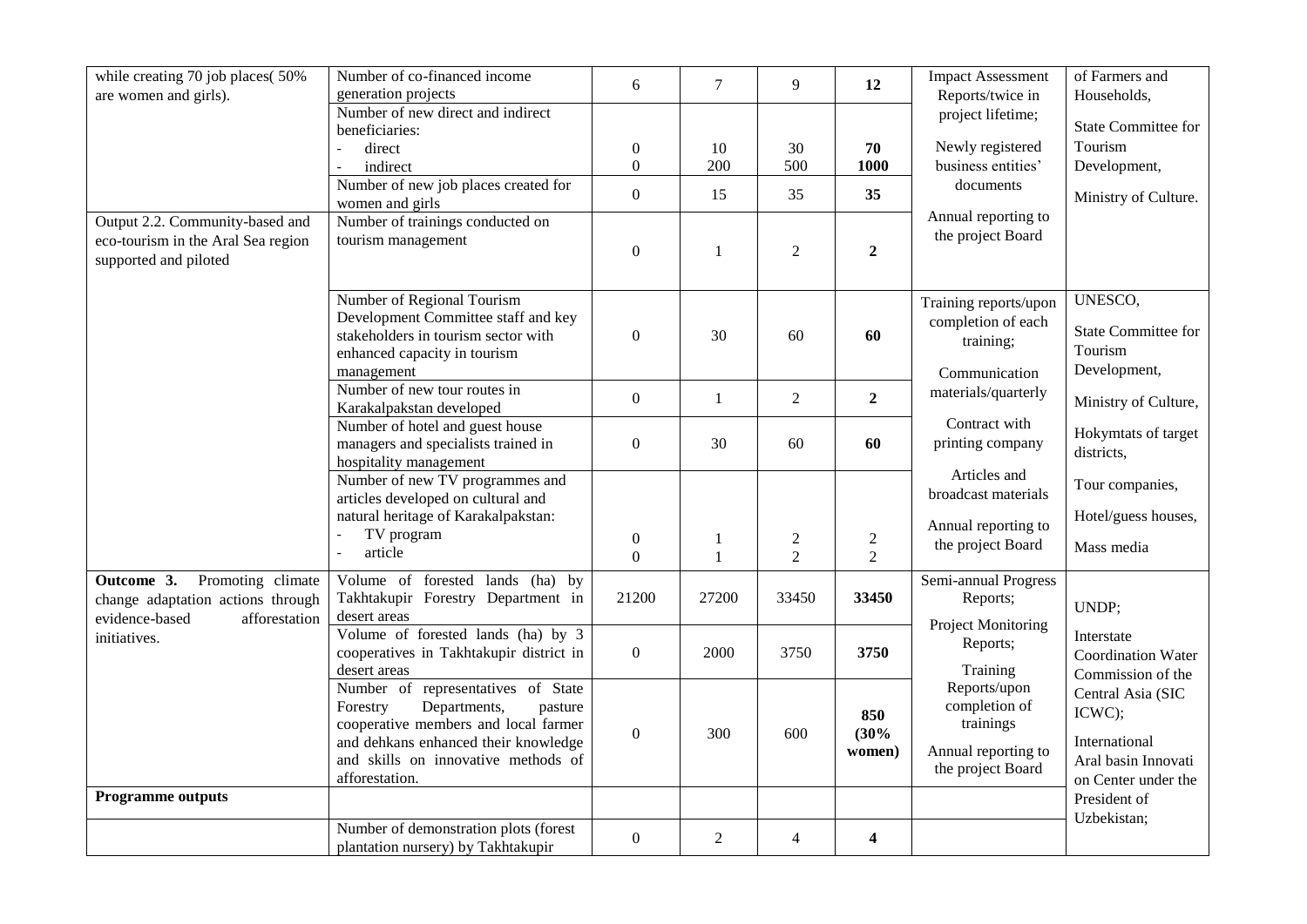| Output 3.1. Evidence base<br>strengthened and international best                                                                                                    | Forestry Department and 3<br>cooperatives to produce seedlings for                                                                                                                                                                                                                                                                                |                                                                |                                                                                                                                                                                            |                                                                                                                                                                                              |                                                                                                                                                                                                 |                                                                                                                                                                                                         | <b>State Committee for</b><br>Forestry;              |
|---------------------------------------------------------------------------------------------------------------------------------------------------------------------|---------------------------------------------------------------------------------------------------------------------------------------------------------------------------------------------------------------------------------------------------------------------------------------------------------------------------------------------------|----------------------------------------------------------------|--------------------------------------------------------------------------------------------------------------------------------------------------------------------------------------------|----------------------------------------------------------------------------------------------------------------------------------------------------------------------------------------------|-------------------------------------------------------------------------------------------------------------------------------------------------------------------------------------------------|---------------------------------------------------------------------------------------------------------------------------------------------------------------------------------------------------------|------------------------------------------------------|
| practices applied to enhance the<br>effectiveness of works on<br>afforestation of the dried Aral Sea<br>bed;                                                        | 10 000 ha plantation land;<br>Area of land (ha) covered by<br>demonstration plots (forest plantation<br>nursery) by Takhtakupir Forestry<br>Department and 3 cooperatives                                                                                                                                                                         | $\boldsymbol{0}$                                               | 49<br>(Forestry<br>Dept);<br>15(3)<br>cooperati<br>ves)                                                                                                                                    | 49<br>(Forestry<br>Dept);<br>15(3)<br>cooperati<br>ves)                                                                                                                                      | 49<br>(Forestr<br>y Dept);<br>15(3)<br>cooperat<br>ives)                                                                                                                                        | <b>Project Monitoring</b><br>Reports/Monthly;<br><b>Monitoring Mission</b>                                                                                                                              | 3 cooperatives;<br><b>Adaptation Fund</b><br>Project |
|                                                                                                                                                                     | Availability of research driven data on<br>soil composition of land on the dried<br>bed of the Aral Sea<br>Number of jobs created in established<br>demonstration plots in cooperatives                                                                                                                                                           | Outdated<br>data from<br>2001<br>available<br>$\boldsymbol{0}$ | Full set<br>of data<br>including<br><b>GIS</b><br>mapping<br>and<br>remote<br>sensing,<br>as well<br>as<br>physical<br>check<br>results<br>available<br>10 (5 full<br>time; 5<br>seasonal) | Full set<br>of data<br>including<br><b>GIS</b><br>mapping<br>and<br>remote<br>sensing,<br>as well as<br>physical<br>check<br>results<br>available<br>20(10)<br>full time;<br>10<br>seasonal) | <b>Full set</b><br>of data<br>includin<br>g GIS<br>mapping<br>and<br>remote<br>sensing,<br>as well<br>as<br>physical<br>check<br>results<br>available<br>20(10)<br>full<br>time; 10<br>seasonal | Report and Lab<br>Analysis<br>Results/once upon<br><b>Study Completion;</b><br>Annual reporting to<br>the project Board                                                                                 |                                                      |
| Output 3.2. Technical and material<br>capacity of relevant institutions<br>involved in afforestation works<br>improved for enhancing the<br>efficiency of the work. | Number of machinery and equipment<br>provided to Takhtakopir State Forestry<br>Department and 3 pasture cooperatives<br>- mobile wagons<br>- mobile kitchen<br>- special machineries<br>- tree planting machine<br>- furrow driller<br>- excavating plow<br>- tents<br>- sleeping bags<br>- radio phones<br>Area of land (ha) with plantations by | $\boldsymbol{0}$                                               | $\boldsymbol{2}$<br>$\mathbf{1}$<br>$\sqrt{2}$<br>5<br>10<br>10<br>5<br>50<br>5                                                                                                            | $\overline{c}$<br>$\mathbf{1}$<br>$\sqrt{2}$<br>5<br>10<br>10<br>5<br>50<br>5                                                                                                                | $\boldsymbol{2}$<br>$\mathbf{1}$<br>$\boldsymbol{2}$<br>5<br>10<br>10<br>5<br>50<br>5                                                                                                           | <b>Baseline Assessment</b><br>Report/once in<br>project initiation;<br>Transfer acts of<br>machinery and<br>equipment;<br><b>Field Monitoring</b><br>Reports/once a month<br>Impact<br>Assessments/once |                                                      |
|                                                                                                                                                                     | support of machinery and equipment                                                                                                                                                                                                                                                                                                                | $\boldsymbol{0}$                                               | 500                                                                                                                                                                                        | 1000                                                                                                                                                                                         | 1500                                                                                                                                                                                            |                                                                                                                                                                                                         |                                                      |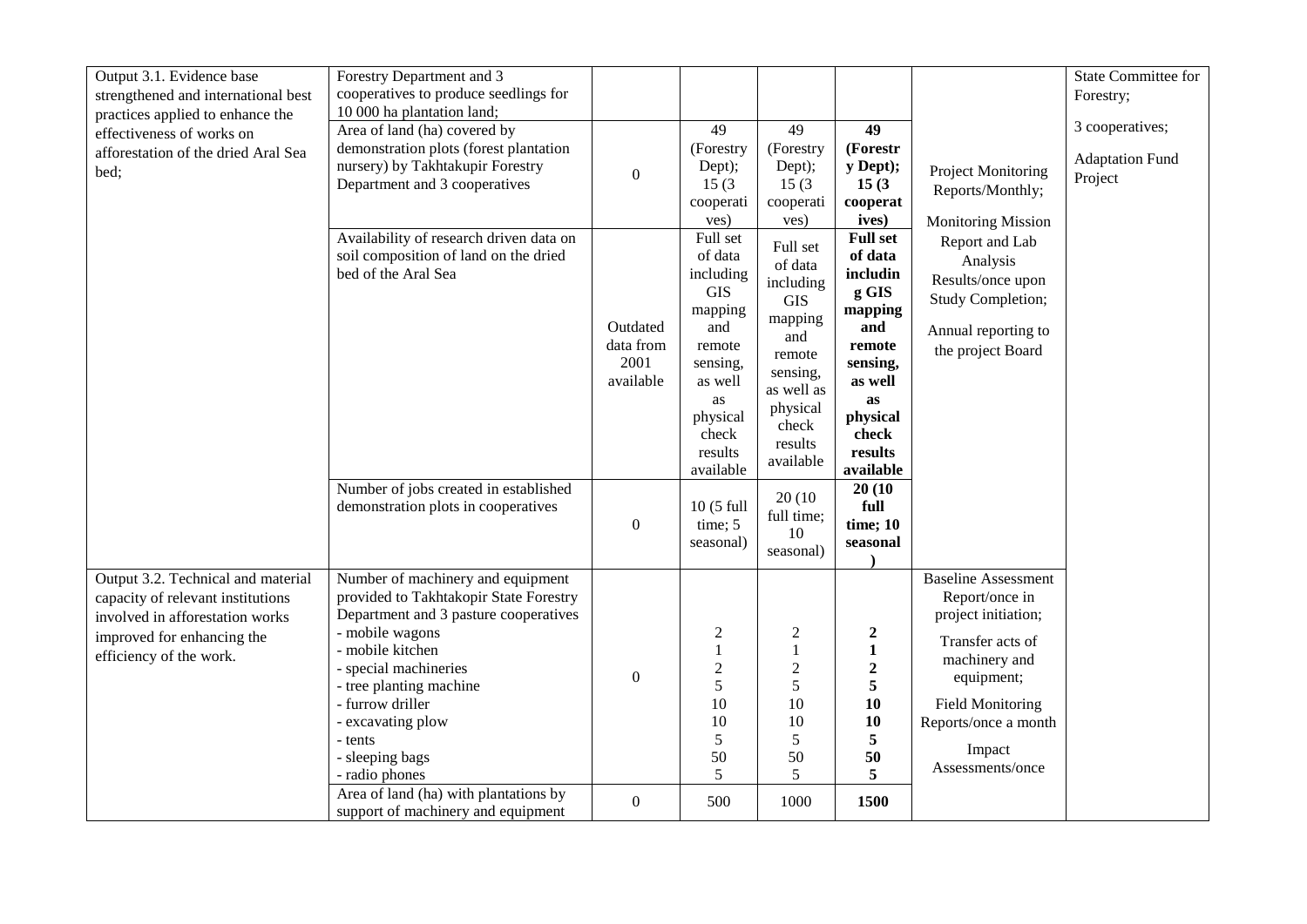| % of income increased by pasture      | $\theta$ | 10 | 20 | <b>20</b> | <b>Satisfaction Survey</b> |
|---------------------------------------|----------|----|----|-----------|----------------------------|
| cooperatives by received support with |          |    |    |           | Reports/once by end        |
| machinery and equipment               |          |    |    |           | of project;                |
|                                       |          |    |    |           | Financial documents        |
|                                       |          |    |    |           | of pasture                 |
|                                       |          |    |    |           | cooperatives/semi-         |
|                                       |          |    |    |           | annual                     |
|                                       |          |    |    |           | Annual reporting to        |
|                                       |          |    |    |           | the project Board          |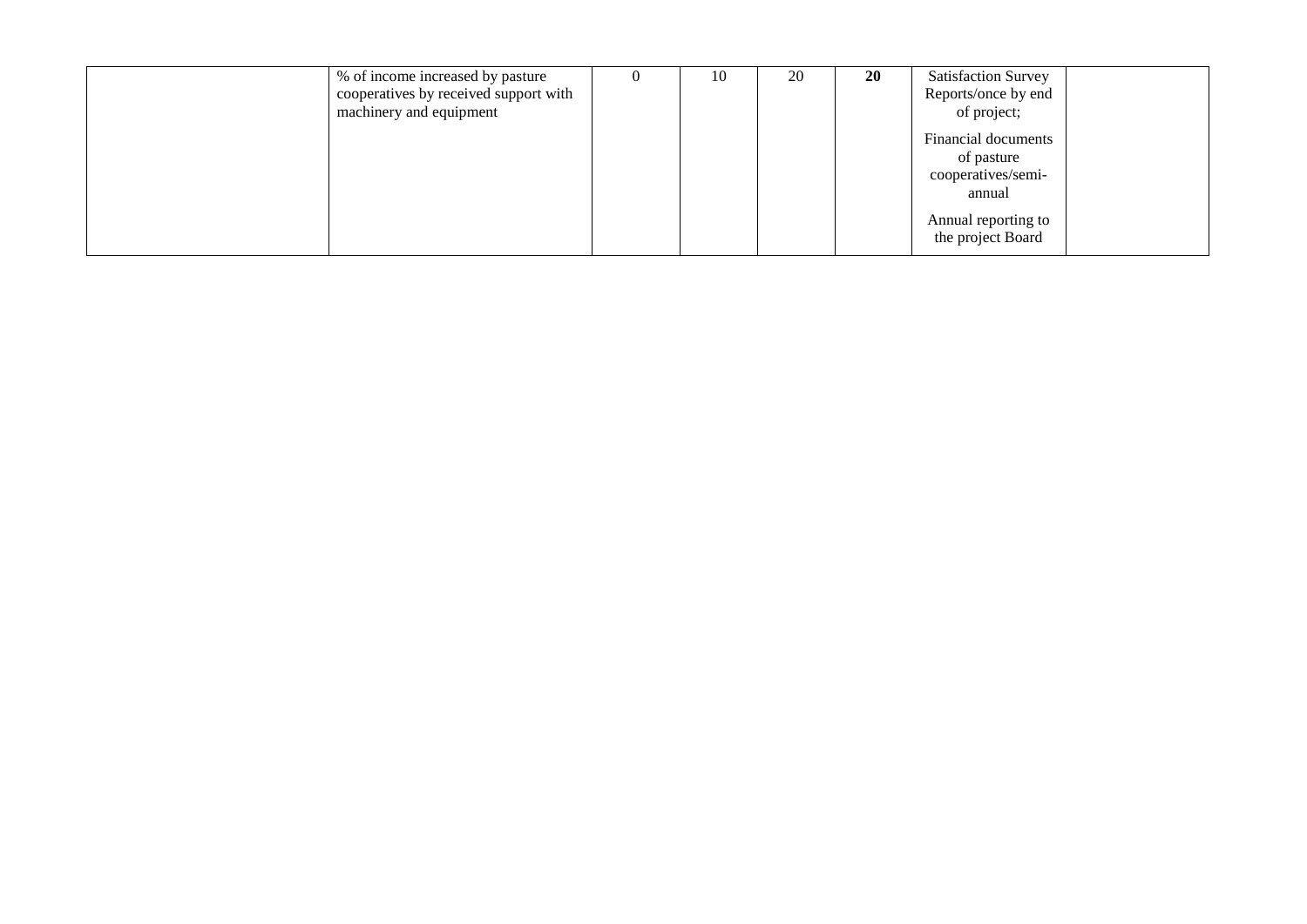# **6. Management and Coordination Arrangements**

In order to implement the project in a cost-effective manner, it is proposed to use the established governance and partnership platform of the ongoing UN Joint Programme "Building the resilience of communities affected by the Aral Sea disaster through the Multi-Partner Human Security Fund for the Aral Sea".

The membership of the UN Joint Programme Board, which is currently composed of Ministry of Economy and Industry of Uzbekistan, Council of Ministers of Karakalpakstan, and participating UN agencies (UNDP, UNESCO, UNFPA, UNCIEF, WHO) will be expanded to include the representatives of State Committee on Forestry, Ministry of Employment and Labour Relations, International Aral Sea Innovation Centre under the President of Uzbekistan, and other international partners.

The Programme Board will ensure effective coordination of the project activities with all partners, and will provide strategic guidance to the project.

The Programme Board decisions will be made in accordance with the standards that shall ensure management for development results, best value money, fairness, integrity and transparency. The Board will ensure that required resources are committed and will arbitrate on any conflicts within the project or negotiate a solution to any problems between the projects and external bodies. The Programme Board will meet on a regular basis at least twice a year.

The proposed project will be administered and implemented by UNDP (lead agency) and UNESCO jointly with the Ministry of Economy and Industry of Uzbekistan, the Council of Ministers of Karakalpakstan, the State Committee on Forestry, and the State Committee for Tourism Development. Close coordination with the national government (key ministries and institutions) will ensure alignment with strategic priorities and timely feedback on the course of the project implementation.

While, the Programme Board meetings will convene in Tashkent (field based Programme Board meetings will also be considered), the project will be implemented by the Project team to be contracted by UNDP and based in Nukus (administrative centre of the Republic of Karakalpakstan) and UNESCO, and supported/supervised by the UNDP CO and UNESCO CO, where the UNDP's Sustainable Development Cluster respective staff will work with national partners and ensure the quality assurance. The responsibility of the daily monitoring of implementation of the project will lay with the UNDP Project manager/ implementation team and UNESCO. The Strategic and management support will be provided to the Project Manager and team by the UNDP and UNESCO Country Offices in Tashkent.

For efficiency purposes, the existing organagram of the UN Joint Programme is maintained, with the majority of the project team to be located in Nukus office, while PR Specialist and Procurement Assistant are to be based in Tashkent.

The Project Manager stationed in Nukus will be responsible for the overall project coordination, with focus on monitoring of project implementation and reporting, dialogue with national and regional authorities, NGOs, as well as on resource mobilization. The Project team in Nukus will be tasked with on-the ground implementation of the planned activities, including close dialogue with communities, regional authorities and other stakeholders involved in the project implementation, and support the Project Manager in monitoring of progress. The day-to-day implementation of project objectives will be led by 3 Team Leaders, supported by specialists on Community Mobilization, Civil Engineering, Afforestation and Women's Empowerment, Health Specialist and Health Assistant to promote the Community Health Volunteering schemes as well as project technical personnel. The project will also include a Public Relations and Outreach Specialist who will be tasked with the development and implementation of the communication strategy and the public awareness campaign. It will also include a Project Administrative and Finance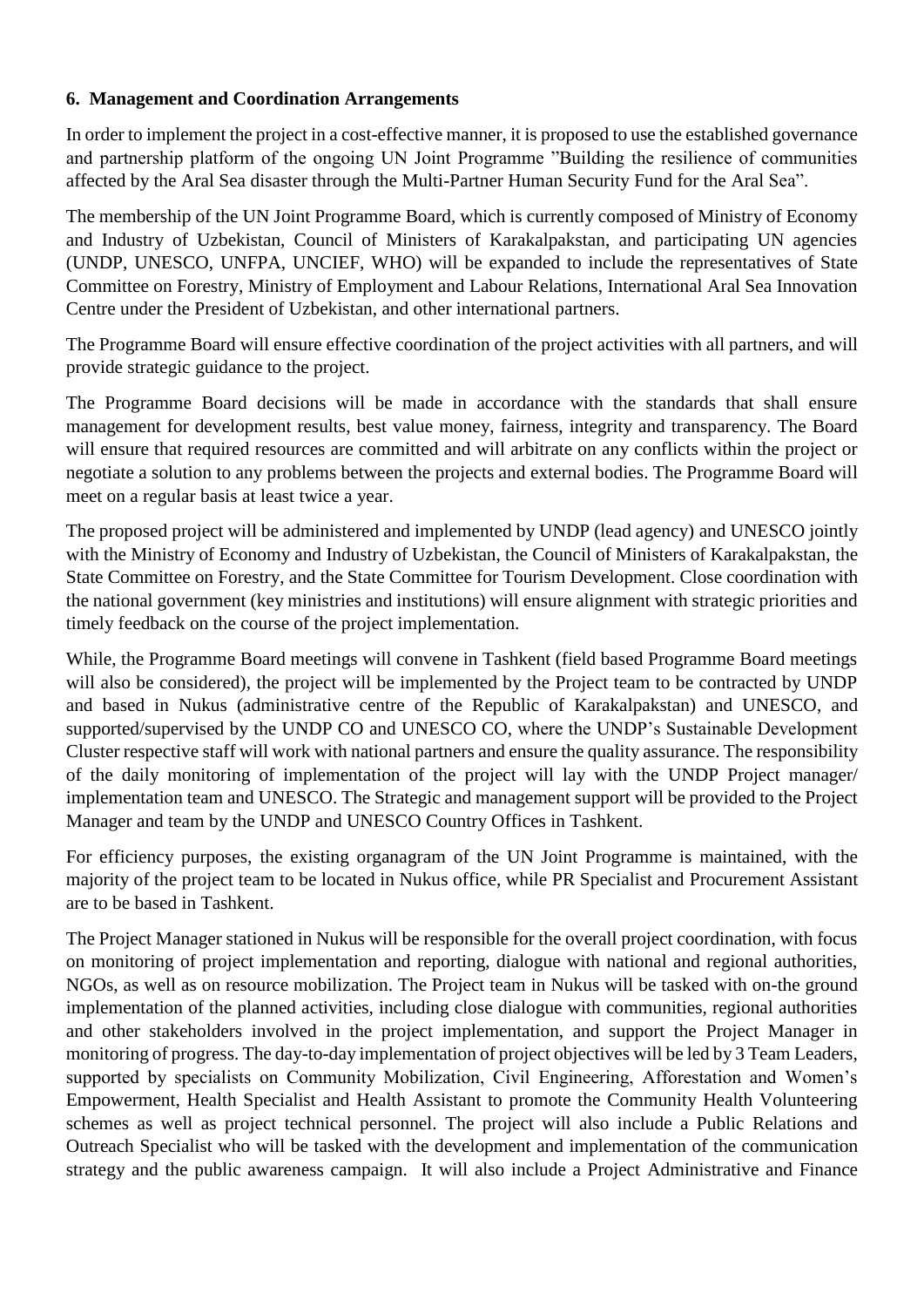Specialist and Procurment Assistant (operations) to provide project administration, procurement, management and technical support to the Project Manager as required by the needs of the proposed project.

In addition, the staff of the ongoing UNDP and Adaptation Fund project "Developing climate resilience of farming communities in the drought prone parts of Uzbekistan" will be involved in achieving the 3rd objective of the project.

In line with the "Protection and Empowerment" framework, the project will work closely with central, regional and district governments on a protection mandate, while being a driver of change at the local level focusing on the empowerment of local communities. The UNDP, through its ongoing UN Joint Programme in the region, has an excellent working relationships with these authorities/organizations and the proposed project would further strengthen this relationship and in some instances replicate it when working with new districts and communities.

The UNDP and UNESCO will provide essential support to the project by establishing and monitoring contracts with partners and participating in the different activities. In particular, the responsible officers will provide inputs to develop the activities and budget in consultation with all the concerned parties, provide administrative and technical advise, guide to develop public information and promotional activities, as well as monitoring, evaluation and reporting of the overall implementation of the project.

The project progress reports will be developed by the Nukus Office team and UNESCO and reviewed and cleared by the Sustainable Development Cluster of the UNDP and UNESCO COs in Tashkent.

The national partners will support by creating favourable conditions for the implementation of the activities; helping with the identification of suitable institutions and participants; mobilizing local media; facilitating the dissemination of the information resulting from the action and organizing any follow-up activities, as necessary.

# **Participation of stakeholders, local communities and/or civil society in decision-making processes**

The proposed project will have a mechanism of engagement of stakeholders through its activities. The project is targeting farmers, rural households, policy makers both at national and local levels including representatives from local khokimiyats.

The project will work together with regional and district-level partners of target districts, to ensure local government uses a holistic method to formulate policies which center on the human security approach. The Project will conduct activities at different levels for developing and implementing Community Development Plans, intended to expand rural population's access to and ownership of basic social infrastructures. The use of such methodologies within community development has been a unique approach utilized by the UN Joint Programme, supporting the interactive participation of local people in planning and decision-making, specifically in regards to addressing priority issues within their communities. Based on this approach, the proposed project will conduct capacity building workshops within the most vulnerable communities, assisting citizens to develop people-centered 'Community Development Plans'. Community mobilization workshops will be organized in target communities, whereas community members will participate in the design of water supply projects and play decision making role in identification of internal water pipeline networks to cover all households in the community, as well as take responsibility for costsharing part in terms of household connections. They will also participate in the establishment of Drinking Water Association and get knowledge and skills in DWA management and operation.

At community, farmers and households level the project will follow the bottom up approach. The community members, farmers will be engaged in the project implementation process and provide their inputs to the planning process through participation in brainstorming discussions, trainings, capacity building activities, surveys.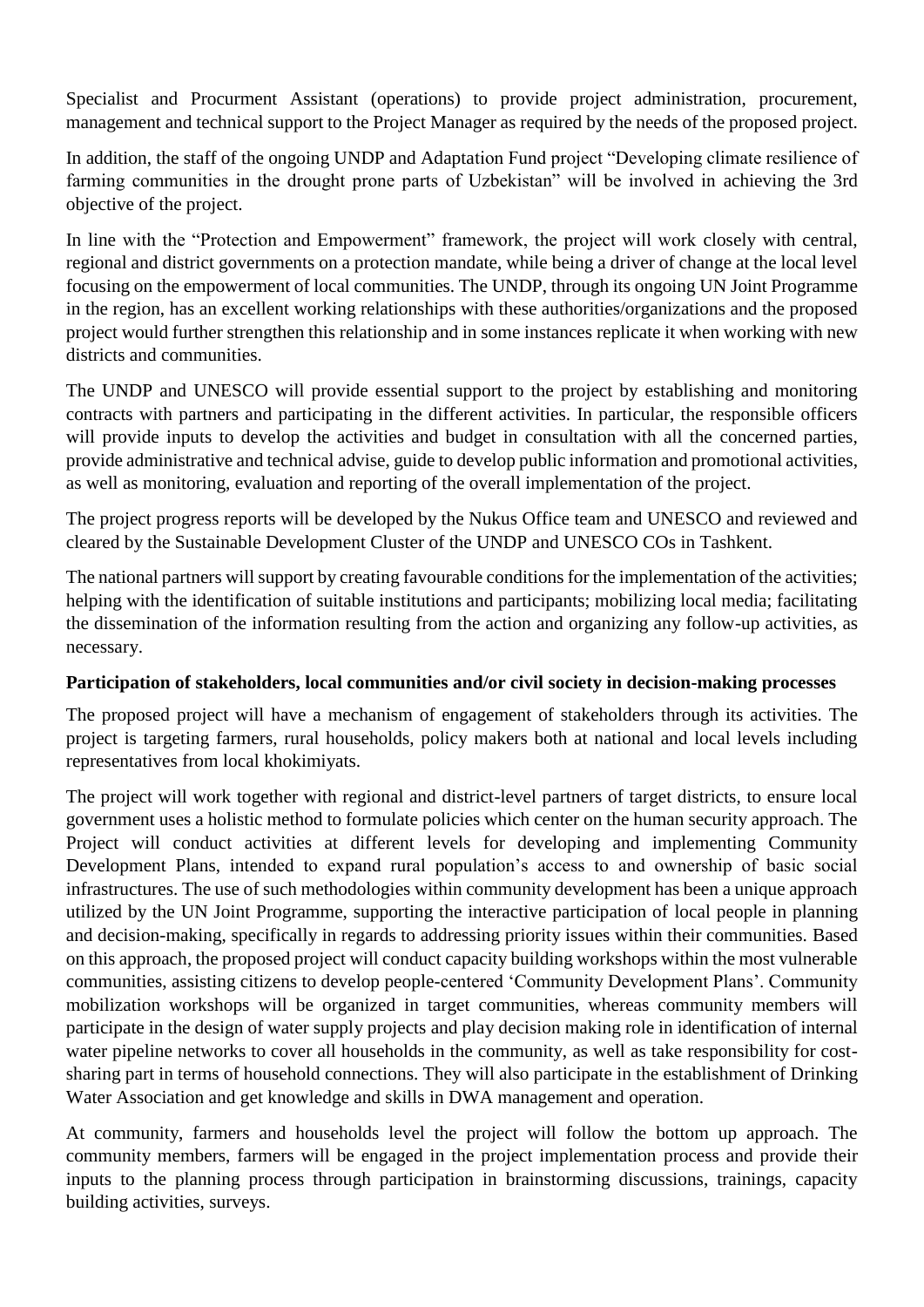As part of implementation of small scale business initiatives, the project will ensure competitive and stimulating environment for agro-producers by launching competitive process of selection of business projects, whereby 49% funding is to be provided by the project on grant basis. The other 51% of selected pilot projects are to be proposed to be funded by potential beneficiary. Local Selection Committee will be formed to ensure transparent and fair selection of business proposals following an established selection criteria approved by national partners and UNDP. This Committee will include the representatives of local khokimiyats, CCI, Farmer's Council, agro-associations, Business Women Association and etc. During the selection, special preference will be given to potential women candidates and youth led initiatives. In previous UNDP interventions this approach proved to be successful in achieving transparent selection and identification of properly targeted intervention that produces results.

The **key partner of the project is the Ministry of Economy and Industry of the Republic of Uzbekistan**, which is a public administration body that develops and implements long-term strategies and comprehensive programs on economic development of the country, pursuing well-thought and balanced socio-economic policy. It works on ensuring macroeconomic stability, sustainable, balanced and dynamic economic development, creation of jobs, strengthening targeted social protection, sustainable and steady growth of living standards and development of social infrastructure. The Ministry ensures balanced and integrated economic development of the regions of the country, optimal and efficient development and distribution of productive forces on the territory of the republic. The Ministry will coordinate the project activities at national level.

Another key partner is **the Council of Ministers of the Republic of Karakalpakstan**, which is the Supreme executive authority of the Republic of Karakalpakstan - the region that most suffers from the Aral Sea crisis. The structure of the Council of Ministers of Karakalpakstan includes the Chairman, Vice-Chairmen, ministers, chairmen of state committees, heads of large state owned enterprises and associations. The Chairman of the Council of Ministers of the Republic of Karakalpakstan is the member of the Cabinet of Ministers of the Republic of Uzbekistan. The Council of Ministers works on maintaining law, order and security of citizens in the region; the economic, social and cultural development of the territories; formation and implementation of the local budget, establishment of local taxes and fees, formation of extra-budgetary funds. The Council of Ministers will coordinate the project activities at the regional level.

The **State Committee on Forestry of Uzbekistan and its Branch in Karakalpakstan** are key project partners in the implementation of activities on afforestation and climate change adaptation actions and project team will work closely with State Forestry department in Takhtakupir districts.

The **Scientific Information Centre of the Interstate Coordination Water Commission of the Central Asia** (SIC ICWC) and **International Aral Sea Area Innovation Centre under the President of Uzbekistan** are project partners in implementation of research based activities on the dried bed of the Aral Sea.

**The Ministry of Labour and Employment, Ministry of Agriculture, Women's Committee of Karakalpakstan, Karakalpakstan Board of the Chamber of Commerce and Industry, Business Women Association, Youth Union** are the project partners in supporting income generation initiatives. The representatives of these institutions will be engaged in the project activities and will be part of Business Projects Evaluation Committee to select priority business project.

**The State Committee of the Government of Uzbekistan on Development of Tourism** will play important role in supporting in project activities as well as helping market the new tourism destination and products in the Aral Sea Region to international and domestic travellers.

**The Ministry of Housing and Communal Services in Karakalpakstan** is the main partner in implementing drinking water supply projects. The project will further enhance partnership with the Minsitry through joint implementation of clean drinking water supply project in Mulik community of Takhtakupir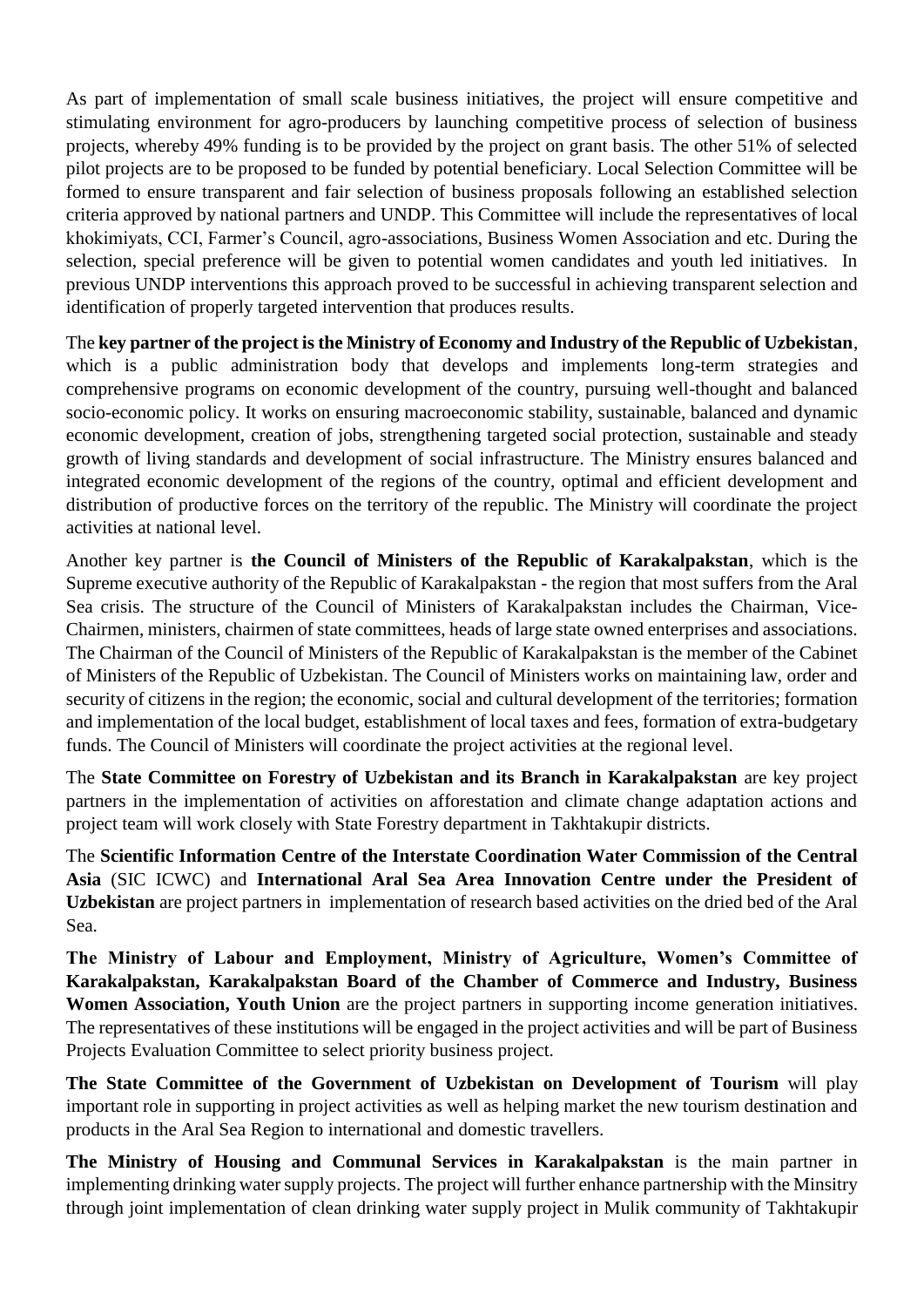district. On the community levels, the direct partner during the construction phase is the Village Council of Citizens (VCC), the Takhtakupir district Municipality, the district Water supply department. Once operational, the community DWA with the assistance of the VCC and the Municipal Government will take charge of the operation and maintenance of the project.

In addition, **relevant ministries and Khokimyats of the target districts of Karakalpakstan** will be involved in the activities of the proposed project related to the implementation of drinking water supply projects, afforestation works and income generation initiatives, including the engagement throughout the project; first help identify the current assets, issues, and opportunities for home-based/community-based tourism development, then play important role in supporting local public-private destination management and marketing efforts.

# **Partnership with development partners**

The project will develop its partnership strategy focusing on the wide range of development partners present in the country as well as those aboard. On agricultural practices, the project will work closely with FAO and GIZ to promote new innovative solutions in agriculture, to support farming in applying new creation agro methods to create jobs and income-generating opportunities, particularly in disadvantaged regions.

Mashav – Israel Development Agency will be fully engaged in support to provision of expertise and capacity building of local community members on various issues including agricultural practices, crop production, water management and etc., as Israel is one of the advance countries in managing work in drought areas. Knowledge transfer will be conducted through exchange visits of agricultural producers, agronomists and expert on tourism development from other region of Uzbekistan to ensure that the best and successful practices are replicated and new ideas on promoting income generation opportunities, agriculture practices are obtained. Partnership with the European Commission (EC) will be established taking into account UNDP's successful past experience in implementing area based development initiatives, specifically community development, income generation, employment creation and facilitation of development of small businesses in rural areas

# **7. Fund Management Arrangements**

The proposed project will be implemented under the pass-through funding modality. UNDP will be the lead/convening agency in implementing this project. Therefore, UNDP will be responsible for consolidating Narrative reports and submitting them to the MPHSTF Secretariat and UNDP MPTF Office.

Each Participating UN Organization will establish a separate ledger account under its financial regulations and rules for the receipt and administration of the funds disbursed to it by the Administrative Agent from the Fund Account. That separate ledger account will be administered by each Participating UN Organization in accordance with its own regulations, rules, policies and procedures, including those relating to interest.

Each Participating UN Organization will use the funds disbursed to it by the Administrative Agent from the Fund Account to carry out the activities for which it is responsible as set out in the approved programmatic document, as well as for its indirect costs.

The implementation of the project activities will be the responsibility of the Participating UN Organizations and will be carried out by each Participating UN Organization in accordance with its own applicable regulations, rules, policies and procedures including those relating to procurement as well as the selection and assessment of implementing partners. Accordingly, personnel will be engaged and administered, equipment, supplies and services purchased, and contracts entered into in accordance with the provisions of such regulations, rules, policies and procedures.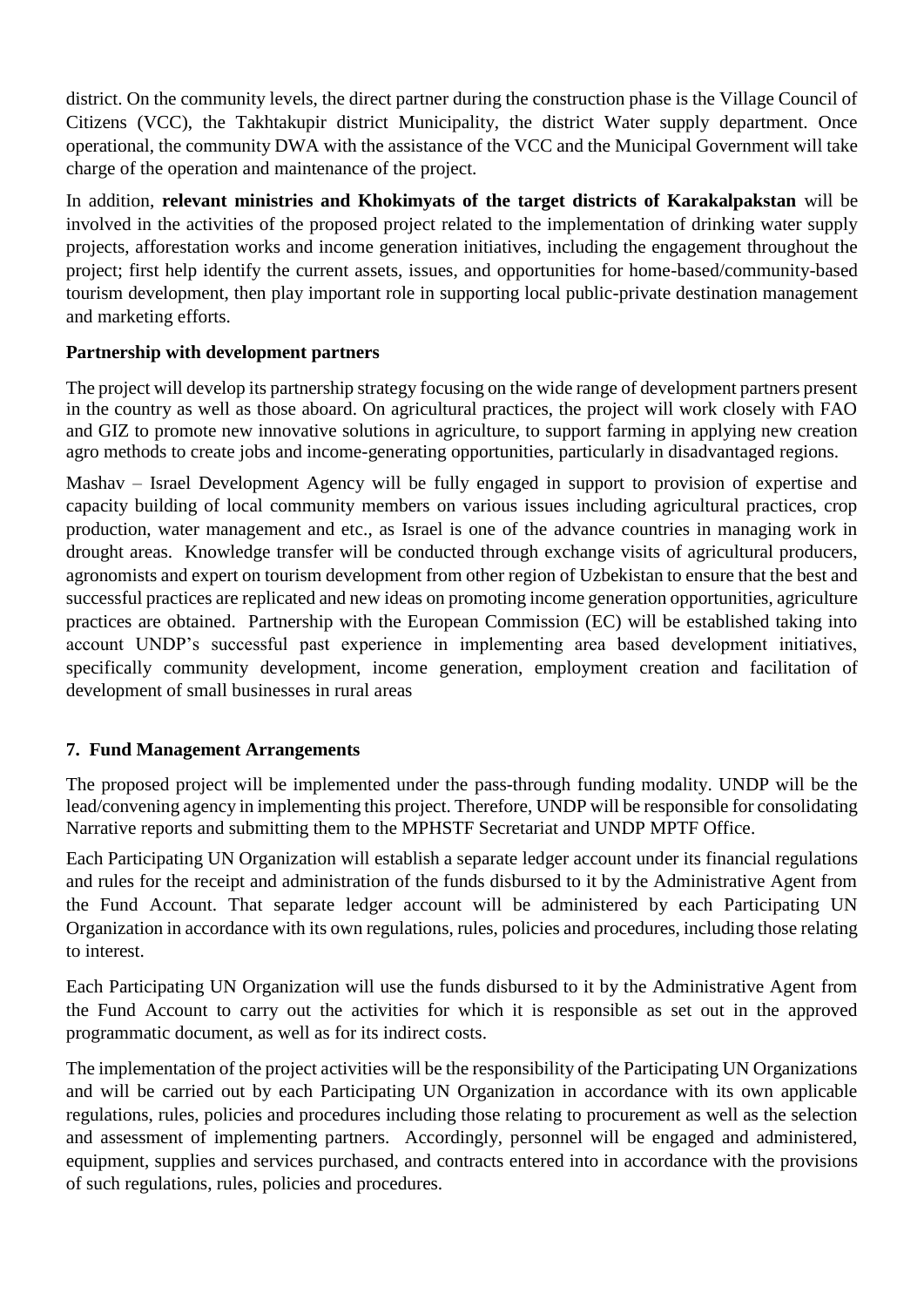Ownership of equipment and supplies procured, and intellectual property rights associated with works produced, using funds transferred to the Participating UN Organisations under the Memorandum of Understanding between the PUNOs and UNDP MPTF Office on operational aspects of the MPHSTF will be determined in accordance with the regulations, rules, policies and procedures applicable to such Participating UN Organizations, including any agreement with the relevant Host Government, if applicable.

Where a Participating UN Organization wishes to carry out its Fund activities through or in collaboration with a third party, it will be responsible for discharging all commitments and obligations with such third parties, and no other Participating UN Organization, nor the Administrative Agent, will be responsible for doing so.

# **Transfer of cash to national Implementing Partners:**

Within the proposed project, there is no plan for the transfer of cash to the national implementing partners.

# **8. Monitoring, Evaluation and Reporting**

Project monitoring and evaluation will be regularly conducted in accordance with the established procedures of UNDP and UNESCO, and will be ensured by these UN agencies. Regular progress review will be conducted by the relevant project staff, and quality assurance will be conducted by the UNDP SDC. Regular meetings with local and national partners will be held in order to discuss the progress of the Project, identify risks, challenges and opportunities and find necessary solutions.

The overall development of the M&E system for the project will take into account the specific recommendations documented based on the results of the Mid-Term and Final evaluations of the first and second phase of UN Joint Programme in Karakalpakstan.

### *Methodologies for monitoring and reporting of the key outcomes of the project/programme;*

To monitor the progress of the project, a baselines (quantitative and qualitative indicators) established and documented in this project proposal will be regularly assessed in order to document the progress, and deploy corrective measures as might be applicable in consultation with the Project Board. At the end of the project, an impact assessment will be carried out to assess the effectiveness and impact of project to improve the livelihoods of the target population in the region.

The project will also work with the MPHSTF Technical Secretariat in the process of monitoring of the results achieved. The baseline and the impact assessment will be combined in an analytical study provided to the MPHSTF on the 'before' and 'after' results of the MPHSTF investment and in order to draw lessons for similar cases. UNDP and UNESCO will ensure that their internal and component specific monitoring systems are aligned with the endorsed M&E plan.

The results of the monitoring will be brought to the attention of the Programme Board, which serves as a mechanism for review, analysis and taking necessary decision and actions in the course of the project. UNDP and UNESCO will facilitate the process of the field monitoring jointly with national partners through visits to the project sites, meeting with beneficiaries and getting direct feedback on the progress and results of the project. Such feedback mechanism is designed to improve the relevance and effectiveness of project interventions.

The day-to-day technical and financial monitoring of the implementation of the project will be a continuous process, and part of the implementing partner's responsibilities. To this aim, the project shall establish a permanent internal, technical and financial monitoring system and elaborate regular progress reports (not less than annual) and final reports. Every report shall provide an accurate account of implementation of the project activities, difficulties encountered, changes introduced, as well as the degree of achievement of its results (outputs and direct outcomes) as measured by corresponding indicators, using as reference the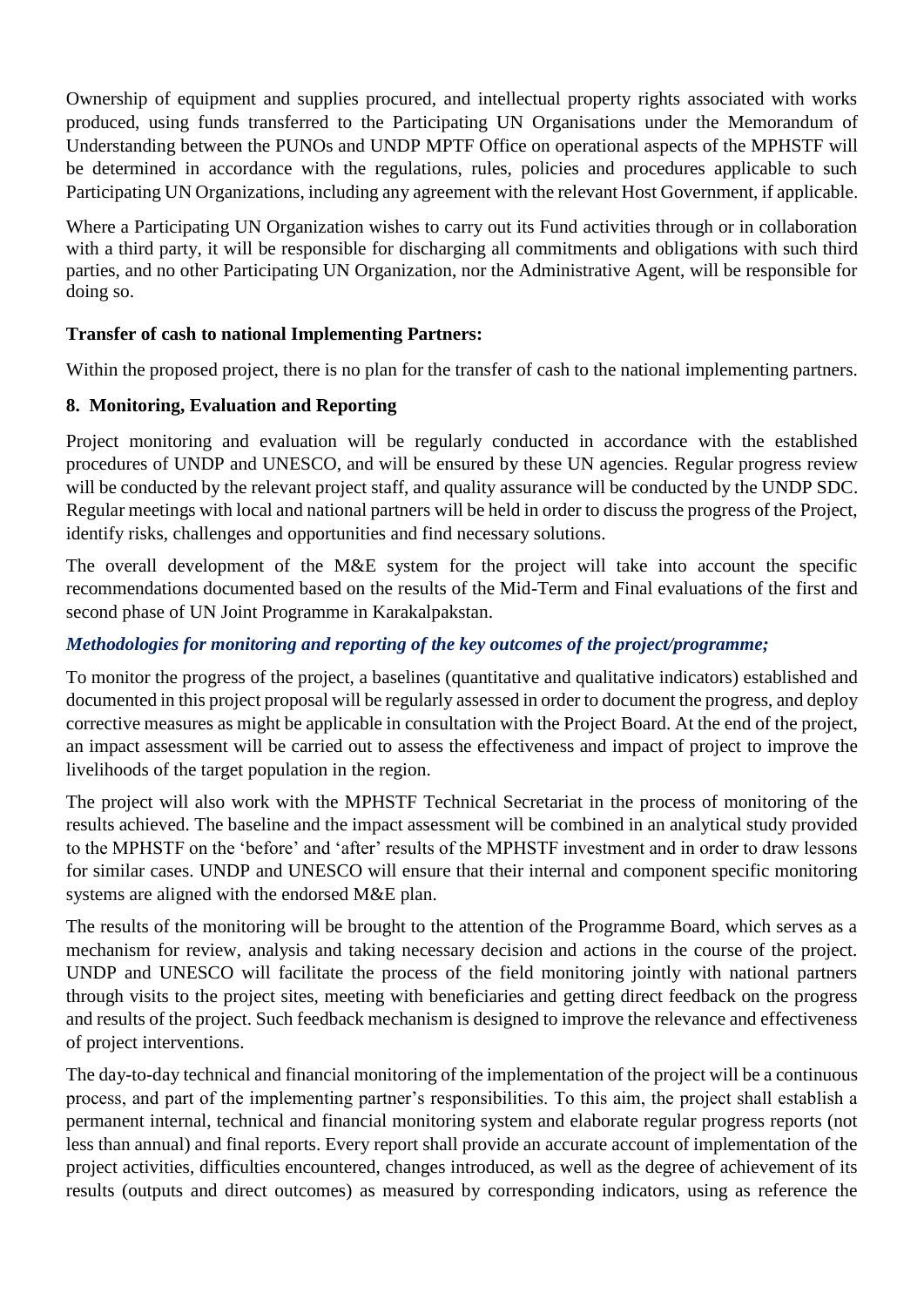Logical Framework matrix (for project modality) or the partner's strategy, policy or reform action plan list (for budget support).

# *Estimated allocation of resources for M&E.*

The proposed project has allocated in total US \$ 25,000 for M&E activities, including the costs of one project staff on M&E, and regular monitoring visits.

# **Annual/Regular reviews:**

The project team will regularly report to the Project Board, which will review the project progress and will ensure effective coordination of the project activities with all partners, and will provide strategic guidance to the project.

# **Project Evaluations:**

The proposed project is for 18 months, therefore in line with the UN regulations on M&E, there is no final evaluation planned for this project. Therefore, the results measurement related to the effectiveness, efficiency and timeliness of the project implementation will be covered by the project internal monitoring system through the periodic impact analysis.

The Steering Committee and/or Participating UN Organizations will recommend a joint evaluation if there is a need for a broad assessment of results at the level of the Fund or at the level of an outcome within the Fund. The joint evaluation report will be posted on the website of the Administrative Agent (http://mptf.undp.org/).

# **Reporting:**

Project reporting will be conducted in line with the reporting requirements of the UN MPHSTF for the Aral Sea Region within the timeframes indicated in the MOU between the Participating UN Organizations and UNDP MPTF Office as follows:

# Financial Reports

1. Each Participating UN Organization will provide the Administrative Agent with the following financial statements and reports prepared in accordance with the accounting and reporting procedures applicable to the Participating UN Organization concerned, as set forth in the TOR. The Participating UN Organizations will endeavour to harmonize their reporting formats to the extent possible.

- (a) Annual financial report as of 31 December with respect to the funds disbursed to it from the Fund Account, to be provided no later than four (4) months (30 April) after the end of the calendar year; and
- (b) Certified final financial statements and final financial reports after the completion of the activities in the approved programmatic document, including the final year of the activities in the approved programmatic document, to be provided no later than five (5) months (31 May) after the end of the calendar year in which the financial closure of the activities in the approved programmatic document occurs, or according to the time period specified in the financial regulations and rules of the Participating UN Organization, whichever is earlier.

# Narrative Reports

2. UNDP as the lead agency will provide the Administrative Agent and MPHSTF Technical Secretariat with the following narrative reports prepared in accordance with the reporting procedures applicable to the Participating UN Organization concerned, as set forth in the TOR. The Participating UN Organizations will endeavour to harmonize their reporting formats to the extent possible.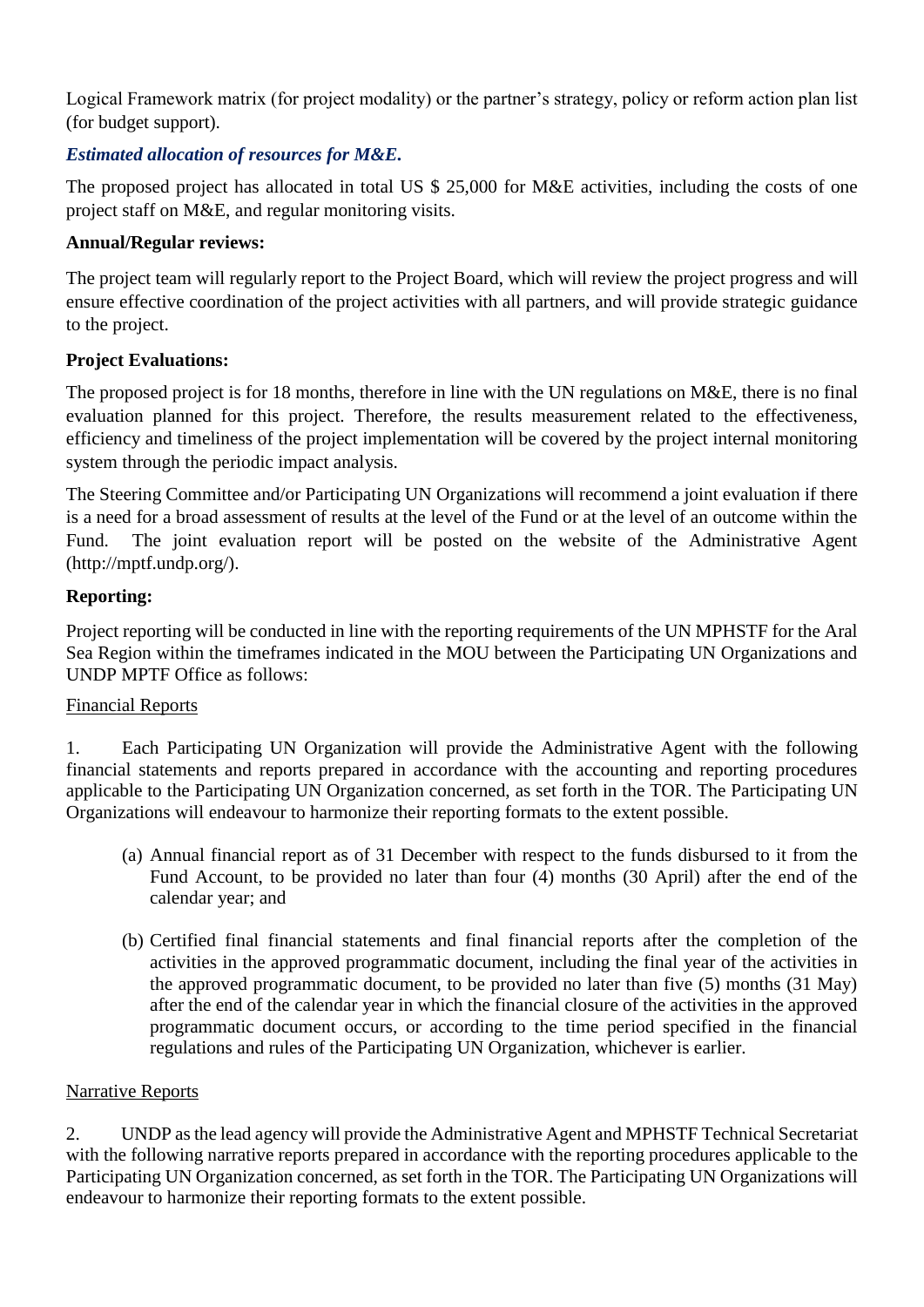- (a) Annual narrative progress reports, to be provided no later than three (3) months (31 March) after the end of the calendar year; and
- (b) Final narrative reports, after the completion of the activities in the approved programmatic document, including the final year of the activities in the approved programmatic document, to be provided no later than four months (30 April) after the end of the calendar year in which the operational closure of the activities in the approved programmatic document occurs.

UNDP as the lead agency will be responsible for preparation and submission of consolidated financial and narrative reports to the MPHSTF Technical Secretariat and Administrative Agent. The annual and final reports will be results-oriented and evidence based. Annual and final narrative reports will compare actual results with expected results at the output and outcome level, and explain the reasons for over or underachievement. The final narrative report will also contain an analysis of how the outputs and outcomes have contributed to the overall impact of the Fund. The financial reports will provide information on the use of financial resources against the outputs and outcomes in the agreed results framework.

# **9. Legal Context or Basis of Relationship**

# **Basis of Relationship**

| Participating UN<br>organization | Agreement                                                                                                                                                                                                                                                                                                                                                               |
|----------------------------------|-------------------------------------------------------------------------------------------------------------------------------------------------------------------------------------------------------------------------------------------------------------------------------------------------------------------------------------------------------------------------|
| <b>UNDP</b>                      | In accordance with the Certificate of Accreditation $(# 024)$ issued by the<br>Ministry of Foreign Affairs of the Republic of Uzbekistan, dated on April 14,<br>1999 (Registration # 024).<br>Agreement between the Government of the Republic of Uzbekistan and the<br>United Nations Development Program dated June 10, 1993 (entered into force<br>on April 7, 2005) |
| <b>UNESCO</b>                    | UNESCO Office was established with the reference to the Resolution of the<br>Cabinet of Minister of Uzbekistan (#436 dated 15 November 1995) and in<br>accordance with the Certificate of Accreditation $(# 64)$ issued by the Ministry<br>of Foreign Affairs of the Republic of Uzbekistan, dated on 17 March 1999.                                                    |

In November 2018 - five UN Agencies (UNDP, UNFPA, UNESCO, UNICEF, UNODC) signed the Memorandum of Understanding with the UNDP MPTF Office on operational aspects of the MPHSTF, which marked the official establishment of the MPHSTF for the Aral Sea region in Uzbekistan. UNDP and UNESCO are considered Participating UN Organizations to this newly established MPHSTF for Aral Sea Region and are members of the UNCT.

The Governtment of Uzbekistan and the UNCT have signed and pledged to adhere to the Uzbekistan UNDAF document, whereby the UN agencies will work closely with the Government of Uzbekistan towards achieving Uzbekistan's national development priorities under the five-year Action Strategy for Development, Agenda 2030, the Sustainable Development Goals framed by Post-2015 global development agenda, and all other commitments under ratified UN conventions.

The UNDAF 2016-2020 document, which is the basis of cooperation between the Government of Uzbekistan and the UNCT, is a critical programming instrument for the UN System to provide coherent and harmonized response to national priorities and in line with the nascent Sustainable Development Goals (SDGs) for the post-2015 period, tailored to the local context. In particular, it is focused on benefitting the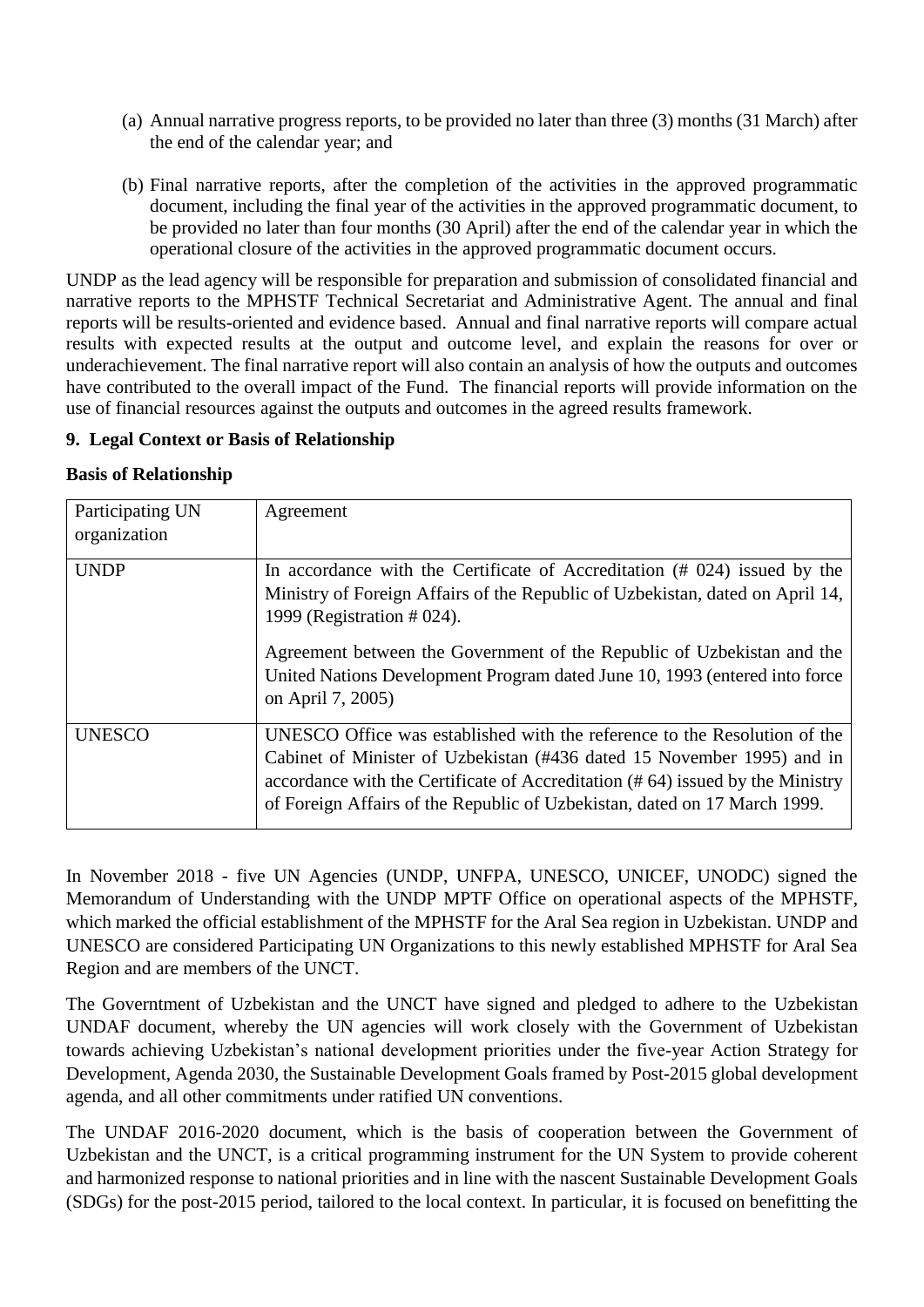most vulnerable populatiuons in the country, linked to Uzbekistan's obligations under its ratification of various international human rights instruments.

The Government of Uzbekistan has consistently worked to address the negative consequences of the Aral sea catastrophe and to maintain the ecological balance in the Aral sea basin. In his speech, at the 72nd session of the UN General Assembly in New York, the President of the Republic of Uzbekistan, once again drew attention to the environmental challenge, and underlined that the Aral Sea problem requires the joint efforts of all central Asian countries.

The 2030 Development Agenda puts a strong emphasis on "leaving no one behind", and on focusing first on populations lagging furthest in development. During his visit in June 2017, UN Secretary-General Antonio Guterres stated that the Aral sea crisis «is probably the biggest ecological catastrophe of our time. And it demonstrates that humankind can destroy the planet».

The UN MPHSTF for the Aral sea region in Uzbekistan, under the aegis of the UN, serves as a unique unified platform for international development cooperation and the mobilization of donor resources to implement integrated measures. The UNDAF for Uzbekistan (2016-2020) contains two key thematic areas that directly correspond to the needs of the people of the Aral sea region.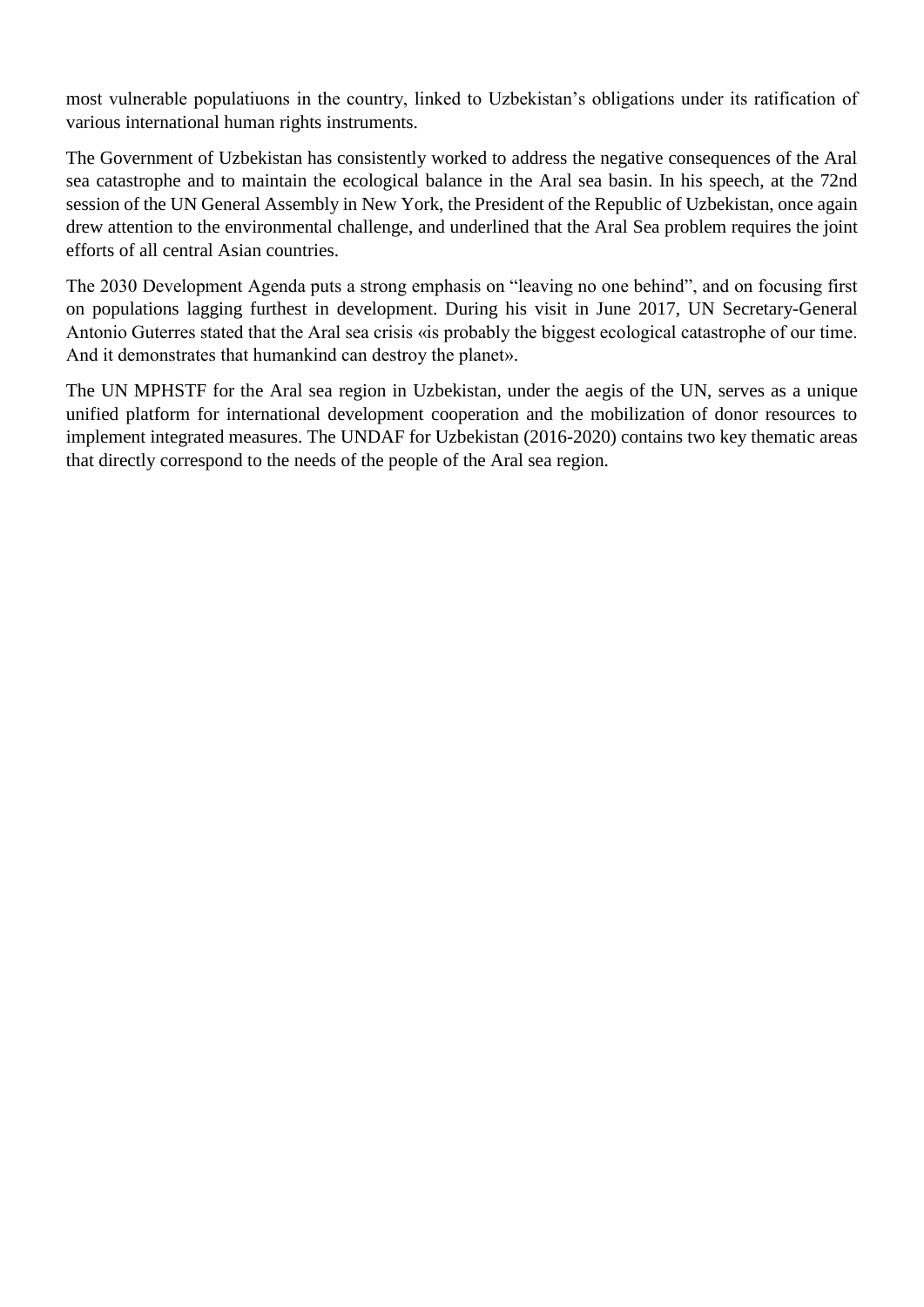# **10. Work plans and budgets**

**Table 2. Work Plan for: "Addressing the urgent human insecurities in the Aral Sea region through promoting sustainable rural development"**

**Period (Covered by the WP) 18 months<sup>7</sup>\_** 

 $\overline{\phantom{a}}$ 

|                                                                                                                                                                                        | <b>UN</b>    | Implementing                                                                 | Year 1         |                |    |                      | Year 2         |                | <b>PLANNED</b>        |  |
|----------------------------------------------------------------------------------------------------------------------------------------------------------------------------------------|--------------|------------------------------------------------------------------------------|----------------|----------------|----|----------------------|----------------|----------------|-----------------------|--|
|                                                                                                                                                                                        | organization | Partner                                                                      | Q <sub>3</sub> | Q <sub>4</sub> | Q1 | Q2                   | Q <sub>3</sub> | Q <sub>4</sub> | <b>BUDGET, in USD</b> |  |
| Objective 1. Improving community resilience through ensuring access to clean drinking water                                                                                            |              |                                                                              |                |                |    |                      |                |                |                       |  |
| Output 1.1 The water purification and distribution station in Tazakonis (Takhtakupir district) is fully functional (facility renovated, and water purification<br>equipment installed) |              |                                                                              |                |                |    |                      |                |                |                       |  |
| Activity 1.1.1. Preparatory activities on renovation of the premises of water distribution<br>station                                                                                  | <b>UNDP</b>  | UNDP,<br>Tuyamuyin State<br>Unitary<br>Enterprise, Local<br>Khokimyat        | X              | X              |    |                      |                |                | 25 400,00             |  |
| Activity 1.1.2. Procurement and delivery of the artesian water purification equipment<br>and reconstruction of water purification compound, installation of water pipelines            | <b>UNDP</b>  | UNDP.<br>Tuyamuyin State<br><b>Unitary Enterprise</b>                        |                |                | X  | X                    | X              | X              | 188 000,00            |  |
|                                                                                                                                                                                        |              |                                                                              |                |                |    | Output 1.1. Subtotal |                |                | 213 400,00            |  |
| Output 1.2 The Beltau center community in Takhtakupir district have access to safe drinking water through installation of water pipeline networks                                      |              |                                                                              |                |                |    |                      |                |                |                       |  |
| Activity 1.2.1. Installation of water pipelines in the Beltau Centre community                                                                                                         | <b>UNDP</b>  | UNDP,<br>Tuyamuyin State<br>Unitary<br>Enterprise, Local<br>Khokimyat        |                |                |    | X                    | X              | X              | 116 000,00            |  |
|                                                                                                                                                                                        |              |                                                                              |                |                |    | Output 1.2. Subtotal |                |                | 116 000,00            |  |
| Output 1.3 The Mulik community in Takhtakupir district have access to safe drinking water through installation of water pipeline networks                                              |              |                                                                              |                |                |    |                      |                |                |                       |  |
| Activity 1.3.1. Installation of water pipelines Mulik community                                                                                                                        | <b>UNDP</b>  | UNDP,<br><b>Tuyamuyin State</b><br>Unitary<br>Enterprise, Local<br>Khokimvat |                |                |    | X                    | X              | X              | 104 000,00            |  |

 $^7$  At the end of each year (December) the progress report will be submitted to the Steering Committee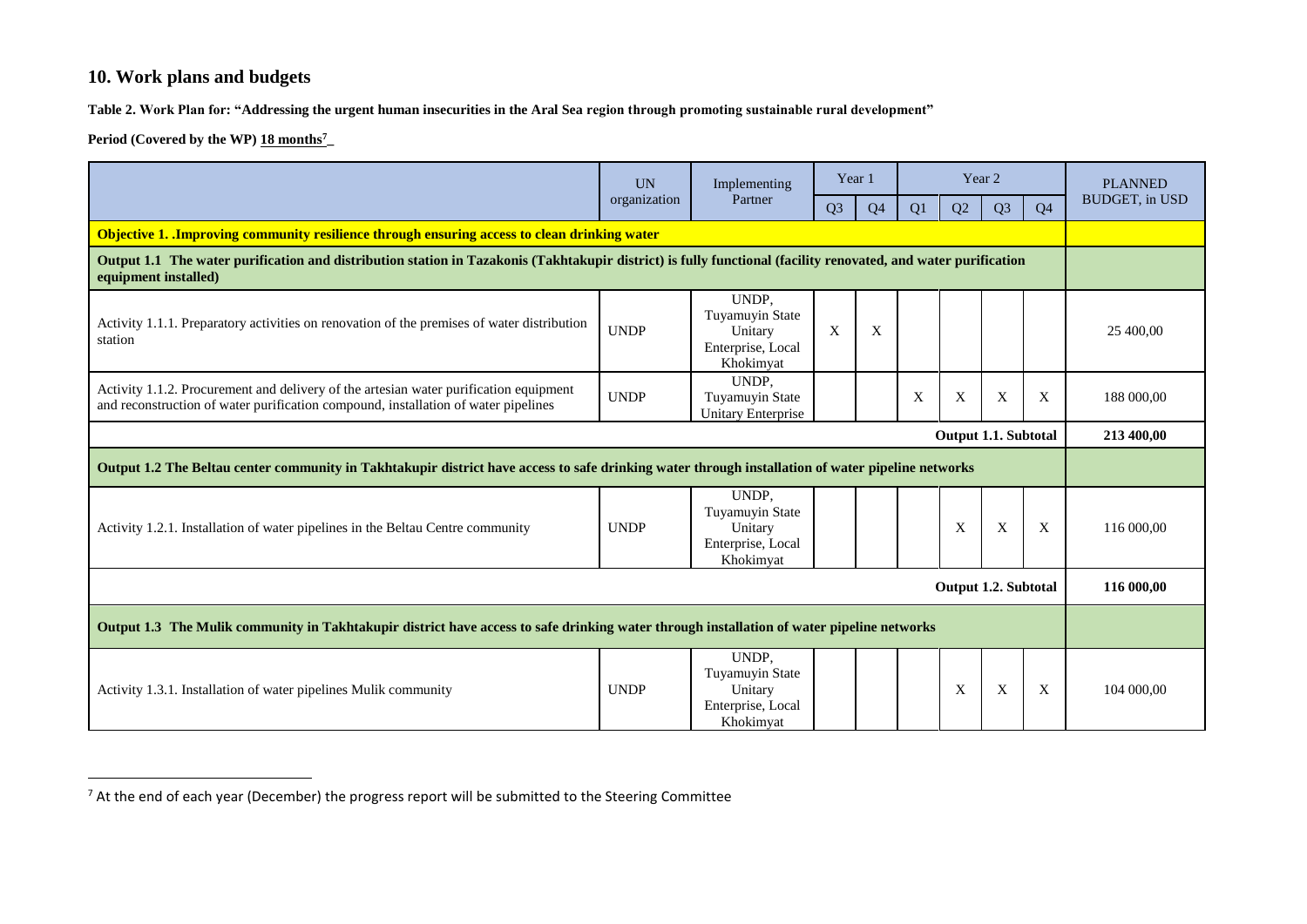| Output 1.3. Subtotal                                                                                                                                                                                                                                                                  |                                                                                                                              |                                                 |             |   |   |                           |             |   |            |  |
|---------------------------------------------------------------------------------------------------------------------------------------------------------------------------------------------------------------------------------------------------------------------------------------|------------------------------------------------------------------------------------------------------------------------------|-------------------------------------------------|-------------|---|---|---------------------------|-------------|---|------------|--|
| Output 1.4. Community level capacities improved in management of water purification and distribution stations through the establishment of "Drinking Water<br>Association (DWA)" dissemination of knowledge and best-practices for upscale and replication                            |                                                                                                                              |                                                 |             |   |   |                           |             |   |            |  |
| Activity 1.4.1 Establishment of the "Drinking Water Association (DWA)"                                                                                                                                                                                                                | <b>UNDP</b>                                                                                                                  | UNDP, Local<br>Khokimyat                        |             |   |   | X                         | $\mathbf X$ | X | 4 500,00   |  |
| Activity 1.4.2 Training local specialists and community members on proper<br>maintenance of the installed water system, its effective use, hygiene rules                                                                                                                              | <b>UNDP</b>                                                                                                                  | UNDP, Local<br>Khokimyat                        |             |   | X | X                         |             | X | 9 000,00   |  |
| Activity 1.4.3. Implementation of WASH procedures                                                                                                                                                                                                                                     | <b>UNDP</b>                                                                                                                  | UNDP, Local<br>Khokimyat                        | $\mathbf X$ | X | X | $\mathbf X$               | X           | X | 56 500,00  |  |
| Output 1.4. Subtotal                                                                                                                                                                                                                                                                  |                                                                                                                              |                                                 |             |   |   |                           |             |   |            |  |
|                                                                                                                                                                                                                                                                                       |                                                                                                                              |                                                 |             |   |   | Objective 1. Subtotal     |             |   | 503 400,00 |  |
| Objective 2. Enhancing the social wellbeing of the rural population (including women/youth) through expanding income generation opportunities and promoting<br>inclusive sustainable growth of the tourism in Karakalpakstan                                                          |                                                                                                                              |                                                 |             |   |   |                           |             |   |            |  |
| Output 2.1 Six innovative small and medium enterprises established (to be led by rural youth and women) that produce marketable products in local and<br>regional markets, while enhancing food security and strengthening economic security for the population of target communities |                                                                                                                              |                                                 |             |   |   |                           |             |   |            |  |
| Activity 2.1.1 Implementation of the new entrepreneurship development projects in (at<br>least) 3 pilot district of Karakalpakstan through trainings and provision of necessary<br>equipment/machinery.                                                                               | <b>UNDP</b>                                                                                                                  | <b>UNDP</b> , Local<br>Khokimyat,<br>Council of | X           | X | X | $\mathbf X$               |             |   | 111 500,00 |  |
| Activity 2.1.2. Enhancing rural entrepreneur's management skills on value chain<br>management, strategy formulation and improving their knowledge on taxation.                                                                                                                        | <b>UNDP</b>                                                                                                                  | Ministers of<br>Republic of<br>Karakalpakstan,  |             | X | X | X                         | X           |   | 27 000,00  |  |
| Activity 2.1.3. Implementation of the new women's entrepreneurship development<br>programme in Takhtakupir district of Karakalpakstan through trainings for rural women<br>from remote communities and provision of necessary equipment/machinery.                                    | Chamber of<br>Commerce and<br>Industry, Ministry<br><b>UNDP</b><br>of Agriculture,<br>Ministry of<br>Economy and<br>Industry |                                                 |             | X |   | X                         | X           |   | 42 300,00  |  |
|                                                                                                                                                                                                                                                                                       |                                                                                                                              |                                                 |             |   |   | Output 2.1. Subtotal      |             |   | 180 800,00 |  |
| Output 2.2 Community-based and eco-tourism in the Aral Sea region supported and piloted (UNESCO)                                                                                                                                                                                      |                                                                                                                              |                                                 |             |   |   |                           |             |   |            |  |
| Activity 2.2.1. Building/developing the capacity of local communities and tourism<br>professionals to adopt sustainable tourism production practices (globally recognized<br>sustainable tourism criteria)                                                                            | <b>UNESCO</b>                                                                                                                |                                                 | X           | X |   | $\boldsymbol{\mathrm{X}}$ | X           |   | 34 200,00  |  |
| Activity 2.2.2. Developing of eco-tourism by building capacities of local communities<br>and tourism professionals and developing new tourist routes/destinations in<br>arakalpakstan                                                                                                 | <b>UNESCO</b>                                                                                                                |                                                 |             | X | X | X                         |             | X | 28 900,00  |  |
| Activity 2.2.3. Developing community-based tourism through provision of<br>consultations/development of recommendations for improving the tourism                                                                                                                                     | <b>UNESCO</b>                                                                                                                |                                                 | X           | X | X | X                         | X           | X | 21 500,00  |  |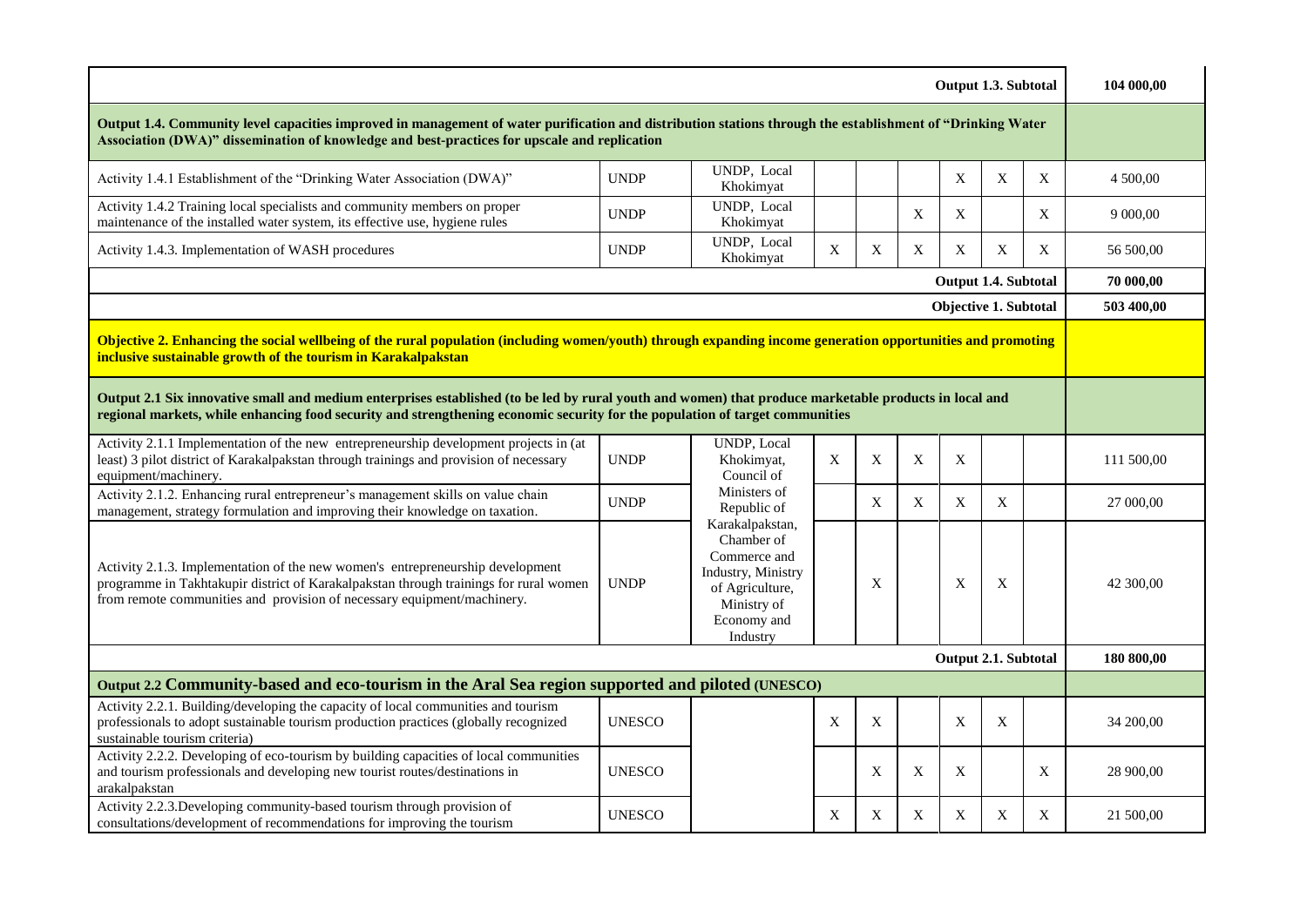| infrastructure of existing hotels/home stay (guest houses/ hostels, etc.) in<br>Karakalpakstan, including Muynak, Tahtakupir, Chimbay and other regions                                                                                                                                                                                                                               |               |  |   |   |   |                                    |   |   |              |  |  |
|---------------------------------------------------------------------------------------------------------------------------------------------------------------------------------------------------------------------------------------------------------------------------------------------------------------------------------------------------------------------------------------|---------------|--|---|---|---|------------------------------------|---|---|--------------|--|--|
| Activity 2.2.4. Raising awareness of cultural and natural heritage of Karakalpakstan at<br>the international level                                                                                                                                                                                                                                                                    | <b>UNESCO</b> |  |   | X | X | X                                  | X | X | 56 976,17    |  |  |
| <b>Output 2.2. Subtotal</b>                                                                                                                                                                                                                                                                                                                                                           |               |  |   |   |   |                                    |   |   |              |  |  |
| <b>Objective 2 Subtotal</b>                                                                                                                                                                                                                                                                                                                                                           |               |  |   |   |   |                                    |   |   |              |  |  |
| Objective 3. Promoting climate change adaptation actions through evidence based afforestation initiatives                                                                                                                                                                                                                                                                             |               |  |   |   |   |                                    |   |   |              |  |  |
| Output 3.1. Evidence base strengthened and international best practices applied to enhance the effectiveness of works on afforestation of the dried Aral Sea bed                                                                                                                                                                                                                      |               |  |   |   |   |                                    |   |   |              |  |  |
| Activity 3.1.1. Monitoring dried bottom of the Aral Sea (SIC ICWC and International<br>Aral Sea region Innovation Center)                                                                                                                                                                                                                                                             | <b>UNDP</b>   |  | X | X | X |                                    |   |   | 80 000,00    |  |  |
| Activity 3.1.2. Conducting practical trainings and developing methodological guidelines                                                                                                                                                                                                                                                                                               | <b>UNDP</b>   |  | X | X | X | X                                  |   |   | 43 450,00    |  |  |
| <b>Output 3.1 Subtotal</b>                                                                                                                                                                                                                                                                                                                                                            |               |  |   |   |   |                                    |   |   |              |  |  |
| Output 3.2. Technical and material capacity of relevant institutions involved in afforestation works improved for enhancing the efficiency of the work                                                                                                                                                                                                                                |               |  |   |   |   |                                    |   |   |              |  |  |
| Activity 3.2.1. Provision of necessary machinery and technology (mobile wagons for<br>dislocation in the remote areas, diesel generators for electricity supply, welding<br>machines for maintenance of agricultural machinery, carts and water tanks, etc.) and<br>communication tools (radio sets, ICT tools, etc.) to the relevant institutions (e.g. the<br>Forestry Departments) | <b>UNDP</b>   |  | X | X | X | X                                  |   |   | 240 630,00   |  |  |
|                                                                                                                                                                                                                                                                                                                                                                                       |               |  |   |   |   | <b>Output 3.2 Subtotal</b>         |   |   | 240 630,00   |  |  |
|                                                                                                                                                                                                                                                                                                                                                                                       |               |  |   |   |   | <b>Objective 3. Subtotal</b>       |   |   | 364 080,00   |  |  |
|                                                                                                                                                                                                                                                                                                                                                                                       |               |  |   |   |   | <b>Project Management Expenses</b> |   |   | 178 274,68   |  |  |
|                                                                                                                                                                                                                                                                                                                                                                                       |               |  |   |   |   | <b>Indirect support cost</b>       |   |   | 95 769,16    |  |  |
|                                                                                                                                                                                                                                                                                                                                                                                       |               |  |   |   |   | <b>Total Planned Budget</b>        |   |   | 1 463 900,00 |  |  |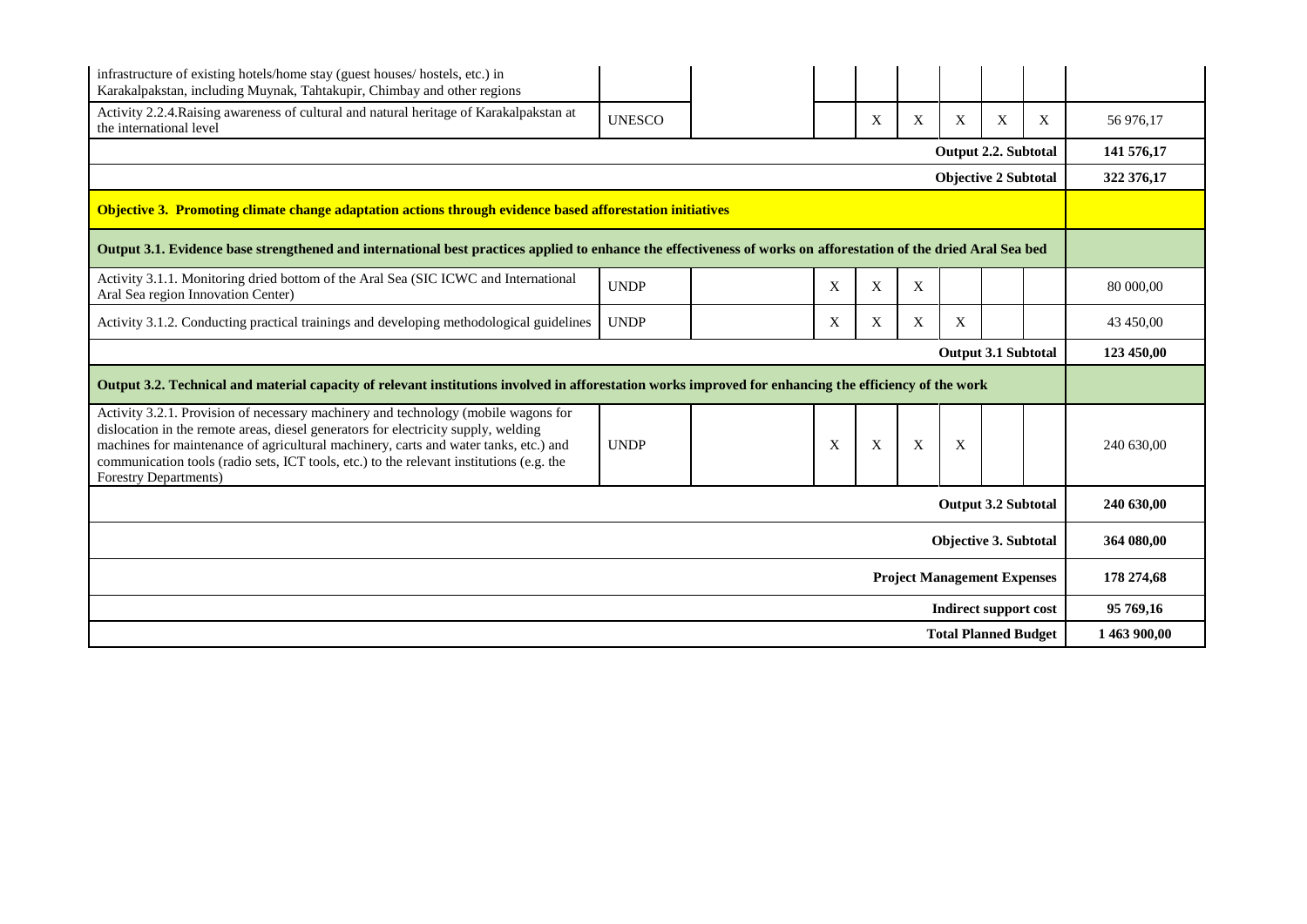#### **Table 3.1. Detailed budget - UNDP**

| <b>Detailed description</b>                                                                                                                                                                                                                                                                                                                                                                                   | <b>Budget Categories*</b>                                                               | <b>Item line budget</b>            |                                   |                           |             |              |              |  |  |  |
|---------------------------------------------------------------------------------------------------------------------------------------------------------------------------------------------------------------------------------------------------------------------------------------------------------------------------------------------------------------------------------------------------------------|-----------------------------------------------------------------------------------------|------------------------------------|-----------------------------------|---------------------------|-------------|--------------|--------------|--|--|--|
|                                                                                                                                                                                                                                                                                                                                                                                                               |                                                                                         | Unit                               | <b>Unit Cost</b><br>$(in$ USD $)$ | Number of<br><b>Units</b> | Year 1      | Year 2       | <b>Total</b> |  |  |  |
| Objective 1. Improving community resilience through ensuring access to clean drinking water                                                                                                                                                                                                                                                                                                                   |                                                                                         |                                    |                                   |                           |             |              |              |  |  |  |
| Output 1.1. The water purification and distribution station in Tazakonis (Takhtakupir district) is fully functional (facility renovated and water purification equipment installed)                                                                                                                                                                                                                           |                                                                                         |                                    |                                   |                           |             |              |              |  |  |  |
| Activity 1.1.1. Preparatory activities on renovation of the premises of water distribution station                                                                                                                                                                                                                                                                                                            |                                                                                         |                                    |                                   |                           |             |              |              |  |  |  |
| a) Key Stakeholders (District Municipality,<br>Community Leaders, "Tuyamuyuyn-Nukus"<br>administration, project) meeting held to agree on<br>joint work plan with roles and responsibilities of<br>parties                                                                                                                                                                                                    | Contractual services (including<br>consultants, meetings, workshops<br>and conferences) | Workshops                          | \$1 000,00                        | $\overline{c}$            | \$1 000,00  | \$1 000,00   | \$2 000,00   |  |  |  |
| b) Contract signed with project institute to develop<br>the project estimation documents and authors<br>quality inspection                                                                                                                                                                                                                                                                                    | Contractual services (including<br>consultants, meetings, workshops<br>and conferences) | Project<br>Estimation<br>Documents | \$6 000,00                        | 3                         | \$6 000,00  | \$12 000,00  | \$18 000,00  |  |  |  |
| c) Bidding for renovation works and procurement<br>and installation of water purification equipment<br>announced                                                                                                                                                                                                                                                                                              | Contractual services (including<br>consultants, meetings, workshops<br>and conferences) | Object                             | \$1 000,00                        | 3                         | \$1 000,00  | \$2 000,00   | \$3 000,00   |  |  |  |
| d) Transportation cost (business trips to/from<br>Tashkent/Nukus to Objects, programme staff and<br>consultant average cost per trip \$400, including<br>ticket cost, DSA and terminals)                                                                                                                                                                                                                      | Travel                                                                                  | Trip                               | \$400,00                          | 6                         | \$800,00    | \$1 600,00   | \$2 400,00   |  |  |  |
| Subtotal of 1.1.1.                                                                                                                                                                                                                                                                                                                                                                                            |                                                                                         |                                    |                                   |                           | \$8 800,00  | \$16 600,00  | \$25 400,00  |  |  |  |
| Activity 1.1.2. Procurement and delivery of the artesian water purification equipment and reconstruction of water purification compound                                                                                                                                                                                                                                                                       |                                                                                         |                                    |                                   |                           |             |              |              |  |  |  |
| a) Construction and installation of water<br>purification equipment and pipelines in "Taza-<br>konis" community completed, testing of equipment<br>and structures undertaken, acts of acceptance<br>signed and facility given to exploitation<br>(installation of purification equipment, construction<br>of pump station, reconstruction of 2 water tanks,<br>reconstruction of building, pipeline networks) | Supplies, commodities, materials                                                        | Object                             | \$160 000,00                      | 1                         | \$24 000,00 | \$136 000,00 | \$160 000,00 |  |  |  |
| b) Test the installed water purification equipment,<br>pipelines and getting laboratory results of the<br>purified on the equipment water                                                                                                                                                                                                                                                                     | Contractual services (including<br>consultants, meetings, workshops<br>and conferences) | Object                             | \$1 000,00                        | 1                         | \$0,00      | \$1 000,00   | \$1 000,00   |  |  |  |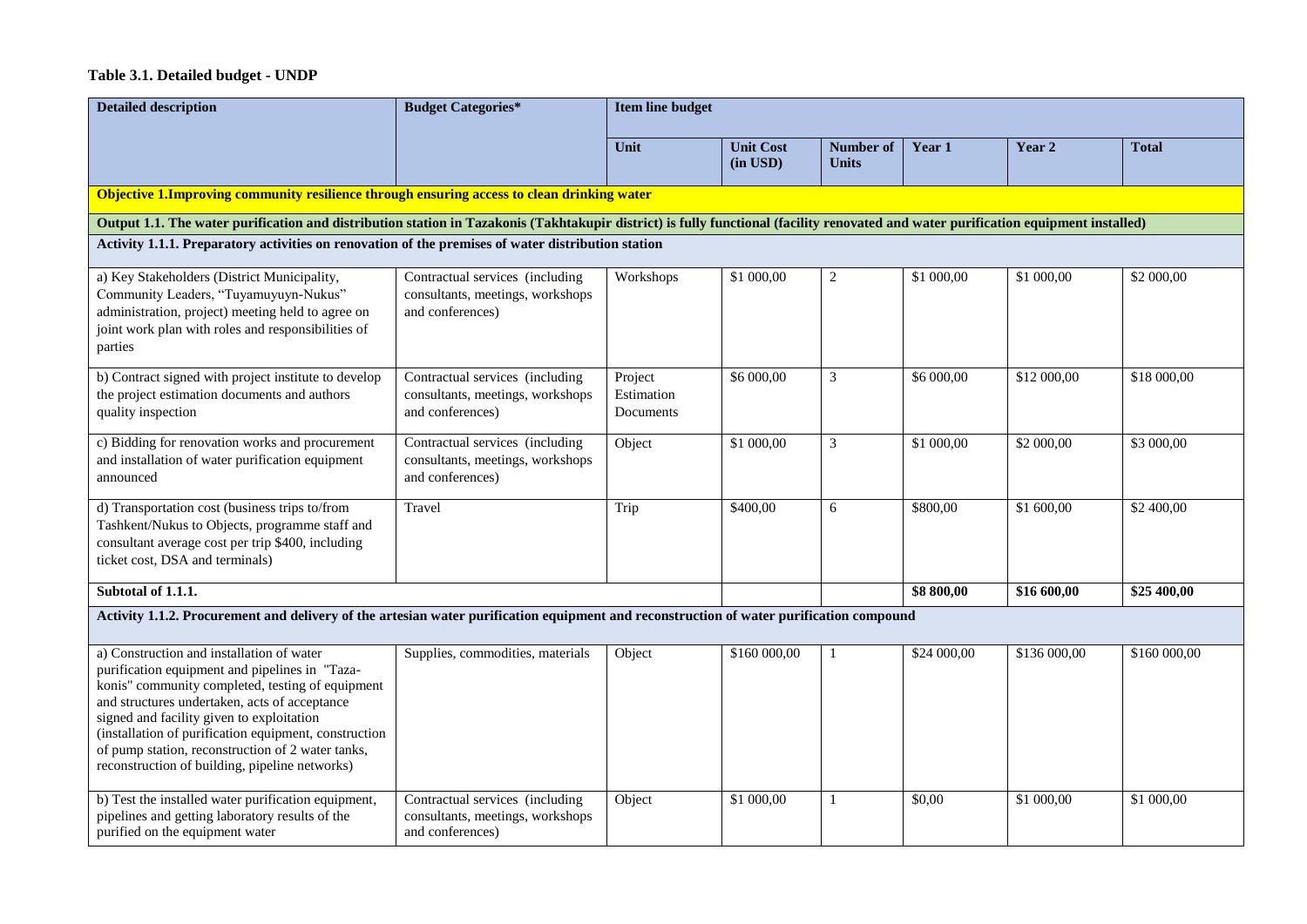| c) Team Leader on community resilience building,<br>(Total assignment duration is 18 months, 12)<br>months will be covered by the proposed Budget)                                                       | Staff                                                                                   | Months     | \$1 750,00   | 12             | \$0,00        | \$21 000,00  | \$21 000,00  |
|----------------------------------------------------------------------------------------------------------------------------------------------------------------------------------------------------------|-----------------------------------------------------------------------------------------|------------|--------------|----------------|---------------|--------------|--------------|
| d) Miscellaneous expenses DPC                                                                                                                                                                            | General operating and other direct<br>costs                                             | <b>USD</b> | \$6 000,00   | $\mathbf{1}$   | \$1 000,00    | \$5 000,00   | \$6 000,00   |
| Subtotal of 1.1.2.                                                                                                                                                                                       |                                                                                         |            |              |                | \$25 000,00   | \$163 000,00 | \$188 000,00 |
| Subtotal of 1.1.                                                                                                                                                                                         |                                                                                         |            |              |                | \$33 800,00   | \$179 600,00 | \$213 400,00 |
| Output 1.2. The Beltau Centre in Takhtakupir district has access to safe drinking water through installation of water pipeline networks                                                                  |                                                                                         |            |              |                |               |              |              |
| Activity 1.2.1. Installation of water pipelines in the Beltau Centre community                                                                                                                           |                                                                                         |            |              |                |               |              |              |
| a) Construction company identified and contract<br>signed for installation of water pipelines, schedule<br>of installation works in Beltau center community                                              | Supplies, commodities, materials                                                        | Object     | \$100 000,00 | 1              | \$20 000,00   | \$80 000,00  | \$100 000,00 |
| b) Engineering consultancy and oversight<br>monitoring by the hired company ensured by the<br>project engineer                                                                                           | Contractual services (including<br>consultants, meetings, workshops<br>and conferences) | Months     | \$1 000,00   | 5              | \$1 000,00    | \$4 000,00   | \$5 000,00   |
| c) Test the installed water purification equipment<br>and getting laboratory results of the purified water                                                                                               | Contractual services (including<br>consultants, meetings, workshops<br>and conferences) | Object     | $$1\ 000,00$ | $\mathbf{1}$   | \$0,00        | \$1 000,00   | \$1 000,00   |
| d) Two public organizations (school and<br>Supplies, commodities, materials<br>Object<br>kindergarten connected to water pipeline system                                                                 |                                                                                         |            | \$5 000,00   | $\overline{c}$ | \$0,00        | \$10 000,00  | \$10 000,00  |
| Subtotal of 1.2.1.                                                                                                                                                                                       |                                                                                         |            |              |                | $$21\,000,00$ | \$95 000,00  | \$116 000,00 |
| Subtotal of 1.2.                                                                                                                                                                                         |                                                                                         |            |              |                | \$21 000,00   | \$95 000,00  | \$116 000,00 |
| Output 1.3. The Mulik community in Takhtakupir district has access to safe drinking water through installation of water pipeline networks                                                                |                                                                                         |            |              |                |               |              |              |
| Activity 1.3.1. Installation of water pipelines Mulik community                                                                                                                                          |                                                                                         |            |              |                |               |              |              |
| a) Construction company identified and contract<br>signed for installation of water pipelines, schedule<br>of installation works in "Mulk" community                                                     | Supplies, commodities, materials                                                        | Object     | \$100 000,00 | $\mathbf{1}$   | \$20 000,00   | \$80 000,00  | \$100 000,00 |
| b) Test the installed water purification equipment<br>and getting laboratory results of the purified water                                                                                               | Contractual services (including<br>consultants, meetings, workshops<br>and conferences) | Object     | \$1 000,00   | $\mathbf{1}$   | \$0,00        | \$1 000,00   | \$1 000,00   |
| c) NC on Community mobilization to ensure<br>engagement of the local communities in monitoring<br>of construction works and supporting the household<br>connections based on the cost sharing principles | Contractual services (including<br>consultants, meetings, workshops<br>and conferences) | Months     | \$750,00     | $\overline{4}$ | \$750,00      | \$2 250,00   | \$3 000,00   |
| Subtotal of 1.3.1.                                                                                                                                                                                       |                                                                                         |            | \$20 750,00  | \$83 250,00    | \$104 000,00  |              |              |
| Subtotal of 1.3.                                                                                                                                                                                         |                                                                                         |            | \$20 750,00  | \$83 250,00    | \$104 000,00  |              |              |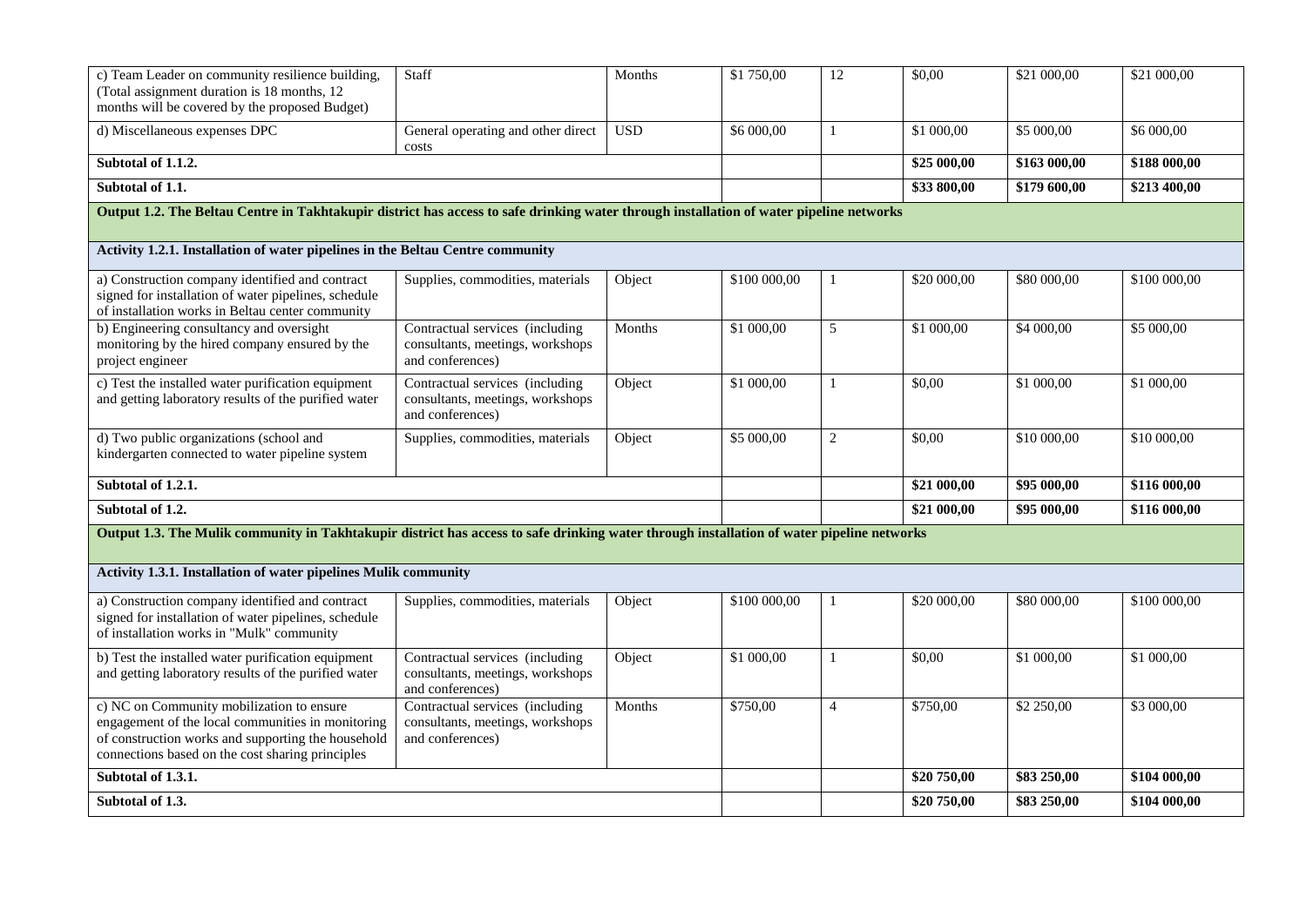**Output 1.4. Community level capacities improved in management of water purification and distribution stations through the establishment of "Drinking Water Association (DWA)" dissemination of knowledge and best-practices for upscale and replication**

| Activity 1.4.1 Establishment of the "Drinking Water Association (DWA)"                                                                                                                                                                                                                                                             |                                                                                                       |                     |                      |                |            |             |             |  |  |
|------------------------------------------------------------------------------------------------------------------------------------------------------------------------------------------------------------------------------------------------------------------------------------------------------------------------------------|-------------------------------------------------------------------------------------------------------|---------------------|----------------------|----------------|------------|-------------|-------------|--|--|
| a) A local Working Group consisting of initiative<br>community members has been established                                                                                                                                                                                                                                        | Contractual services (including<br>consultants, meetings, workshops<br>and conferences)               | Group meeting       | \$1 000,00           | 3              | \$1 000,00 | \$2 000,00  | \$3 000,00  |  |  |
| b) Agreement signed between the members of the<br>community Working Group and Water distribution<br>institute for assisting in monitoring and<br>management of the new water system                                                                                                                                                | Contractual services (including<br>consultants, meetings, workshops<br>and conferences)               | <b>USD</b>          | \$1 000,00           | $\mathbf{1}$   | \$0,00     | \$1 000,00  | \$1 000,00  |  |  |
| c) Articles, broadcasts and success stories<br>developed and disseminated via traditional and<br>social media to advocate the project knowledge and<br>best practices.                                                                                                                                                             | Contractual services (including<br>Article<br>consultants, meetings, workshops<br>and conferences)    |                     | \$50,00              | 10             | \$0,00     | \$500,00    | \$500,00    |  |  |
| Subtotal of 1.4.1.                                                                                                                                                                                                                                                                                                                 |                                                                                                       |                     |                      |                | \$1 000,00 | \$3 500,00  | \$4 500,00  |  |  |
| Activity 1.4.2 Training local specialists and community members on proper maintenance of the installed water system, its effective use, hygiene rules                                                                                                                                                                              |                                                                                                       |                     |                      |                |            |             |             |  |  |
| a) Local specialists and community members<br>trained on proper maintenance of the installed<br>water system and its efficient use through field<br>visits and workshops                                                                                                                                                           | Contractual services (including<br>consultants, meetings, workshops<br>and conferences)               | Months<br>Workshops | \$1 500,00           | $\overline{c}$ | \$0,00     | \$3 000,00  | \$3 000,00  |  |  |
| b) Workshops on sanitation and hygiene conducted<br>for community people and school children                                                                                                                                                                                                                                       | Contractual services (including<br>consultants, meetings, workshops<br>and conferences)               |                     | $\overline{$}500,00$ | 12             | \$0,00     | \$6 000,00  | \$6 000,00  |  |  |
| Subtotal of 1.4.2.                                                                                                                                                                                                                                                                                                                 |                                                                                                       |                     |                      |                | \$0,00     | \$9 000,00  | \$9 000,00  |  |  |
| Activity 1.4.3. Implementation of WASH procedures                                                                                                                                                                                                                                                                                  |                                                                                                       |                     |                      |                |            |             |             |  |  |
| a) Sanitation and hygiene related booklets and<br>information materials developed in local language<br>and disseminated to community people, also<br>through involving local community health<br>volunteers                                                                                                                        | Contractual services (including<br>consultants, meetings, workshops<br>and conferences)               | <b>Booklets</b>     | \$3 000,00           | 2              | \$0,00     | \$6 000,00  | \$6 000,00  |  |  |
| b) Impact assessment conducted to identify the<br>self-satisfaction of community people regarding<br>their access to safe drinking water, level of<br>knowledge and practice on sanitation and hygiene<br>as well as to assess the operational capacity of<br>established imitative group and local institute<br>"Tuyamuyun-Nukus" | Contractual services (including<br>Months<br>consultants, meetings, workshops<br>and conferences)     |                     | \$500,00             | 3              | \$0,00     | \$1500,00   | \$1 500,00  |  |  |
| c) travel                                                                                                                                                                                                                                                                                                                          | Travel                                                                                                | Trip                | \$500,00             | $\overline{4}$ | \$0,00     | \$2 000,00  | \$2 000,00  |  |  |
| d) Printing materials                                                                                                                                                                                                                                                                                                              | <b>USD</b><br>Contractual services (including<br>consultants, meetings, workshops<br>and conferences) |                     | \$3 500,00           | $\overline{c}$ | \$2 000,00 | \$5 000,00  | \$7 000,00  |  |  |
| e) Specialist on Health (Sanitation and hygiene)                                                                                                                                                                                                                                                                                   | Staff                                                                                                 | Months              | \$1 666,67           | 12             | \$0,00     | \$20 000,00 | \$20 000,00 |  |  |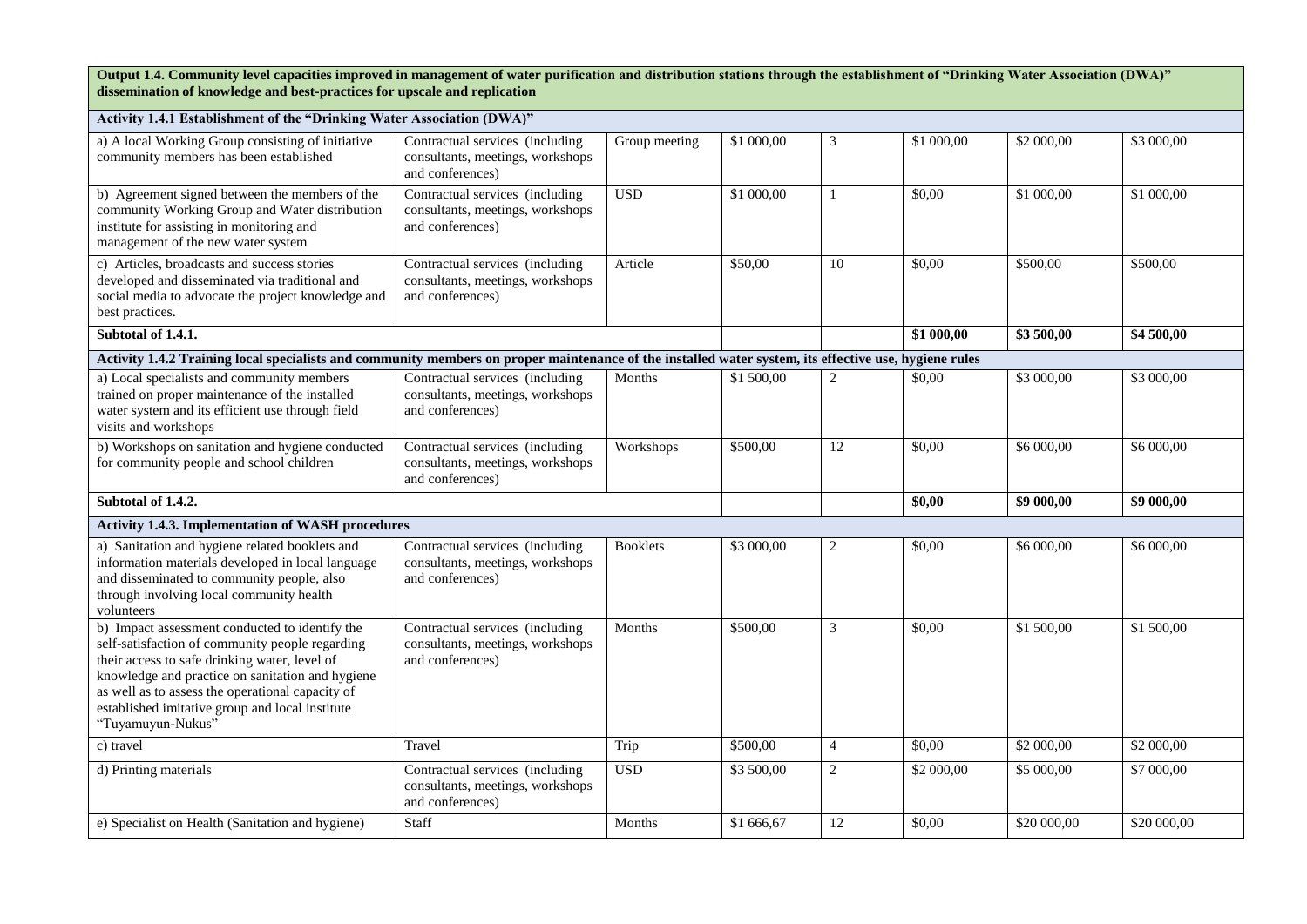| f) Project Assistant on health                                                                                                                                                                                                                                                         | Staff                                                                                   | Months     | \$1 666,67           | 12             | \$0,00      | \$20 000,00  | \$20 000,00  |
|----------------------------------------------------------------------------------------------------------------------------------------------------------------------------------------------------------------------------------------------------------------------------------------|-----------------------------------------------------------------------------------------|------------|----------------------|----------------|-------------|--------------|--------------|
| Subtotal of 1.4.3.                                                                                                                                                                                                                                                                     |                                                                                         |            |                      |                | \$2 000,00  | \$54 500,00  | \$56 500,00  |
| Subtotal of 1.4.                                                                                                                                                                                                                                                                       |                                                                                         |            |                      |                | \$3 000,00  | \$67 000,00  | \$70 000,00  |
| <b>Objective 1 Subtotal</b>                                                                                                                                                                                                                                                            |                                                                                         |            |                      |                | \$78 550,00 | \$424 850,00 | \$503 400,00 |
| Objective 2. Enhancing the social wellbeing of the rural population (including women/youth) through expanding income generation opportunities and promoting inclusive sustainable growth<br>of the tourism in Karakalpakstan                                                           |                                                                                         |            |                      |                |             |              |              |
| Output 2.1. Six innovative small and medium enterprises established (to be led by rural youth and women) that produce marketable products in local and regional markets, while enhancing<br>food security and strengthening economic security for the population of target communities |                                                                                         |            |                      |                |             |              |              |
| Activity 2.1.1. Implementation of the new entrepreneurship development projects in (at least) 3 pilot district of Karakalpakstan through trainings and provision of necessary<br>equipment/machinery.                                                                                  |                                                                                         |            |                      |                |             |              |              |
| a) Conducting workshops on developing<br>entrepreneurship/business initiatives (forms of<br>enterprises, legal basis, licensing, registration) in<br>rural areas. Development of business &<br>entrepreneurship initiatives at rural areas.                                            | Contractual services (including<br>consultants, meetings, workshops<br>and conferences) | Workshops  | $\overline{$}500,00$ | 3              | \$500,00    | \$1 000,00   | \$1 500,00   |
| b) Business $\&$ entrepreneurship initiatives<br>relevance, sustainability analysis and further<br>recommendations on scale up.                                                                                                                                                        | Contractual services (including<br>consultants, meetings, workshops<br>and conferences) | Months     | \$500,00             | $\overline{c}$ | \$500,00    | \$500,00     | \$1 000,00   |
| c) Establishment of 3 small and medium sized<br>business projects on agriculture, food production<br>and supply, and services, etc. at the community<br>levels to ensure economic, food and environmental<br>benefit of population at remote communities.                              | Supplies, Commodities, Materials                                                        | Object     | \$28 000,00          | 3              | \$28 000,00 | \$56 000,00  | \$84 000,00  |
| d) Miscellaneous expenses DPC                                                                                                                                                                                                                                                          | General operating and other direct<br>costs                                             | <b>USD</b> | \$5000,00            | 1              | \$1 000,00  | \$4000,00    | \$5 000,00   |
| e) Specialist on Women's Empowerment (12<br>months will be covered by the proposed Budget)                                                                                                                                                                                             | Staff                                                                                   | Months     | \$1 666,67           | 12             | \$0,00      | \$20 000,00  | \$20 000,00  |
| Subtotal of 2.1.1.                                                                                                                                                                                                                                                                     |                                                                                         |            |                      |                | \$30000,00  | \$81 500,00  | \$111 500,00 |
| Activity 2.1.2. Enhancing rural entrepreneurs management skills on value chain management, strategy formulation and improving their knowledge on taxation                                                                                                                              |                                                                                         |            |                      |                |             |              |              |
| a) NC on value chain networks and strategy<br>development. Hiring NC                                                                                                                                                                                                                   | Contractual services (including<br>consultants, meetings, workshops<br>and conferences) | Months     | \$500,00             | 3              | \$500,00    | \$1 000,00   | \$1 500,00   |
| b) NC on introduction of taxation of enterprises,<br>individual entrepreneurs (VAT, Income on tax,<br>property tax and other amendments occurred in<br>taxation). Hiring NC                                                                                                            | Contractual services (including<br>consultants, meetings, workshops<br>and conferences) | Months     | \$500,00             | 3              | \$500,00    | \$1 000,00   | \$1 500,00   |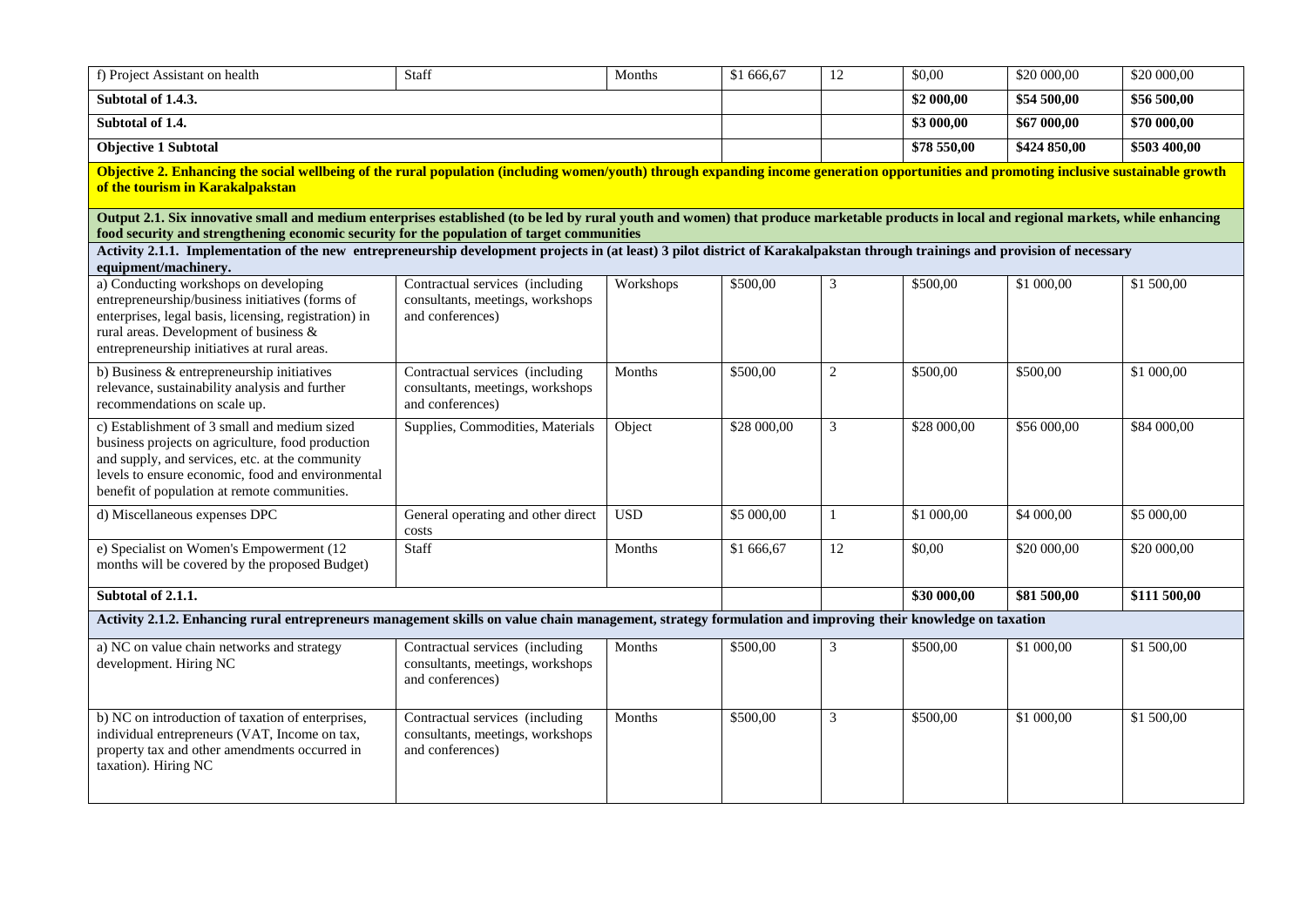| c) Capacity development training on value chain<br>networks and strategy development and<br>introduction of taxation of enterprises, individual<br>entrepreneurs                                                                                       | Contractual services (including)<br>consultants, meetings, workshops<br>and conferences) | Workshops       | \$500,00    | 6  | \$1 000,00  | \$2 000,00   | \$3 000,00   |  |  |
|--------------------------------------------------------------------------------------------------------------------------------------------------------------------------------------------------------------------------------------------------------|------------------------------------------------------------------------------------------|-----------------|-------------|----|-------------|--------------|--------------|--|--|
| d) Team Leader on Income Generation                                                                                                                                                                                                                    | Staff                                                                                    | Months          | \$1 750,00  | 12 | \$0.00      | \$21 000,00  | \$21 000,00  |  |  |
| Subtotal of 2.1.2.                                                                                                                                                                                                                                     |                                                                                          |                 |             |    | \$2 000,00  | \$25 000,00  | \$27 000,00  |  |  |
| Activity 2.1.3. Implementation of the new women's entrepreneurship development programme in (at least) 3 pilot district of Karakalpakstan through trainings for rural women from remote<br>communities and provision of necessary equipment/machinery. |                                                                                          |                 |             |    |             |              |              |  |  |
| a) Organization of workshops on women<br>empowerment and gender equality through income<br>generation activities                                                                                                                                       | Contractual services (including)<br>consultants, meetings, workshops<br>and conferences) | Workshops       | \$600,00    | 3  | \$600.00    | \$1 200,00   | \$1 800,00   |  |  |
| b) Establishment of 3 small and medium scale<br>business projects involving women/girls and<br>disabled people at the community levels (individual<br>&cooperatives) on food production/processing,<br>crafts, services and etc.                       | Supplies, Commodities, Materials                                                         | Object          | \$12 000,00 | 3  | \$12 000,00 | \$24 000,00  | \$36 000,00  |  |  |
| c) Printing best practices and achievements of the<br>implemented projects                                                                                                                                                                             | Supplies, commodities, materials                                                         | <b>Booklets</b> | \$1 500,00  | 3  | \$1 500,00  | \$3 000,00   | \$4 500,00   |  |  |
| Subtotal of 2.1.3.                                                                                                                                                                                                                                     |                                                                                          |                 |             |    | \$14 100,00 | \$28 200,00  | \$42 300,00  |  |  |
| Subtotal of 2.1.                                                                                                                                                                                                                                       |                                                                                          |                 |             |    | \$46 100,00 | \$134 700,00 | \$180 800,00 |  |  |
| <b>Objective 2 Subtotal</b>                                                                                                                                                                                                                            |                                                                                          |                 |             |    | \$46 100,00 | \$134 700,00 | \$180 800,00 |  |  |
| Objective 3. Promoting climate change adaptation actions through evidence based afforestation initiatives                                                                                                                                              |                                                                                          |                 |             |    |             |              |              |  |  |
| Output 3.1. Evidence base strengthened and international best practices applied to enhance the effectiveness of works on afforestation of the dried Aral Sea bed                                                                                       |                                                                                          |                 |             |    |             |              |              |  |  |
| Activity 3.1.1. Monitoring dried bottom of the Aral Sea (SIC ICWC and International Aral Sea region Innovation Center)                                                                                                                                 |                                                                                          |                 |             |    |             |              |              |  |  |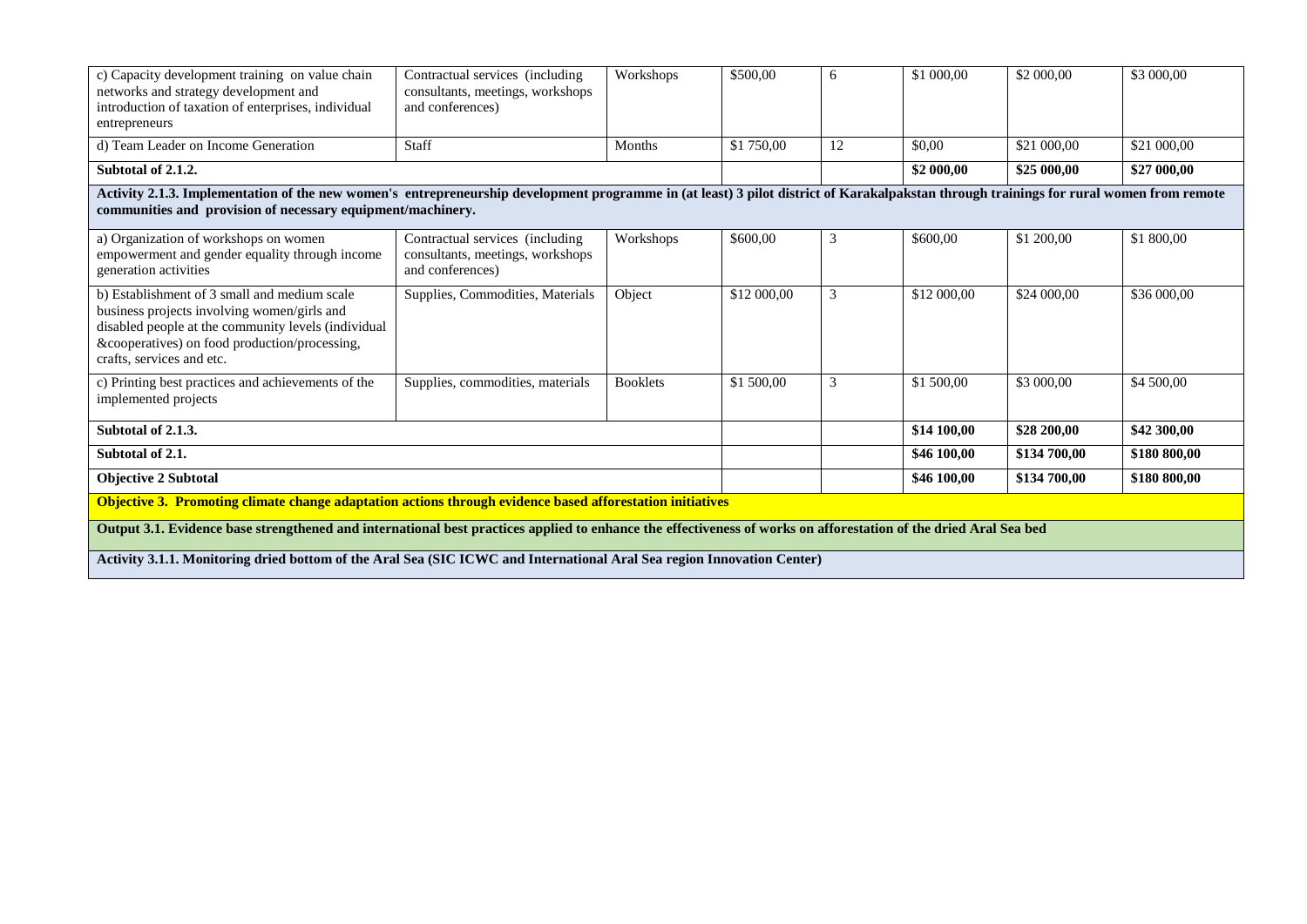| a) Group of Individual consultants on expedition:<br>- Expedition leader \$8 950 (190 working days for 2<br>expeditions);<br>- GIS \$ 4 500 (150 working days for 2<br>expeditions);<br>- Hydrogeologist \$4560 (114 working days for 2<br>expeditions);<br>- Ecologist \$4530 (114 working days for 2<br>expeditions);<br>- Woodman \$4 200 (120 working days for 2<br>expeditions);<br>- Technician \$2420 (110 working days for 2<br>expeditions);<br>- Working \$1 200 (60 working days for 2<br>expeditions);<br>- Working \$1 200 (60 working days for 2<br>expeditions);<br>- Cook \$1200 (60 working days for 2<br>expeditions). | Contractual services (including<br>consultants, meetings, workshops<br>and conferences) | Months          | \$6 552,00  | 5              | \$6552,00   | \$26 208,00 | \$32 760,00 |
|------------------------------------------------------------------------------------------------------------------------------------------------------------------------------------------------------------------------------------------------------------------------------------------------------------------------------------------------------------------------------------------------------------------------------------------------------------------------------------------------------------------------------------------------------------------------------------------------------------------------------------------|-----------------------------------------------------------------------------------------|-----------------|-------------|----------------|-------------|-------------|-------------|
| b) Expedition<br>- Travel allowance for 4 consultants (Expedition<br>leader, GIS, Hydrogeologist, Ecologist) in frame<br>of analyzing and reporting -\$7050;<br>- Travel allowance for 4 consultants (Expedition<br>leader, Local Specialist (guide), Hydrogeologist,<br>Ecologist) for monitoring in the Amudarya delta -\$<br>5 800;<br>- Stationery \$400;<br>- Transportation cost \$ 3 190.                                                                                                                                                                                                                                         | Travel                                                                                  | Trip            | \$8 220,00  | $\overline{c}$ | \$8 220,00  | \$8 220,00  | \$16 440,00 |
| c) Accommodation and rent of special vehicle:<br>- rent of 2 vehicles (URAL and Suv car) for 2<br>expedionds, including for drivers \$9400;<br>- payment for petrol \$2400.                                                                                                                                                                                                                                                                                                                                                                                                                                                              | Contractual services (including<br>consultants, meetings, workshops<br>and conferences) | Trip            | \$5 900,00  | $\overline{2}$ | \$0,00      | \$11 800,00 | \$11 800,00 |
| d) Laboratory analysis                                                                                                                                                                                                                                                                                                                                                                                                                                                                                                                                                                                                                   | Supplies, commodities, materials                                                        | Analysis        | \$4 000,00  | $\mathbf{1}$   | \$0,00      | \$4 000,00  | \$4 000,00  |
| e) Goods for expedition (tents, GPS, maps)                                                                                                                                                                                                                                                                                                                                                                                                                                                                                                                                                                                               | Supplies, commodities, materials                                                        | Equipment       | \$3 000,00  | $\mathbf{1}$   | \$0,00      | \$3 000,00  | \$3 000,00  |
| f) Office expenses (internet, stationary)                                                                                                                                                                                                                                                                                                                                                                                                                                                                                                                                                                                                | Supplies, commodities, materials                                                        | Stationery      | \$1 000,00  | $\mathbf{1}$   | \$0,00      | \$1 000,00  | \$1 000,00  |
| g) Publication (1 article $+1$ press release)                                                                                                                                                                                                                                                                                                                                                                                                                                                                                                                                                                                            | Supplies, commodities, materials                                                        | <b>Booklets</b> | \$1 000,00  | $\mathbf{1}$   | \$0,00      | \$1 000,00  | \$1 000,00  |
| h) Cooperation with Research Survey institute on<br>Dynamics Research using satellite data                                                                                                                                                                                                                                                                                                                                                                                                                                                                                                                                               | Contractual services (including<br>consultants, meetings, workshops<br>and conferences) | Research        | \$10 000,00 | $\mathbf{1}$   | \$0,00      | \$10 000,00 | \$10 000,00 |
| Subtotal of 3.1.1.                                                                                                                                                                                                                                                                                                                                                                                                                                                                                                                                                                                                                       |                                                                                         |                 |             |                | \$14 772,00 | \$65 228,00 | \$80 000,00 |
| Activity 3.1.2. Conducting practical trainings and developing methodological guidelines                                                                                                                                                                                                                                                                                                                                                                                                                                                                                                                                                  |                                                                                         |                 |             |                |             |             |             |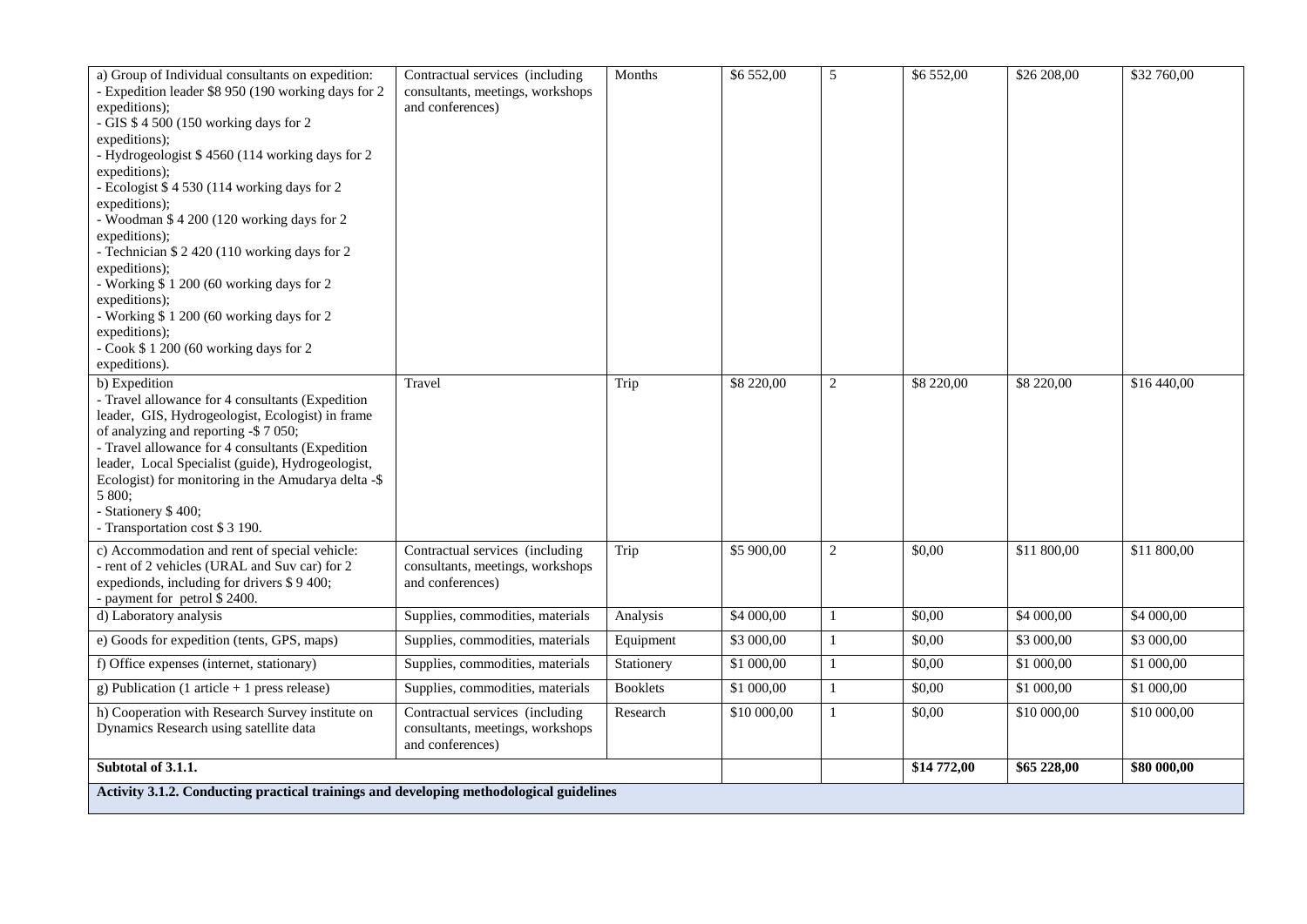| a) Baseline Assessment of State Forestry<br>Departments and pasture cooperatives in 5 target<br>districts on capacity building and institutional<br>infrastructure needs. Recruitment of National<br>Consultant                                                                                                                                                                                                                                                                                                        | Contractual services (including<br>consultants, meetings, workshops<br>and conferences) | Months          | \$500,00   | 1              | \$0,00     | \$500,00   | $\overline{$}500,00$ |
|------------------------------------------------------------------------------------------------------------------------------------------------------------------------------------------------------------------------------------------------------------------------------------------------------------------------------------------------------------------------------------------------------------------------------------------------------------------------------------------------------------------------|-----------------------------------------------------------------------------------------|-----------------|------------|----------------|------------|------------|----------------------|
| b) Organization of 3 days training for 50<br>participants from forestry institutions and pasture<br>cooperatives                                                                                                                                                                                                                                                                                                                                                                                                       | Contractual services (including<br>consultants, meetings, workshops<br>and conferences) | Workshops       | \$1 250,00 | $\mathfrak{Z}$ | \$1 250,00 | \$2 500,00 | \$3 750,00           |
| c) Recruitment of 4 National Consultants for<br>development of 4 methodological manuals (20<br>pages each manual) and conducting 4 trainings (1<br>day each) for 400 (100 each) participants from<br>forestry institutions and pasture cooperatives                                                                                                                                                                                                                                                                    | Contractual services (including<br>consultants, meetings, workshops<br>and conferences) | Months          | \$1 000,00 | $\overline{4}$ | \$1 000,00 | \$3 000,00 | \$4 000,00           |
| d) Organization of 1 days training for 100<br>participants from forestry institutions on "Inventory<br>of forested areas using GIS technology"                                                                                                                                                                                                                                                                                                                                                                         | Contractual services (including<br>consultants, meetings, workshops<br>and conferences) | Workshops       | \$1 500,00 | $\mathbf{1}$   | \$0,00     | \$1500,00  | \$1 500,00           |
| e) Organization of 1 days training for 100<br>participants from forestry institutions on<br>"Development and introduction of a system of<br>measures for protecting the seeds of trees and<br>shrubs against pests and diseases"                                                                                                                                                                                                                                                                                       | Contractual services (including<br>consultants, meetings, workshops<br>and conferences) | Workshops       | \$1,500,00 | $\mathbf{1}$   | \$0,00     | \$1500,00  | \$1,500,00           |
| f) Organization of 1 days training for 100<br>participants from forestry institutions on<br>"Development of measures to promote the natural<br>renewal of forestry crops in tugai forests"                                                                                                                                                                                                                                                                                                                             | Contractual services (including<br>consultants, meetings, workshops<br>and conferences) | Workshops       | \$1 500,00 | $\mathbf{1}$   | \$0,00     | \$1500,00  | \$1 500,00           |
| g) Organization of 1 days training for $100$<br>participants from forestry institutions on<br>"Development and implementation of an innovative<br>methods of afforestation in drought prone areas"                                                                                                                                                                                                                                                                                                                     | Contractual services (including<br>consultants, meetings, workshops<br>and conferences) | Workshops       | \$1 500,00 | $\mathbf{1}$   | \$0,00     | \$1500,00  | \$1 500,00           |
| h) Recruitment of National Consultant - Designer<br>to design 4 methodological manuals on following<br>topics: "Inventory of forested areas using GIS<br>technology"; "Development and introduction of a<br>system of measures for protecting the seeds of trees<br>and shrubs against pests and diseases";<br>"Development of measures to promote the natural<br>renewal of forestry crops in tugai forests";<br>"Development and implementation of an innovative<br>methods of afforestation in drought prone areas" | Contractual services (including<br>consultants, meetings, workshops<br>and conferences) | Months          | \$500,00   | $\overline{2}$ | \$0,00     | \$1 000,00 | \$1 000,00           |
| i) Recruitment of National Consultant - Translator<br>to translate 4 methodological manuals from KK<br>into Russian                                                                                                                                                                                                                                                                                                                                                                                                    | Contractual services (including<br>consultants, meetings, workshops<br>and conferences) | Months          | \$500,00   | $\overline{2}$ | \$0,00     | \$1000,00  | \$1 000,00           |
| j) Printing 1000 copies of 4 manuals (250 pcs each<br>manual)                                                                                                                                                                                                                                                                                                                                                                                                                                                          | Supplies, commodities, materials                                                        | <b>Booklets</b> | \$1 000,00 | $\overline{4}$ | \$0,00     | \$4 000,00 | \$4 000,00           |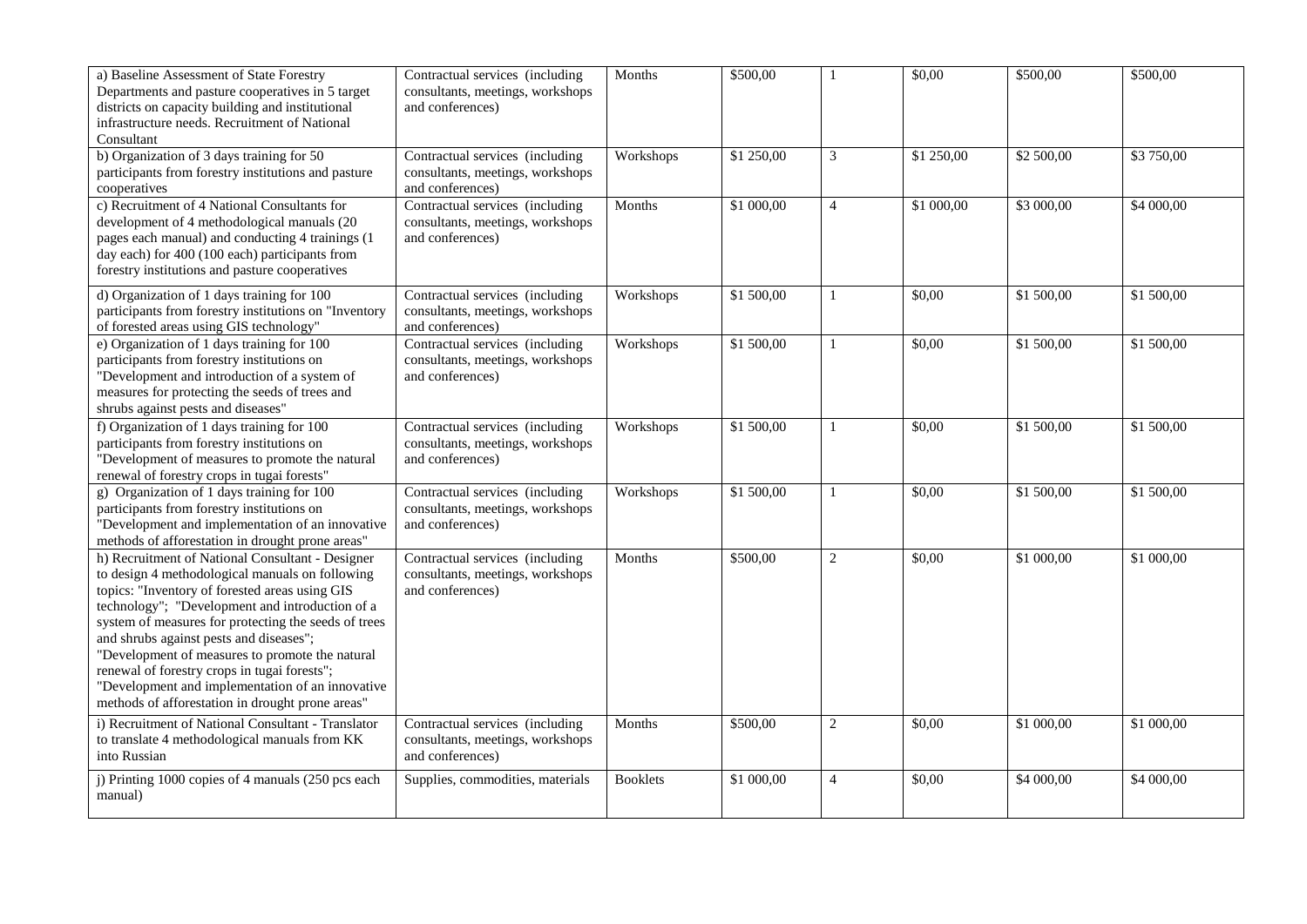| k) Team Leader on Social Services/M&E (Total<br>assignment duration is 18 months, 12 months will<br>be covered by the proposed Budget)                                                                                                                                                                                                                                       | Staff                                       | Months      | \$1 750,00  | 12                      | \$0.00       | \$21 000,00               | \$21 000,00 |
|------------------------------------------------------------------------------------------------------------------------------------------------------------------------------------------------------------------------------------------------------------------------------------------------------------------------------------------------------------------------------|---------------------------------------------|-------------|-------------|-------------------------|--------------|---------------------------|-------------|
| l) Establishment of demonstration plot (nursery to<br>grow saxaul seedlings with 5 ha area) to support<br>forestry plantations for selected project territories                                                                                                                                                                                                              | Supplies, commodities, materials            | Object      | \$2 200,00  | $\mathbf{1}$            | \$0,00       | \$2 200,00                | \$2 200,00  |
| Subtotal of 3.1.2.                                                                                                                                                                                                                                                                                                                                                           |                                             |             |             |                         | \$2 250,00   | \$41 200,00               | \$43 450,00 |
| Subtotal of 3.1.                                                                                                                                                                                                                                                                                                                                                             |                                             |             |             | \$17 022,00             | \$106 428,00 | $\overline{$}123\,450,00$ |             |
| Output 3.2. Technical and material capacity of relevant institutions involved in afforestation works improved for enhancing the efficiency of the work                                                                                                                                                                                                                       |                                             |             |             |                         |              |                           |             |
| Activity 3.2.1. Provision of necessary machinery and technology (mobile wagons for dislocation in the remote areas, diesel generators for electricity supply, welding machines for maintenance<br>of agricultural machinery, carts and water tanks, etc.) and communication tools (radio sets, ICT tools, etc.) to the relevant institutions (e.g. the Forestry Departments) |                                             |             |             |                         |              |                           |             |
| a) Procurement and supply with mobile wagons for<br>living of forestry plantation specialists                                                                                                                                                                                                                                                                                | Supplies, commodities, materials            | Wagon       | \$12 000,00 | $\overline{c}$          | \$0,00       | \$24 000,00               | \$24 000,00 |
| b) Water tank truck on the basis of the Ural (Water<br>carrier) three-bridge motor vehicle with a capacity<br>of 10 tons or Tractor.                                                                                                                                                                                                                                         | Supplies, Commodities, Materials            | Vehicle     | \$56 000,00 | $\mathbf{1}$            | \$0,00       | \$56 000,00               | \$56 000,00 |
| c) Refueling truck for fuels and lubricants (Fuel<br>tank truck) three-bridge vehicle with a capacity of<br>10 tons or Tractor.                                                                                                                                                                                                                                              | Supplies, Commodities, Materials            | Vehicle     | \$56 000,00 | $\mathbf{1}$            | \$0,00       | \$56 000,00               | \$56 000,00 |
| d) Water tank on wheels with capacity of 2-4,5 m3                                                                                                                                                                                                                                                                                                                            | Supplies, Commodities, Materials            | Water tank  | \$2 400,00  | $\overline{c}$          | \$0,00       | \$4 800,00                | \$4 800,00  |
| e) Petrol tank on wheels with capacity of 0,83t                                                                                                                                                                                                                                                                                                                              | Supplies, commodities, materials            | Petrol tank | \$16 325,00 | $\mathbf{1}$            | \$0,00       | \$16 325,00               | \$16 325,00 |
| f) Tree planting machine (Model LPM-1)                                                                                                                                                                                                                                                                                                                                       | Supplies, commodities, materials            | Machine     | \$2 000,00  | 5                       | \$0,00       | \$10 000,00               | \$10 000,00 |
| g) Tarpaulin 100 m2                                                                                                                                                                                                                                                                                                                                                          | Supplies, commodities, materials            | Commodities | \$170,00    | 10                      | \$0,00       | \$1700,00                 | \$1 700,00  |
| d) Mobile kitchen                                                                                                                                                                                                                                                                                                                                                            | Supplies, Commodities, Materials            | Equipment   | \$20 000,00 | $\mathbf{1}$            | \$0,00       | \$20 000,00               | \$20 000,00 |
| e) Furrow driller                                                                                                                                                                                                                                                                                                                                                            | Supplies, Commodities, Materials            | Equipment   | \$150,00    | 10                      | \$0,00       | \$1500,00                 | \$1 500,00  |
| f) Excavating plow                                                                                                                                                                                                                                                                                                                                                           | Supplies, Commodities, Materials            | Equipment   | \$3 000,00  | 10                      | \$0,00       | \$30 000,00               | \$30 000,00 |
| g) Wood stoves                                                                                                                                                                                                                                                                                                                                                               | Supplies, Commodities, Materials            | Equipment   | \$100,00    | 10                      | \$0,00       | \$1 000,00                | \$1 000,00  |
| h) Welding machines                                                                                                                                                                                                                                                                                                                                                          | Supplies, Commodities, Materials            | Machine     | \$200,00    | 10                      | \$0,00       | \$2 000,00                | \$2 000,00  |
| i) Tents (up to 50 people)                                                                                                                                                                                                                                                                                                                                                   | Supplies, Commodities, Materials            | Commodities | \$500,00    | 5                       | \$0,00       | \$2 500,00                | \$2 500,00  |
| j) Sleeping bags                                                                                                                                                                                                                                                                                                                                                             | Supplies, Commodities, Materials            | Commodities | \$10,00     | 50                      | \$0,00       | \$500,00                  | \$500,00    |
| k) Radio phones                                                                                                                                                                                                                                                                                                                                                              | Supplies, commodities, materials            | Commodities | \$600,00    | 5                       | \$0,00       | \$3 000,00                | \$3 000,00  |
| l) Computers                                                                                                                                                                                                                                                                                                                                                                 | Supplies, commodities, materials            | Equipment   | \$1 261,00  | 5                       | \$0,00       | \$6 305,00                | \$6 305,00  |
| m) Miscellaneous expenses DPC                                                                                                                                                                                                                                                                                                                                                | General operating and other direct<br>costs | <b>USD</b>  | \$5 000,00  | $\mathbf{1}$            | \$0,00       | \$5 000,00                | \$5 000,00  |
| Subtotal of 3.2.1.                                                                                                                                                                                                                                                                                                                                                           |                                             |             | \$0,00      | \$240 630,00            | \$240 630,00 |                           |             |
| Subtotal of 3.2.                                                                                                                                                                                                                                                                                                                                                             |                                             |             | \$0,00      | $\overline{$}240630,00$ | \$240 630,00 |                           |             |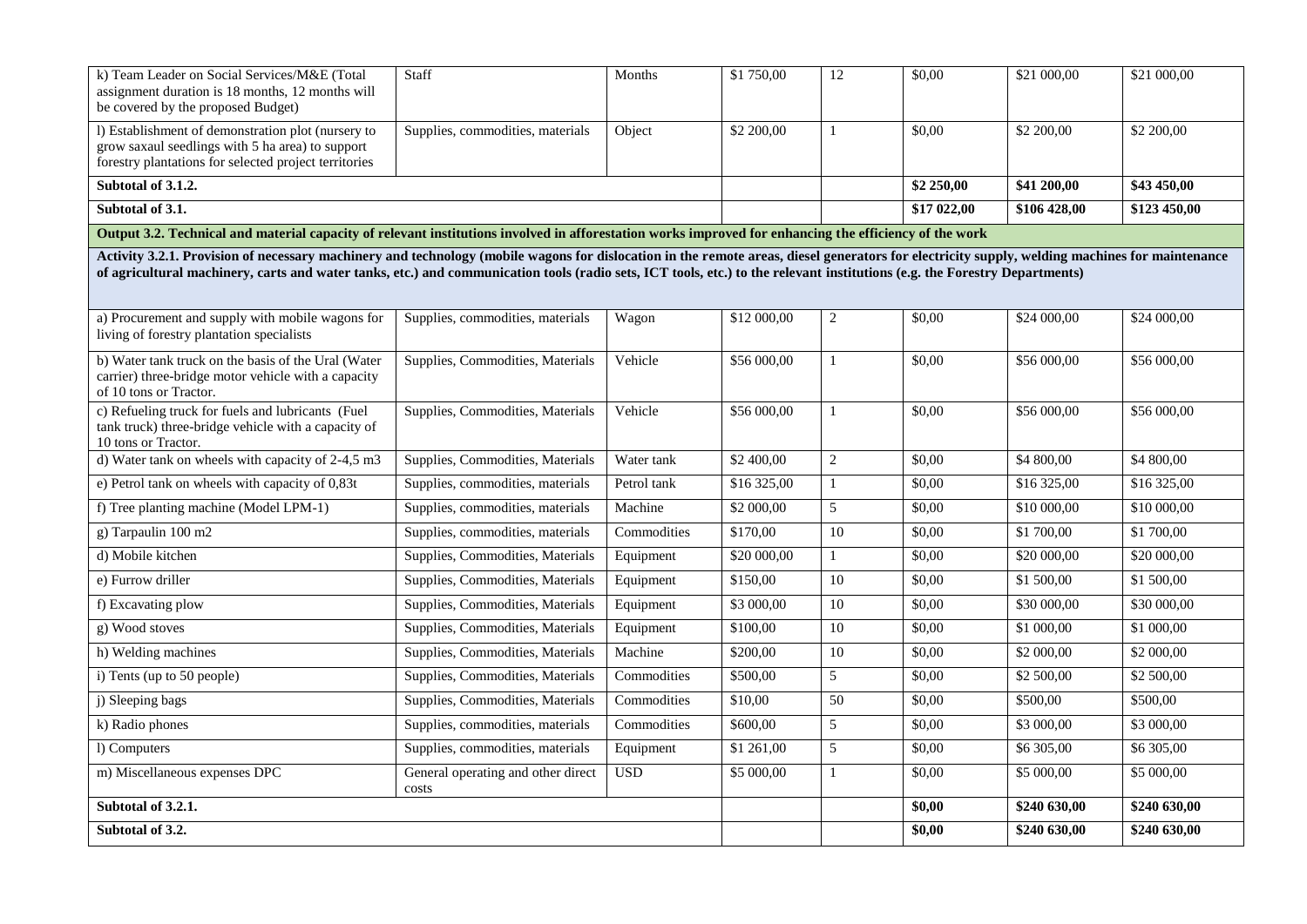| <b>Objective 3 Subtotal</b>                                                                                           |                                                                                         |                 |            |                 | \$17 022,00  | \$347 058,00   | \$364 080,00          |
|-----------------------------------------------------------------------------------------------------------------------|-----------------------------------------------------------------------------------------|-----------------|------------|-----------------|--------------|----------------|-----------------------|
| <b>Project management</b>                                                                                             |                                                                                         |                 |            |                 |              |                |                       |
| a) Project Manager                                                                                                    | Staff                                                                                   | Months          | \$2 500,00 | 12              | \$0,00       | \$30 000,00    | \$30 000,00           |
| b) PR and Outreach Specialist (50%)                                                                                   | Staff                                                                                   | Months          | \$833,33   | $\overline{12}$ | \$0,00       | \$10 000,00    | \$10 000,00           |
| c) Admin&Finance Specialist                                                                                           | Staff                                                                                   | Months          | \$1 666,67 | 12              | \$0,00       | \$20 000,00    | \$20 000,00           |
| d) Procurement assistant                                                                                              | <b>Staff</b>                                                                            | Months          | \$1583,33  | 12              | \$0,00       | \$19 000,00    | \$19 000,00           |
| e) 2 Drivers                                                                                                          | Staff                                                                                   | Months          |            | $\overline{12}$ | \$0,00       | \$20 000,00    | \$20 000,00           |
| f) 2 Guards                                                                                                           | Staff                                                                                   | Months          |            | 12              | \$0,00       | \$40 000,00    | \$40 000,00           |
| g) Cleaner                                                                                                            | Staff                                                                                   | Months          | \$416,67   | 12              | \$0,00       | \$5 000,00     | \$5 000,00            |
| h) IT Consultant                                                                                                      | Contractual services (including<br>consultants, meetings, workshops<br>and conferences) | Months          |            | 10              | \$0,00       | \$800,00       | \$800,00              |
| i) Communication (telephone, Internet connection<br>at the project office)                                            | General operating and other direct<br>costs                                             | Months          |            | 12              | \$0,00       | \$1800,00      | $\overline{$}1800,00$ |
| j) Stationery supply                                                                                                  | General operating and other direct<br>costs                                             | Commodities     | \$1 500,00 | $\mathbf{1}$    | \$0,00       | \$1500,00      | \$1 500,00            |
| k) Contractual services (courier services, broker's<br>services, placement of vacancy/tender<br>announcements) (UNDP) | Contractual services (including<br>consultants, meetings, workshops<br>and conferences) | Months          | \$180,00   | 12              | \$0,00       | \$2 160,00     | \$2 160,00            |
| 1) Utilities                                                                                                          | General operating and other direct<br>costs                                             | Months          | \$170,00   | $\overline{12}$ | \$0,00       | \$2 040,00     | \$2 040,00            |
| m) Transportation expenses (fuel, spare parts etc.)                                                                   | General operating and other direct<br>costs                                             | Commodities     | \$7 000,00 | $\mathbf{1}$    | \$0,00       | \$7 000,00     | $\overline{$}7000,00$ |
| n) Travel                                                                                                             | Travel                                                                                  | Trip            | \$300,00   | 20              | \$0,00       | \$6 000,00     | \$6 000,00            |
| o) Printing                                                                                                           | Contractual services (including<br>consultants, meetings, workshops<br>and conferences) | <b>Booklets</b> | \$6 000,00 | $\mathbf{1}$    | \$0,00       | \$6 000,00     | \$6 000,00            |
| p) Miscellaneous expenses DPC                                                                                         | General operating and other direct<br>costs                                             | <b>USD</b>      | \$6974,68  | $\mathbf{1}$    | \$0,00       | \$6974,67      | \$6974,68             |
| <b>Project management Subtotal</b>                                                                                    |                                                                                         |                 |            |                 | \$0,00       | \$178 274,67   | \$178 274,68          |
| <b>Total cost</b>                                                                                                     |                                                                                         |                 |            |                 | \$141 672,00 | \$1 084 882,67 | \$1 226 554,67        |
| <b>Indirect support cost</b><br><b>Indirect support costs (7%)</b>                                                    |                                                                                         |                 |            | \$9 917,04      | \$75 941,79  | \$85 858,83    |                       |
| <b>TOTAL BUDGET (UNDP)</b>                                                                                            |                                                                                         |                 |            |                 | \$151 589,04 | \$1 160 824,46 | \$1 312 413,50        |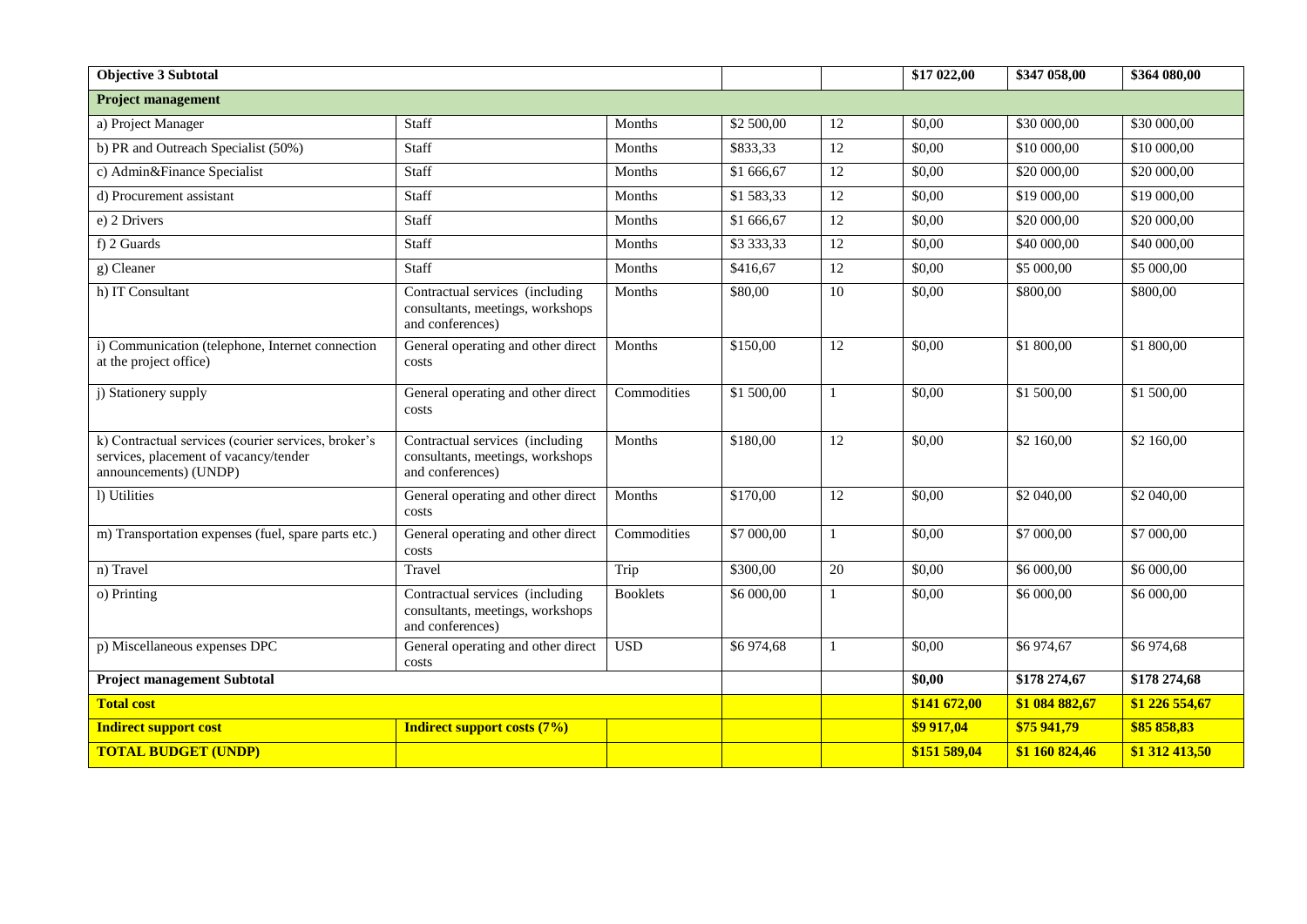| Output 2.2. Community-based and eco-tourism in the Aral Sea region supported and piloted                                                                                                                |                                                                                                      |               |            |                |             |             |             |  |  |
|---------------------------------------------------------------------------------------------------------------------------------------------------------------------------------------------------------|------------------------------------------------------------------------------------------------------|---------------|------------|----------------|-------------|-------------|-------------|--|--|
| Activity 2.2.1. Building/developing the capacity of local communities and tourism professionals to adopt sustainable tourism production practices (globally recognized sustainable tourism<br>criteria) |                                                                                                      |               |            |                |             |             |             |  |  |
| a) Organizational cost of 2 Trainings on Tourism<br>Management                                                                                                                                          | Contractual services (including<br>consultants, meetings, workshops<br>Workshops<br>and conferences) |               | \$8 000,00 | 2              | \$8 000,00  | \$8 000,00  | \$16 000,00 |  |  |
| b) 2 Individual Consultants on Tourism<br>Management (including mission costs)                                                                                                                          | Contractual services (including<br>consultants, meetings, workshops<br>Months<br>and conferences)    |               | \$5 500,00 | $\overline{2}$ | \$5 500,00  | \$5 500,00  | \$11 000,00 |  |  |
| c) 2 Individual Consultants (interpreter, translator<br>for trainings, including mission costs)                                                                                                         | Contractual services (including<br>consultants, meetings, workshops<br>and conferences)              | Months        | \$1 500,00 | 2              | \$1 500,00  | \$1 500,00  | \$3 000,00  |  |  |
| d) Travel of Staff, consultants and participants                                                                                                                                                        | Travel                                                                                               | Trip          | \$700,00   | 6              | \$2 100,00  | \$2 100,00  | \$4 200,00  |  |  |
| Subtotal of 2.2.1.                                                                                                                                                                                      |                                                                                                      |               |            |                | \$17 100,00 | \$17 100,00 | \$34 200,00 |  |  |
| Activity 2.2.2. Developing of eco-tourism by building capacities of local communities and tourism professionals and developing new tourist routes/destinations in Karakalpakstan                        |                                                                                                      |               |            |                |             |             |             |  |  |
| Contractual services (including<br>consultants, meetings, workshops<br>a) Organizational cost of 1 Training on eco-tourism<br>and conferences)                                                          |                                                                                                      | Workshops     | \$7 000,00 |                | \$0.00      | \$7 000,00  | \$7 000,00  |  |  |
| b) 1 Individual Consultants on eco-tourism<br>(including mission costs)                                                                                                                                 | Contractual services (including<br>consultants, meetings, workshops<br>and conferences)              | Months        | \$5 000,00 | -1             | \$0,00      | \$5 000,00  | \$5 000,00  |  |  |
| c) Individual Consultants (interpreter, translator for<br>trainings, including mission costs)                                                                                                           | Contractual services (including<br>consultants, meetings, workshops<br>and conferences)              | Months        | \$1 500,00 | 1              | \$0,00      | \$1 500,00  | \$1 500,00  |  |  |
| d) 2 NCs on Eco-tourism on developing of concept,<br>list, maps for new routes with potential natural<br>tourist sites, including mission costs                                                         | Contractual services (including<br>consultants, meetings, workshops<br>and conferences)              | Months        | \$3 000,00 | 2              | \$3 000,00  | \$3 000,00  | \$6 000,00  |  |  |
| e) Contract with tour company to develop new<br>routes/destinations (including logistics)                                                                                                               | Contractual services (including<br>consultants, meetings, workshops<br>and conferences)              | Object        | \$5 000,00 | 1              | \$0,00      | \$5 000,00  | \$5 000,00  |  |  |
| f) Individual Consultants on developing of designs<br>of maps for new routes                                                                                                                            | Contractual services (including<br>consultants, meetings, workshops<br>and conferences)              | <b>Months</b> | \$1 400,00 | -1             | \$0,00      | \$1 400,00  | \$1 400,00  |  |  |
| g) Travel of Staff and consultants                                                                                                                                                                      | Travel                                                                                               | Trip          | \$500,00   | 2              | \$500,00    | \$500,00    | \$1 000,00  |  |  |
| h) Travel of Staff, consultants and participants                                                                                                                                                        | Travel<br>Trip                                                                                       |               | \$500,00   | $\overline{4}$ | \$1 000,00  | \$1 000,00  | \$2 000,00  |  |  |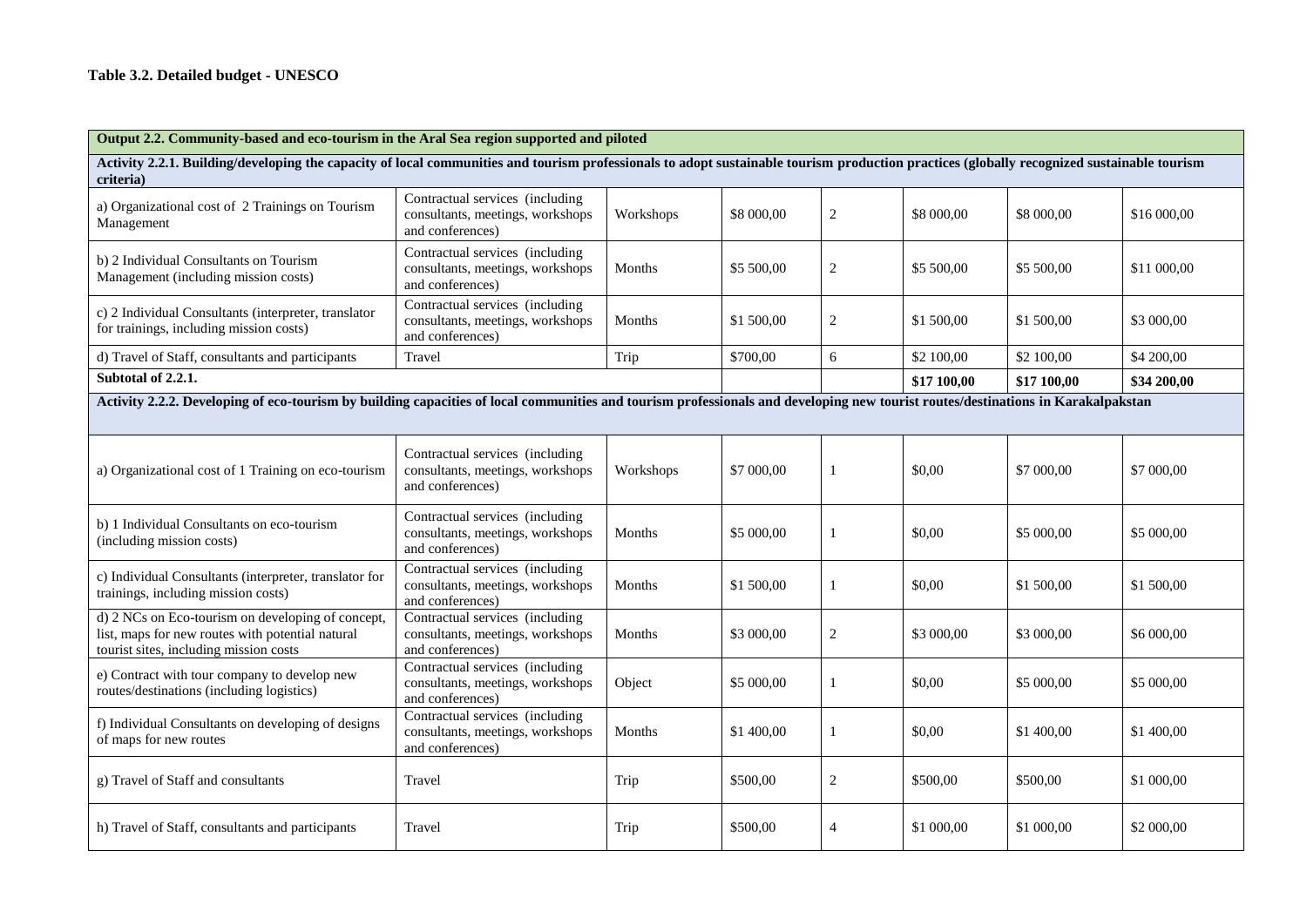| Subtotal of 2.2.2.                                                                                                                                                                                                                                                                                    |                                                                                         |                      |             |                | \$4 500,00  | \$24 400,00  | \$28 900,00  |
|-------------------------------------------------------------------------------------------------------------------------------------------------------------------------------------------------------------------------------------------------------------------------------------------------------|-----------------------------------------------------------------------------------------|----------------------|-------------|----------------|-------------|--------------|--------------|
| Activity 2.2.3.Developing community-based tourism through provision of consultations/development of recommendations for improving the tourism infrastructure of existing hotels/home stay<br>(guest houses/ hostels, etc.) in Karakalpakstan, including Muynak, Tahtakupir, Chimbay and other regions |                                                                                         |                      |             |                |             |              |              |
|                                                                                                                                                                                                                                                                                                       | Contractual services (including                                                         |                      |             |                |             |              |              |
| a) Organizational cost of Training on Hospitality<br>consultants, meetings, workshops<br>Management<br>and conferences)                                                                                                                                                                               |                                                                                         | Workshops            | \$8 000,00  | 1              | \$0,00      | \$8 000,00   | \$8 000,00   |
| b) Individual Consultants on Hospitality<br>Management                                                                                                                                                                                                                                                | Contractual services (including<br>consultants, meetings, workshops<br>and conferences) | Months<br>\$5 500,00 |             | 1              | \$0,00      | \$5 500,00   | \$5 500,00   |
| c) Individual Consultants (interpreter, translator for<br>trainings)                                                                                                                                                                                                                                  | Contractual services (including<br>consultants, meetings, workshops<br>and conferences) | Months<br>\$1 500,00 |             | 1              | \$0.00      | \$1 500,00   | \$1 500,00   |
| d) Travel of Staff and consultants                                                                                                                                                                                                                                                                    | Travel                                                                                  | Trip                 | \$500,00    | $\mathfrak{Z}$ | \$500.00    | \$1 000,00   | \$1 500,00   |
| Subtotal of 2.2.3.                                                                                                                                                                                                                                                                                    |                                                                                         |                      |             |                | \$5 500,00  | \$16 000,00  | \$21 500,00  |
| Activity 2.2.4. Raising awareness of cultural and natural heritage of Karakalpakstan at the international level                                                                                                                                                                                       |                                                                                         |                      |             |                |             |              |              |
| a) Individual international Consultants on<br>developing TV Programme (including mission<br>costs)                                                                                                                                                                                                    | Contractual services (including<br>consultants, meetings, workshops<br>and conferences) | Object               |             | $\sqrt{2}$     | \$8 500,00  | \$8 500,00   | \$17 000,00  |
| b) Individual international Consultants on<br>developing articles (including mission costs)                                                                                                                                                                                                           | Contractual services (including<br>consultants, meetings, workshops<br>and conferences) | Object               | \$6 500,00  | $\sqrt{2}$     | \$6 500,00  | \$6 500,00   | \$13 000,00  |
| c) Individual Consultants (web-designer)                                                                                                                                                                                                                                                              | Contractual services (including<br>consultants, meetings, workshops<br>and conferences) | Months               | \$1 000,00  | 1              | \$0,00      | \$1 000,00   | \$1 000,00   |
| d) Travel of Staff and consultants                                                                                                                                                                                                                                                                    | Travel                                                                                  | Trip                 | \$500,00    | 2              | \$500,00    | \$500,00     | \$1 000,00   |
| e) Miscellaneous expenses DPC                                                                                                                                                                                                                                                                         | General operating and other direct<br>costs                                             | <b>USD</b>           | \$1976,17   | 1              | \$300,00    | \$1676,17    | \$1976,17    |
| assignment duration is 18 months)                                                                                                                                                                                                                                                                     | f) Specialist on Tourism Development (Total<br>Staff<br>Months                          |                      | \$1 277,78  | 18             | \$7 666,67  | \$15 333,33  | \$23 000,00  |
| Subtotal of 2.2.4.                                                                                                                                                                                                                                                                                    |                                                                                         |                      | \$23 466,67 | \$33 509,50    | \$56 976,17 |              |              |
| <b>Total cost</b>                                                                                                                                                                                                                                                                                     |                                                                                         |                      |             |                | \$50 566,67 | \$91 009,50  | \$141 576,17 |
| <b>Indirect support cost</b>                                                                                                                                                                                                                                                                          | <b>Indirect support costs (7%)</b>                                                      |                      |             |                | \$3539,67   | \$6 370,66   | \$9 910,33   |
| <b>TOTAL BUDGET (UNESCO)</b>                                                                                                                                                                                                                                                                          |                                                                                         |                      |             | \$54 106,34    | \$97 380,16 | \$151 486,50 |              |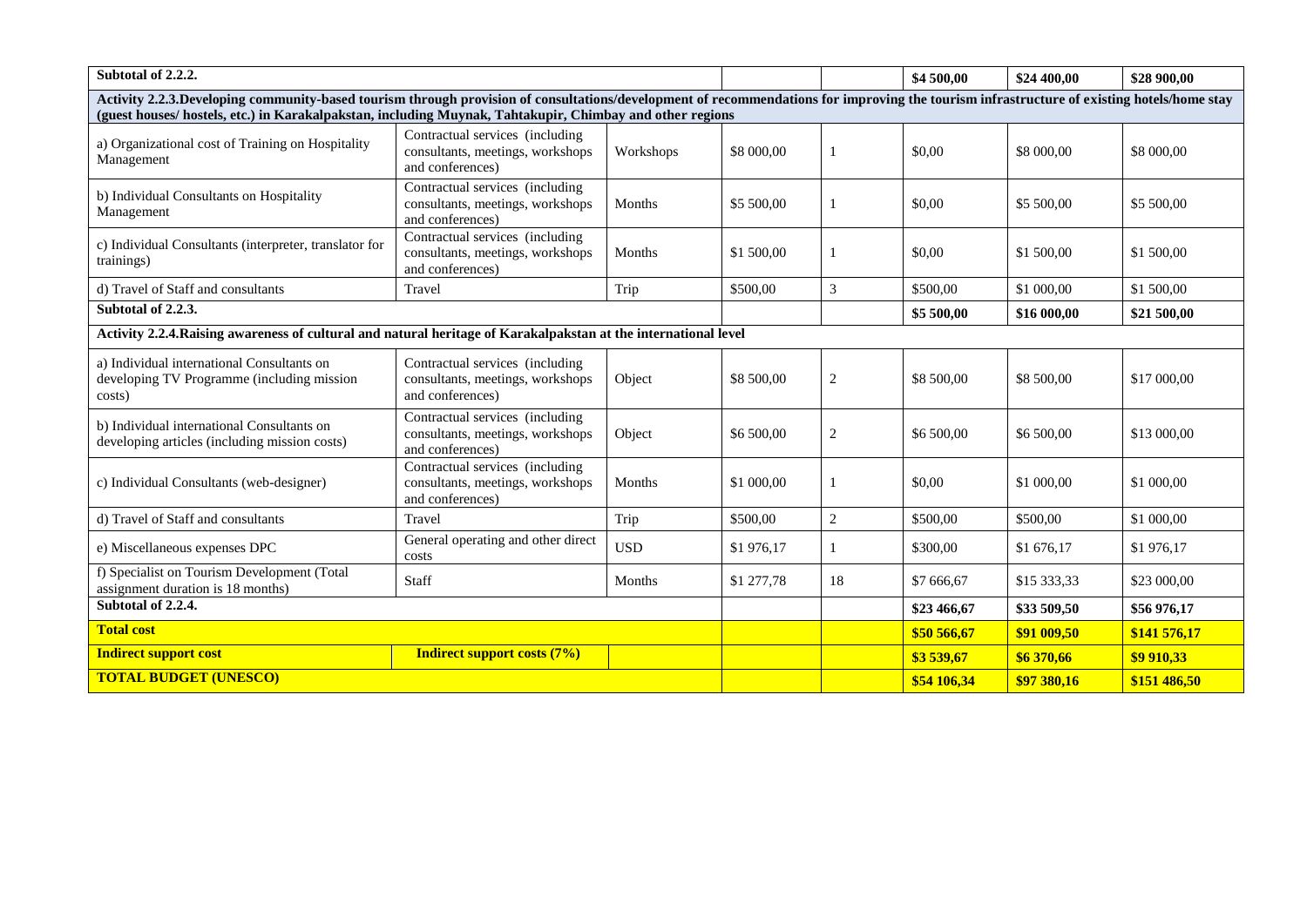#### **Table 3.3. Consolidated Budget**

|                   |                                                                                   |                   |              |                | <b>Allocation: MPTF</b> |               | <b>Proportion of the</b> |  |
|-------------------|-----------------------------------------------------------------------------------|-------------------|--------------|----------------|-------------------------|---------------|--------------------------|--|
| <b>Categories</b> |                                                                                   | <b>Total need</b> | 2019         | <b>2020</b>    | <b>UNDP</b>             | <b>UNESCO</b> | budget by<br>categories  |  |
|                   | Staff                                                                             | \$290 000,00      | \$7 666,67   | \$282 333,33   | \$267 000,00            | \$23 000,00   | 20%                      |  |
|                   | Supplies, commodities, materials                                                  | \$745 330,00      | \$105 500,00 | \$639 830,00   | \$745 330,00            | \$0,00        | 51%                      |  |
|                   | Equipment, vehicles and furniture (including depreciation)                        | \$0,00            | \$0,00       | \$0,00         | \$0,00                  | \$0,00        | $0\%$                    |  |
| 4                 | Contractual services (including consultants, meetings, workshops and conferences) | \$258 970,00      | \$63 152,00  | \$195 818,00   | \$152 070,00            | \$106 900,00  | 18%                      |  |
|                   | Travel                                                                            | \$36 540,00       | \$13 620,00  | \$22 920,00    | \$26 840,00             | \$9 700,00    | 2%                       |  |
| 6                 | Transfers and grants to counterparts                                              | \$0,00            | \$0,00       | \$0,00         | \$0,00                  | \$0,00        | 0%                       |  |
|                   | General operating and other direct costs                                          | \$37 290,84       | \$2 300,00   | \$34 990,84    | \$35 314,67             | \$1976,17     | 3%                       |  |
|                   | Subtotal                                                                          | \$1 368 130,84    | \$192 238,67 | \$1 175 892,17 | \$1 226 554,67          | \$141 576,16  | 93%                      |  |
|                   | Indirect support costs (7%)                                                       | \$95 769.16       | \$13 456,71  | \$82 312,45    | \$85 858,83             | \$9 910,33    | 7%                       |  |
|                   | <b>TOTAL</b>                                                                      | \$1 463 900,00    | \$205 695.38 | \$1 258 204,62 | \$1 312 413,50          | \$151486.50   | 100%                     |  |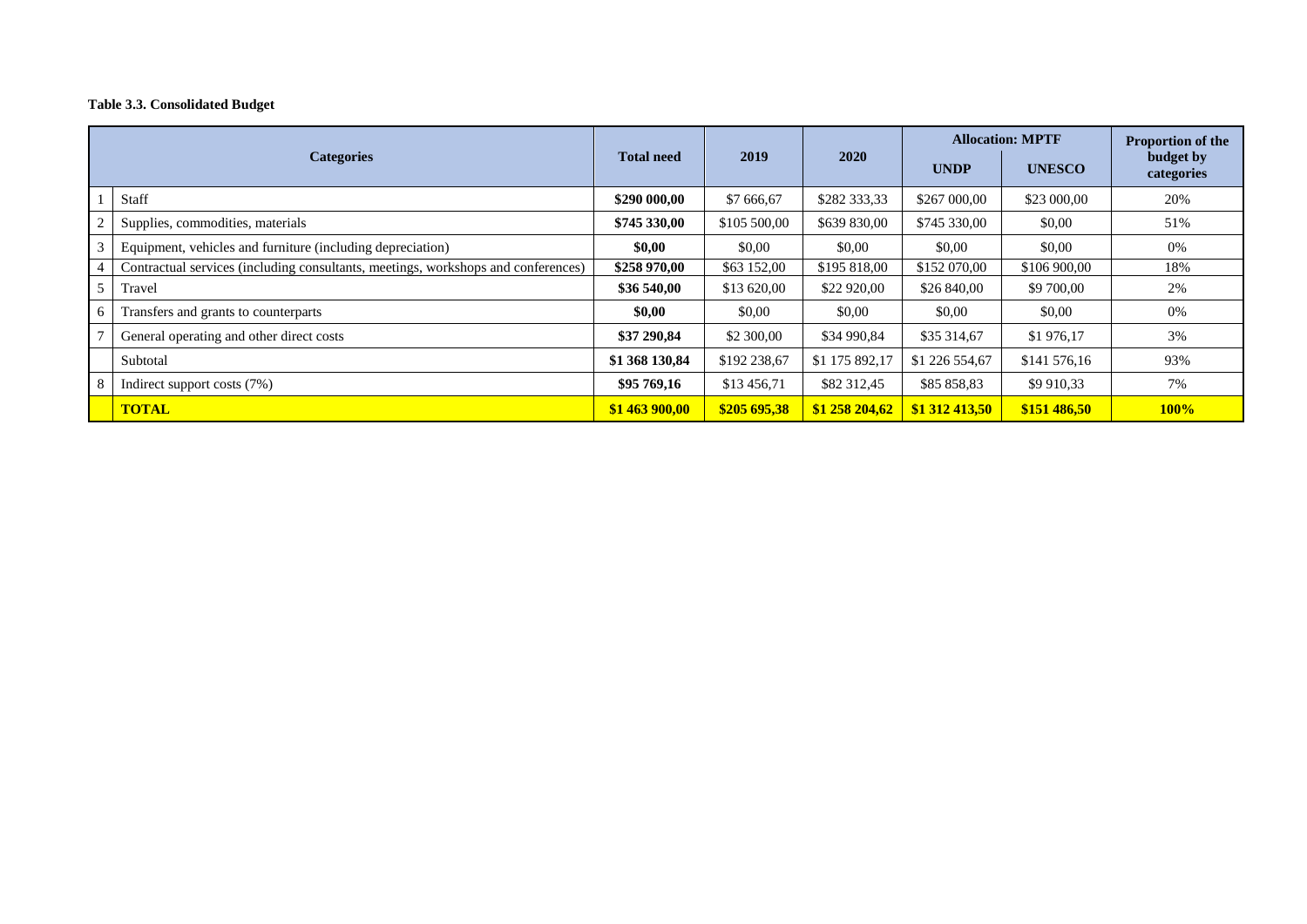# **Risk and Assumptions**

There are a number of risks identified for this project. Capitalizing on the experiences of the previous "Sustaining livelihoods affected by the Aral Sea disaster" and ongoing UN Joint Programme "Building the resilience of communities affected by the Aral Sea disaster through the Multi-Partner Human Security Fund for the Aral Sea" funded by the UNTFHS, the project will address some core risks that had been identified through the previous project. Some of them include agricultural shock (draught/flood) and other natural disasters, frequent staff turnover in local government, changes in government policy, price fluctuations and increase in costs of inputs as well as weak capacity of regional authorities for data collection and statistical analysis.

Throughout the project interventions, the project will put a lot of efforts into integrating human security into policy making at the regional level, but the ultimate success of these efforts will depend on the willingness of decision makers to adopt the human security approach.

Some of the barriers to effective partnering may include governance and accountability, business processes, lack of time and desire to collaborate.

# *Description of the project/programme risks mitigation*

The project will implement a number of strategies that proved to be effective in addressing such risks. Some of them will include establishing and maintaining good line of communication among all implementing partners, dedicated funding for disaster preparedness and implementing trainings on human security and policy analysis. To reduce the risks associated with limited government commitment to diverse community projects supported through the project, the project will request cost sharing by local authorities and/or communities.

As to the risks on integrating human security into policy making, the project will advocate with participating partner institutions to apply key principles of human security approach in development of action programs, identify the barriers for effective inter-ministerial collaboration, and improve alignment of sector-specific strategies towards mutually supportive outcomes, benefits and results.

In terms of partnership development, the project strategies may involve extensive training, circulating of proposed strategies and actions with relevant ministries, and establishing stakeholder working groups with the project team involvement.

The detailed description of risks and mitigation strategy is provided in the below table.

# **Table 4. Risk Ranking Matrix**.

| <b>Risks</b>                                                                                                                                                                                                                        | <b>Character</b> | <b>Impact</b> | <b>Probability</b> | <b>Mitigation Strategy</b>                                                                                                                                                                                                                                                                               |
|-------------------------------------------------------------------------------------------------------------------------------------------------------------------------------------------------------------------------------------|------------------|---------------|--------------------|----------------------------------------------------------------------------------------------------------------------------------------------------------------------------------------------------------------------------------------------------------------------------------------------------------|
| Limited<br>local<br>government<br>commitment<br>the<br>to<br>project interventions,<br>including<br>the<br>community<br>level<br>in light of<br>projects,<br>bigger<br>investment<br>projects ongoing under<br>government programs. | Contextual       | Medium        | Low                | Enhance the work on<br>community<br>and<br>community<br>empowerment<br>mobilization involving the relevant<br>decision makers from local government.<br>Requirement for cost-sharing from local<br>and communities<br>for<br>government<br>innovative projects to be implemented at<br>community levels. |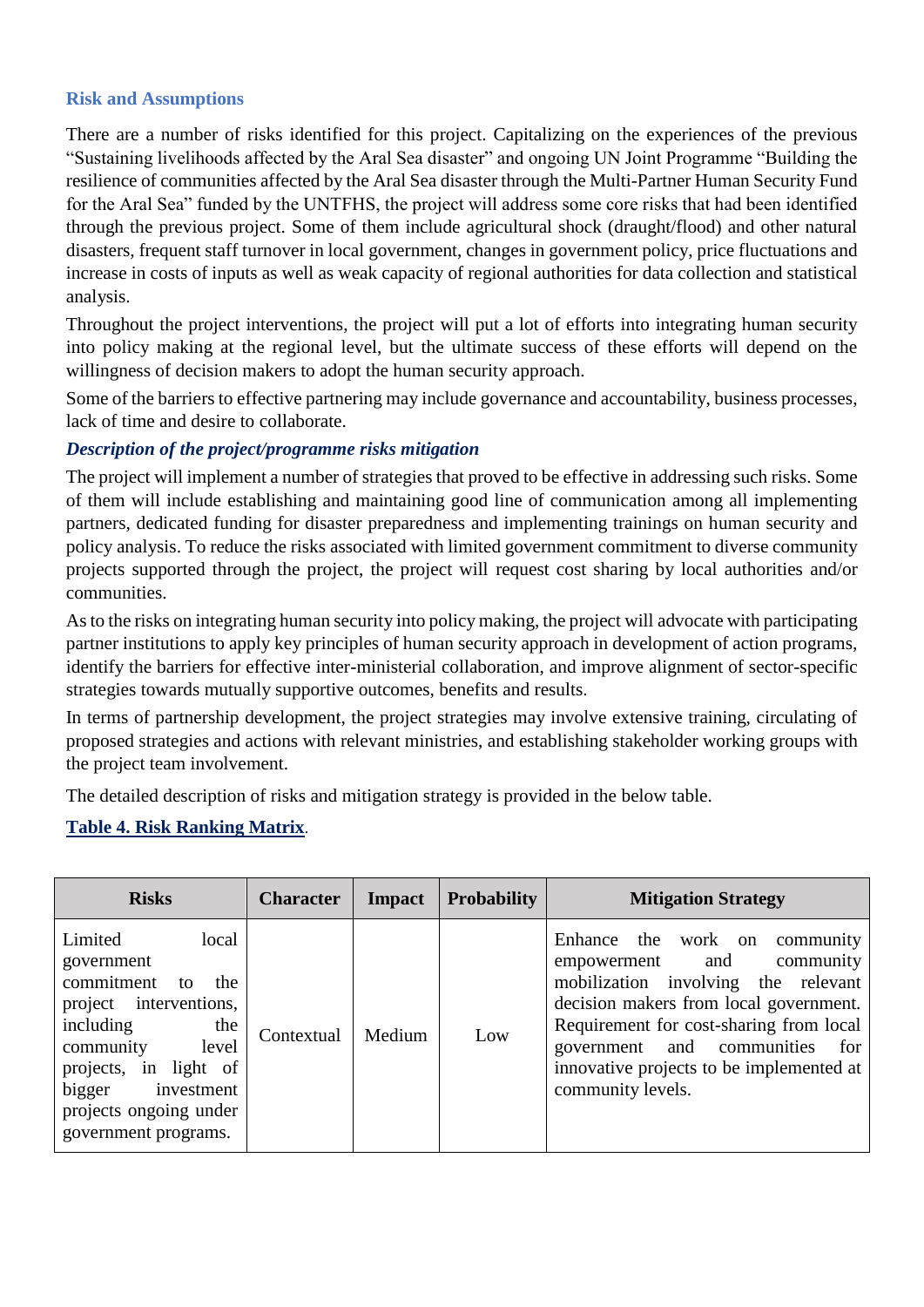| Lack<br>of<br>willingness/capacity of<br>ministries,<br>relevant<br>agencies<br>government<br>other<br>and<br>key<br>such as<br>stakeholders<br>pasture<br>the<br>users<br>cooperatives<br>to<br>in<br>participate<br>the<br>"holistic approach" in<br>addressing<br>the<br>environmental issues. | Institutional | Medium | Low    | Continuously work on capacity building<br>of relevant institutions at local levels.<br>the<br>Build<br>strong commitment<br>on<br>demonstrated<br>at<br>national<br>level<br>to<br>addressing the consequences of the Aral<br>Sea disaster. Ensure close alignment of<br>with<br>project<br>the<br>large<br>scale<br>the<br>Government efforts on afforestation of<br>the dried sea bed.                             |
|---------------------------------------------------------------------------------------------------------------------------------------------------------------------------------------------------------------------------------------------------------------------------------------------------|---------------|--------|--------|----------------------------------------------------------------------------------------------------------------------------------------------------------------------------------------------------------------------------------------------------------------------------------------------------------------------------------------------------------------------------------------------------------------------|
| Increased rate of staff<br>turnover in beneficiary<br>institutions and erosion<br>of<br>institutional<br>memory.                                                                                                                                                                                  | Institutional | Medium | High   | Frequent involvement of technical staff<br>and mid-level managers of the relevant<br>institutions for the capacity building<br>and project implementation<br>events<br>process to the extent possible.                                                                                                                                                                                                               |
| Changing<br>policy<br>priorities.                                                                                                                                                                                                                                                                 | Contextual    | Medium | Low    | Timely monitoring of policy reforms<br>related to project interventions in order to<br>adjustments<br>make<br>necessary<br>in<br>consultation<br>with<br>the<br>project<br>stakeholders.                                                                                                                                                                                                                             |
| Natural disasters such<br>as droughts, sand and<br>dust storms that might<br>of<br>result<br>loss<br>in<br>agriculture<br>products,<br>thereby, increase<br>the<br>food insecurities.                                                                                                             | Contextual    | High   | Medium | The project's focus on enhancing and<br>speeding up the afforestation of the dried<br>sea bed is expected to serve as the<br>primary<br>mitigation<br>effort<br>the<br>as<br>afforestation<br>will<br>lead<br>to<br>sand<br>Enhanced focus will be<br>stabilization.<br>given to promoting the<br>adaptation<br>measures to those disasters to decrease<br>the level of negative effects from<br>National disasters. |
| Low tourist potential in<br>the region                                                                                                                                                                                                                                                            | Contextual    | High   | Low    | Capacity building of key stakeholders in<br>tourism management, improving the eco-<br>tourism through developing new routes<br>will enhance the comparative advantage<br>and attraction of the region in tourism<br>sector;                                                                                                                                                                                          |
| Saturation<br>of<br>local<br>market with<br>goods,<br>which are planned for<br>within<br>production<br>generations<br>income<br>projects' scope                                                                                                                                                   | Contextual    | High   | Low    | Project focus on supporting income<br>generation projects with innovative<br>approach, thus the project team and<br>beneficiaries will study the supply and<br>demand side of initiated business projects<br>and make adjustments to production<br>goods.                                                                                                                                                            |